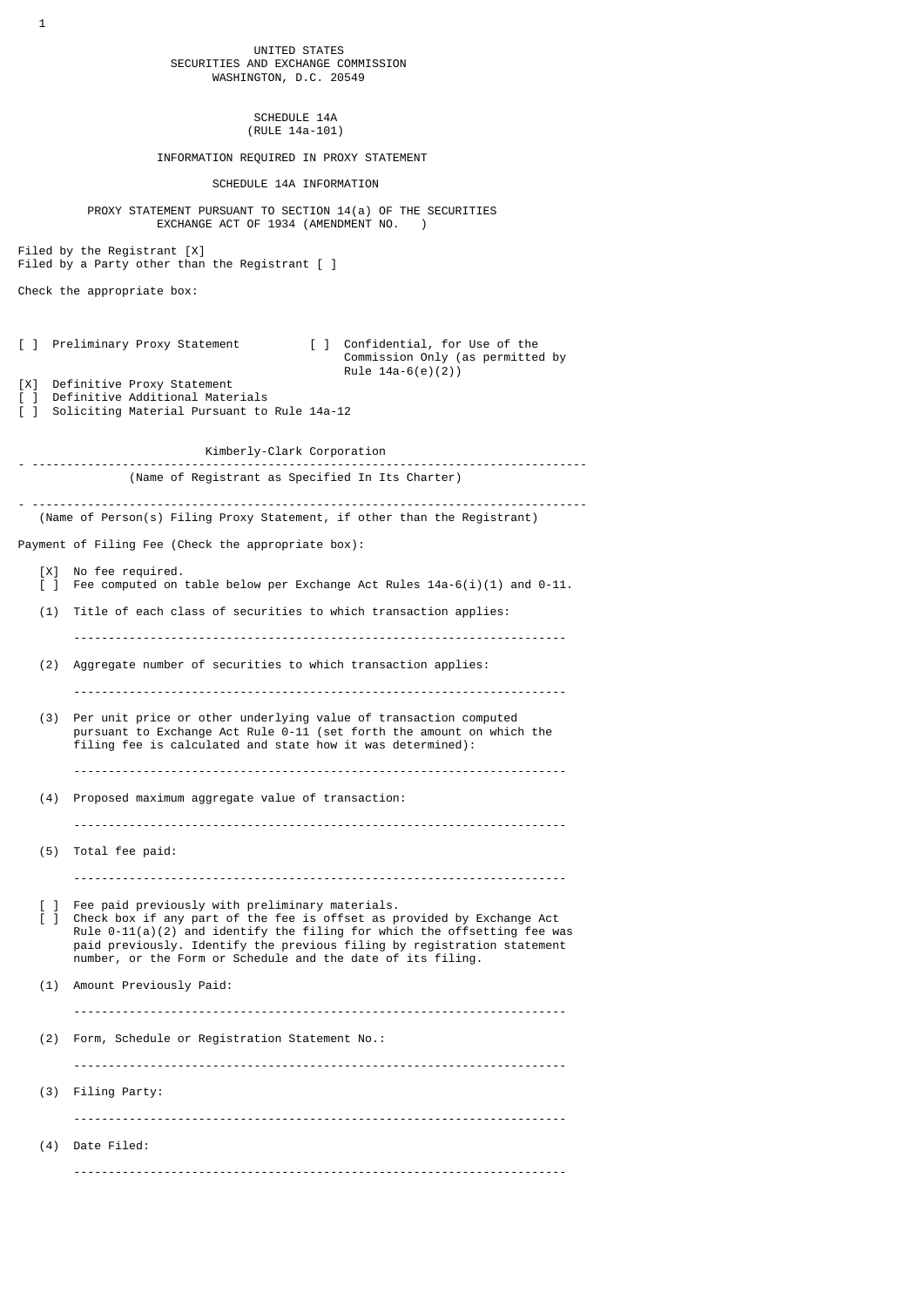[Kimberly-Clark Logo]

 WAYNE R. SANDERS Chairman of the Board and Chief Executive Officer

TO OUR STOCKHOLDERS:

 On behalf of the Board of Directors and management of Kimberly-Clark Corporation, I cordially invite you to the Annual Meeting of Stockholders to be held on Thursday, April 26, 2001, at 11:00 a.m. at our World Headquarters, 351 Phelps Drive, Irving, Texas.

 At the Annual Meeting, stockholders will be asked to elect four directors for a three-year term, approve the Corporation's 2001 Equity Participation Plan and approve the selection of the Corporation's independent auditor. These matters are fully described in the accompanying Notice of Annual Meeting and proxy statement.

 It is important that your stock be represented at the meeting regardless of the number of shares you hold. You are encouraged to specify your voting preferences by marking and dating the enclosed proxy card, voting electronically using the Internet or using the telephone voting procedures.

 If you plan to attend the meeting, please check the card in the space provided or so indicate electronically or by telephone. This will assist us with meeting preparations, and will enable us to expedite your admittance. If your shares are not registered in your own name and you would like to attend the meeting, please ask the broker, trust, bank or other nominee which holds the shares to provide you with evidence of your share ownership, which will enable you to gain admission to the meeting.

Sincerely,

 /s/ WAYNE R. SANDERS Wayne R. Sanders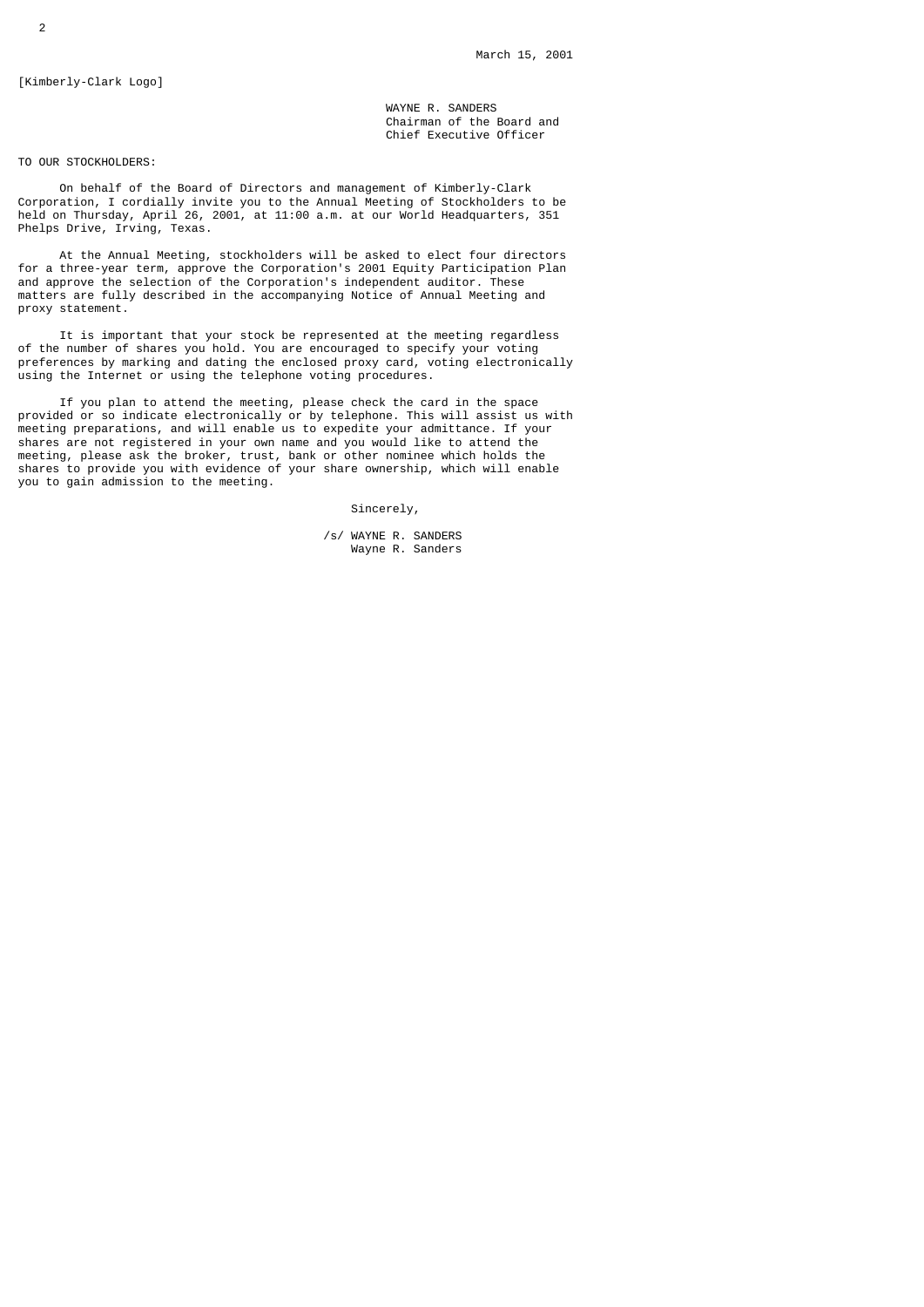#### KIMBERLY-CLARK CORPORATION

### NOTICE OF ANNUAL MEETING OF STOCKHOLDERS

APRIL 26, 2001

 The Annual Meeting of Stockholders of KIMBERLY-CLARK CORPORATION will be held at the Corporation's World Headquarters, 351 Phelps Drive, Irving, Texas, on Thursday, April 26, 2001, at 11:00 a.m. for the following purposes:

- 1. To elect four directors for a three-year term to expire at the 2004 Annual Meeting of Stockholders;
- 2. To approve the Corporation's 2001 Equity Participation Plan;
- 3. To approve the selection of Deloitte & Touche LLP as independent auditor; and
- 4. To take action upon any other business which properly may come before the meeting or any adjournment thereof.

 Stockholders of record at the close of business on February 26, 2001 are entitled to notice of and to vote at the meeting and any adjournment thereof.

 It is important that your shares be represented at the meeting. I urge you to sign, date and promptly return the enclosed proxy card in the enclosed business reply envelope, or vote using the Internet or telephone.

 The accompanying proxy statement also is being used to solicit voting instructions for the shares of the Corporation's common stock which are held by the trustee of the Corporation's Salaried and Hourly Employees Incentive Investment Plans and Retirement Contribution Plan for the benefit of the participants in the plans. It is important that each participant in the plans signs, dates and returns the voting instruction card which is enclosed with the proxy statement in the business reply envelope provided or indicate his or her preference using the Internet or telephone.

By order of the Board of Directors.

 /s/ RONALD D. MCCRAY Ronald D. Mc Cray Vice President, Associate General Counsel and Secretary

P. O. Box 619100 Dallas, Texas 75261-9100 March 15, 2001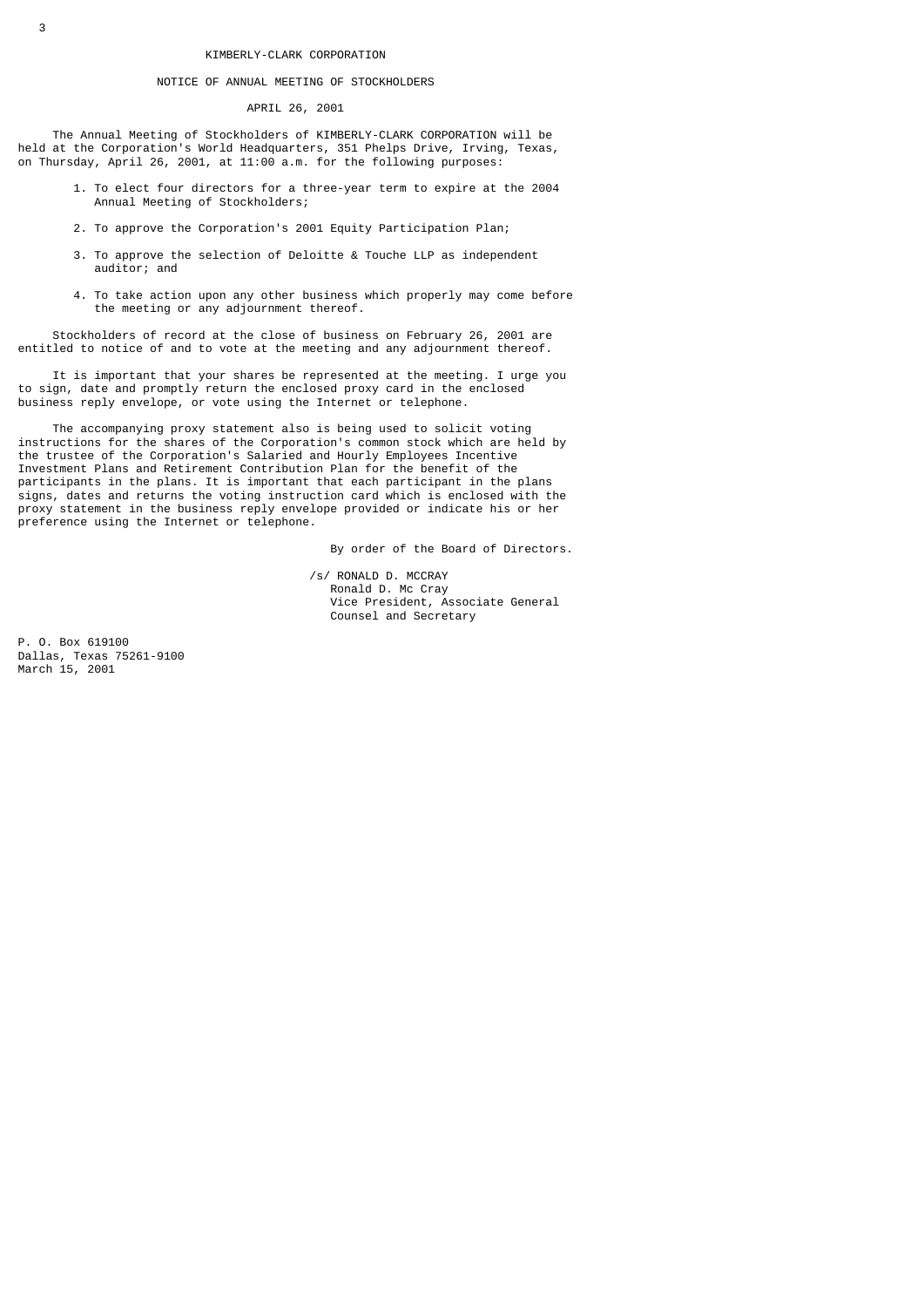|                                                             | 1              |
|-------------------------------------------------------------|----------------|
|                                                             | $\mathbf{1}$   |
|                                                             | $\mathbf{1}$   |
| How You May Revoke or Change Your Vote                      | $\mathbf{1}$   |
|                                                             | 1              |
|                                                             | $\overline{2}$ |
|                                                             | $\overline{2}$ |
| Dividend Reinvestment and Stock Purchase Plan               | $\overline{2}$ |
|                                                             | $\overline{2}$ |
|                                                             | $\overline{2}$ |
|                                                             | $\overline{2}$ |
| Certain Information Regarding Directors and Nominees        | 4              |
|                                                             | 9              |
| Certain Transactions and Business Relationships             | 10             |
|                                                             | 10             |
| Stockholder Nomination for Directors                        | 11             |
|                                                             | 11             |
|                                                             | 11             |
|                                                             | 12             |
| Aggregate Option Exercises in 2000 and Option Values as of  |                |
|                                                             | 13             |
| Compensation Committee Report on Executive Compensation     | 13             |
|                                                             | 14             |
|                                                             | 14             |
|                                                             | 15             |
|                                                             | 15             |
| 2000 Compensation of the Chief Executive Officer            | 15             |
| Alignment of Executive Compensation with Corporate          |                |
|                                                             | 16             |
| Tax Deduction for Executive Compensation                    | 16             |
|                                                             | 17             |
|                                                             | 17             |
| Compensation Committee Interlocks and Insider Participation | 18             |
| Defined Benefit Retirement Plan                             | 18             |
|                                                             | 19             |
|                                                             | 19             |
|                                                             | 19             |
| Proposal 2. Approval of the 2001 Equity Participation Plan  | 21             |
|                                                             | 21             |
|                                                             | 21             |
| Restricted Shares and Restricted Share Units                | 22             |
| Shares Subject to the 2001 Plan/Individual Limits           | 23             |
|                                                             | 23             |
|                                                             | 23             |
|                                                             | 23             |
|                                                             | 24<br>24       |
|                                                             |                |
| Restricted Shares and Restricted Share Units                | 24             |

in the  $\mathbf{i}$  -dimension of  $\mathbf{i}$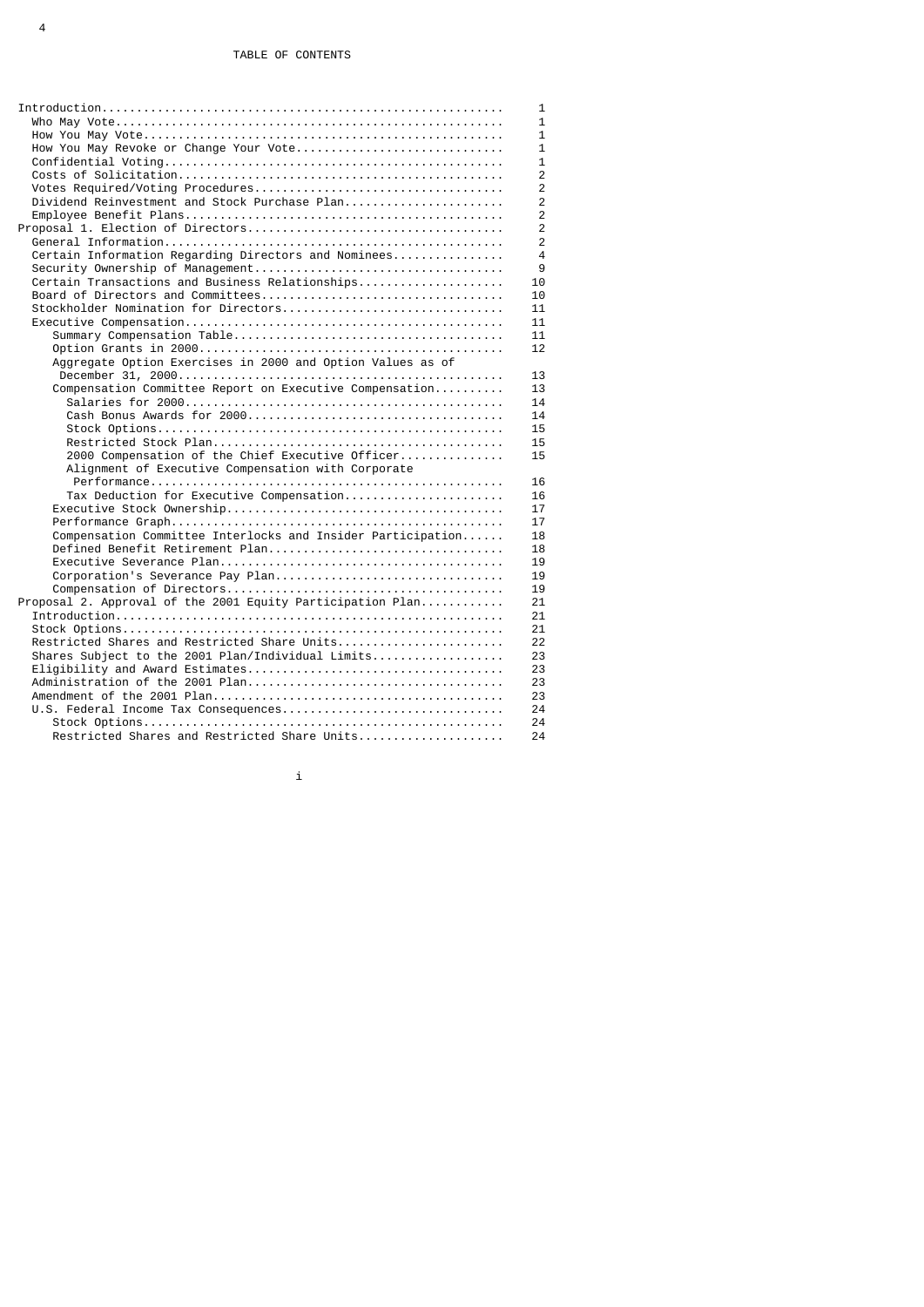|                                                         | 25    |
|---------------------------------------------------------|-------|
| Comparison of the 2001 Plan and the 1992 Plan           | 25    |
|                                                         | 25    |
| $Proposal$ 3. Approval of Auditor                       | 26    |
| Principal Accounting Firm Fees                          | 26    |
| Section 16(a) Beneficial Ownership Reporting Compliance | 26    |
|                                                         | 26    |
| Annual Meeting Advance Notice Requirements              | 26    |
|                                                         | 27    |
|                                                         | 28    |
| Appendix A -- Audit Committee Charter                   | $A-1$ |
|                                                         |       |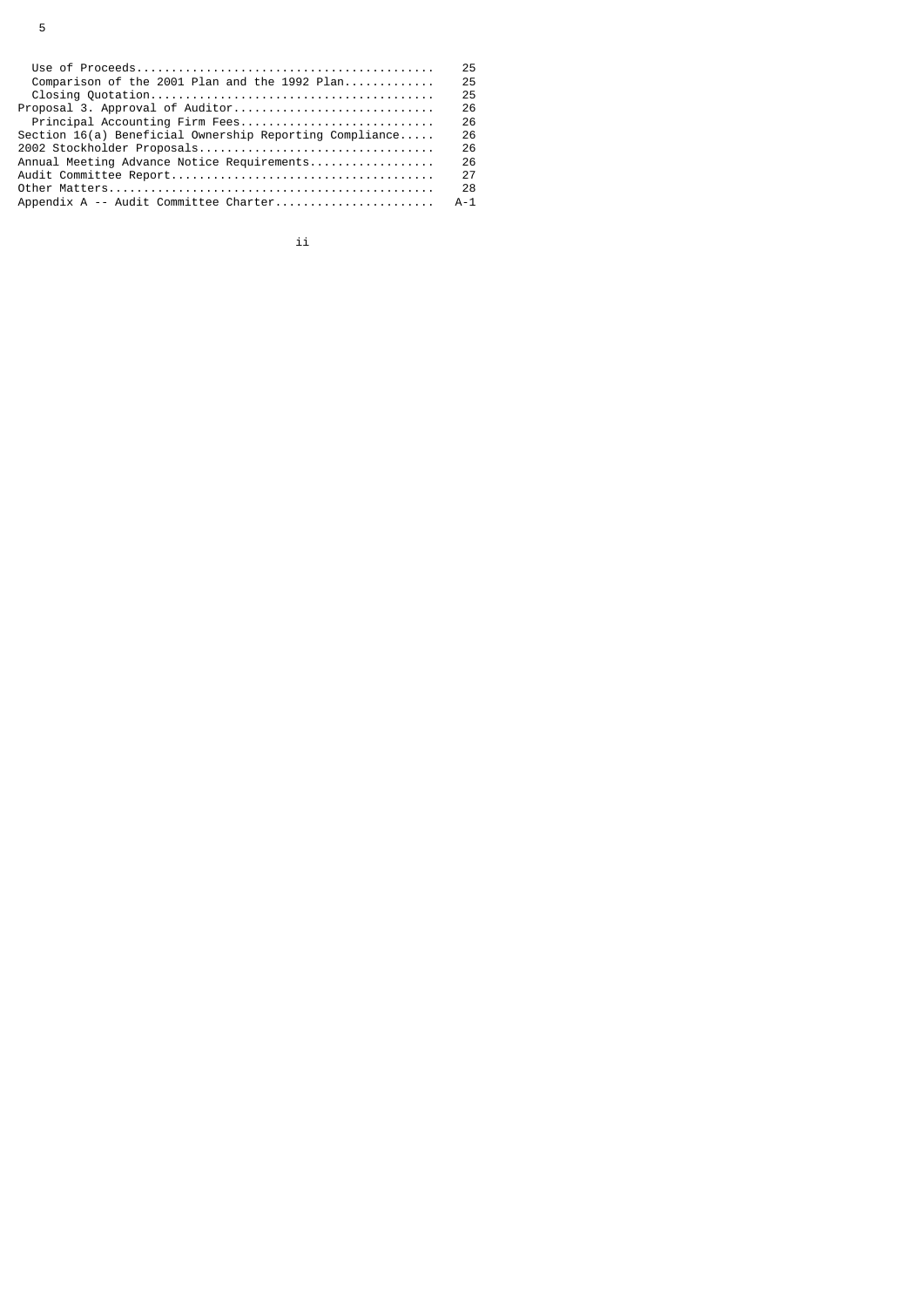# [KIMBERLY-CLARK LOGO]

# PROXY STATEMENT

# INTRODUCTION

 The accompanying proxy is solicited on behalf of the Board of Directors of Kimberly-Clark Corporation for use at the Annual Meeting of Stockholders to be held on April 26, 2001 and at any adjournment thereof. We are first mailing this proxy statement and the accompanying proxy to holders of the Corporation's common stock on March 15, 2001.

#### Who May Vote

 Each stockholder of record at the close of business on February 26, 2001 will be entitled to one vote for each share registered in the stockholder's name. As of that date, there were outstanding 533,069,654 shares of common stock of the Corporation.

## How You May Vote

 You may vote in person by attending the meeting or by completing and returning a proxy by mail, or vote using the Internet or the telephone. To vote your proxy by mail, mark your vote on the enclosed proxy card, then follow the instructions on the card. To vote your proxy using the Internet or by telephone, see the instructions on the proxy form and have the proxy form available when you access the Internet website or place your telephone call.

 The named proxies will vote your shares according to your directions. Proxies which are signed and returned, but which do not make any selections, will be voted for the election of directors, approval of the 2001 Equity Participation Plan and the approval of the selection of the Corporation's independent auditor.

# How You May Revoke or Change Your Vote

 You may revoke your proxy before the time of voting at the meeting in the following ways:

- by mailing a revised proxy to the Secretary of the Corporation
- by changing your vote on the Internet website
- by using the telephone voting procedures
- by voting in person at the meeting

# Confidential Voting

 Stockholders' proxies are received by the Corporation's independent proxy processing agent, and the vote is certified by independent Inspectors of Election. Proxies and ballots that identify the vote of stockholders will be kept confidential, except as necessary to meet legal requirements, in cases where stockholders request disclosure or write comments on their proxy cards, or in a contested matter involving an opposing proxy solicitation. During the proxy solicitation period, the Corporation will receive vote tallies from time to time from the independent proxy processing agent, but the tallies will provide aggregate data rather than names of stockholders. In addition, the agent will notify the Corporation if a stockholder has failed to vote so that he or she may be reminded and requested to do so.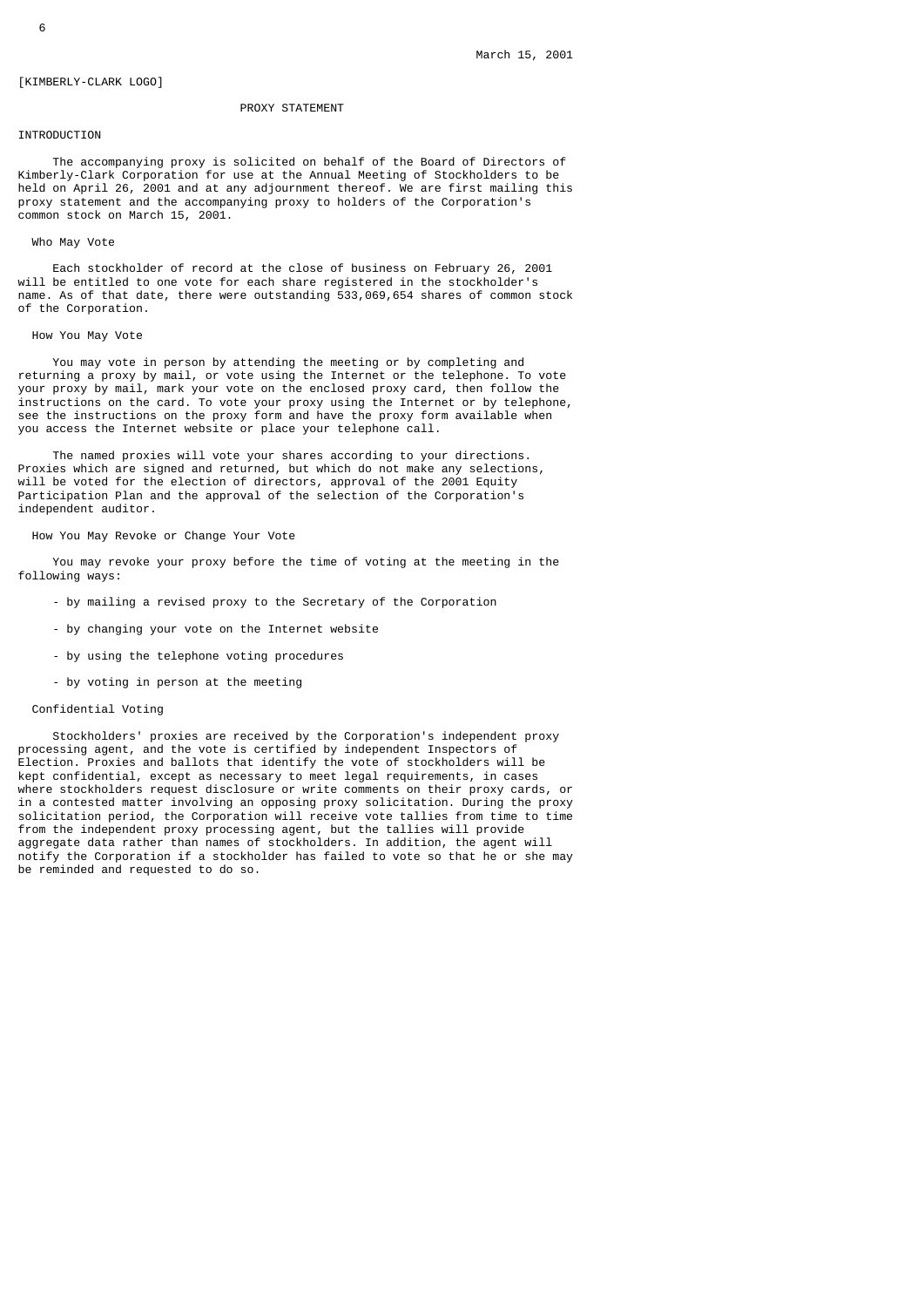#### Costs of Solicitation

 The Corporation will bear the cost of preparing, printing and mailing materials in connection with this solicitation of proxies including the cost of the proxy solicitation, and the expenses of brokers, fiduciaries and other nominees in forwarding proxy material to beneficial owners. In addition to the use of the mail, solicitation may be made by telephone or otherwise by regular employees of the Corporation. The Corporation has retained W.F. Doring & Co., Inc. to aid in the solicitation at a cost of approximately \$10,000, plus reimbursement of out-of-pocket expenses.

#### Votes Required/Voting Procedures

 A majority of the shares of the Corporation's common stock, present in person or represented by proxy, shall constitute a quorum for purposes of the Annual Meeting. Directors shall be elected by a plurality of the votes present in person or represented by proxy at the Annual Meeting and entitled to vote on the election of directors. In all matters other than the election of directors, the affirmative vote of a majority of shares present in person or represented by proxy at the Annual Meeting and entitled to vote on the subject matter shall be the act of the stockholders. Abstentions are treated as votes against a proposal and broker non-votes have no effect on the vote.

# Dividend Reinvestment and Stock Purchase Plan

 If a stockholder is a participant in the Corporation's Automatic Dividend Reinvestment and Stock Purchase Plan, the proxy card represents the number of full shares in the stockholder's account in the plan, as well as shares registered in the stockholder's name.

#### Employee Benefit Plans

 The Corporation also is mailing this proxy statement and voting materials to participants in the Corporation's Salaried and Hourly Employees Incentive Investment Plans and Retirement Contribution Plan. The trustee of the Corporation's plans, U.S. Bank, as the stockholder of record of shares of the common stock of the Corporation held in the plans, will vote whole shares of stock attributable to each participant's interest in the plans in accordance with the directions the participant gives, or, if no directions are given by the participant, in accordance with the directions of the respective plan committee.

# PROPOSAL 1. ELECTION OF DIRECTORS

# GENERAL INFORMATION

 The Restated Certificate of Incorporation of the Corporation provides that the Board of Directors shall consist of not less than 11 nor more than 25 members, as determined from time to time by the affirmative vote of a majority of the entire Board of Directors, and that the Board shall be divided into three classes. Directors of one class are elected each year for a term of three years. As of the date of this proxy statement, the Board of Directors consists of members, including Marc J. Shapiro who was elected to the Board by the Board of Directors effective as of January 1, 2001 to fill the vacancy created by the retirement on November 16, 2000 of Louis E. Levy. Four of the directors (including Mr. Shapiro) have terms which expire at this year's Annual Meeting (Class of 2001), four have terms which expire at the 2002 Annual Meeting (Class of 2002), and five have terms which expire at the 2003 Annual Meeting (Class of 2003).

 The four nominees for director set forth on the following pages are proposed to be elected at the Annual Meeting to serve for a term to expire at the 2004 Annual Meeting of Stockholders (Class of 2004) and until their successors are elected and have qualified. Should any nominee become unable to serve, proxies may be voted for another person designated by management. All nominees have advised the Corporation that they will serve if elected. The remaining nine directors will continue to serve as directors for the terms set forth on the following pages, except for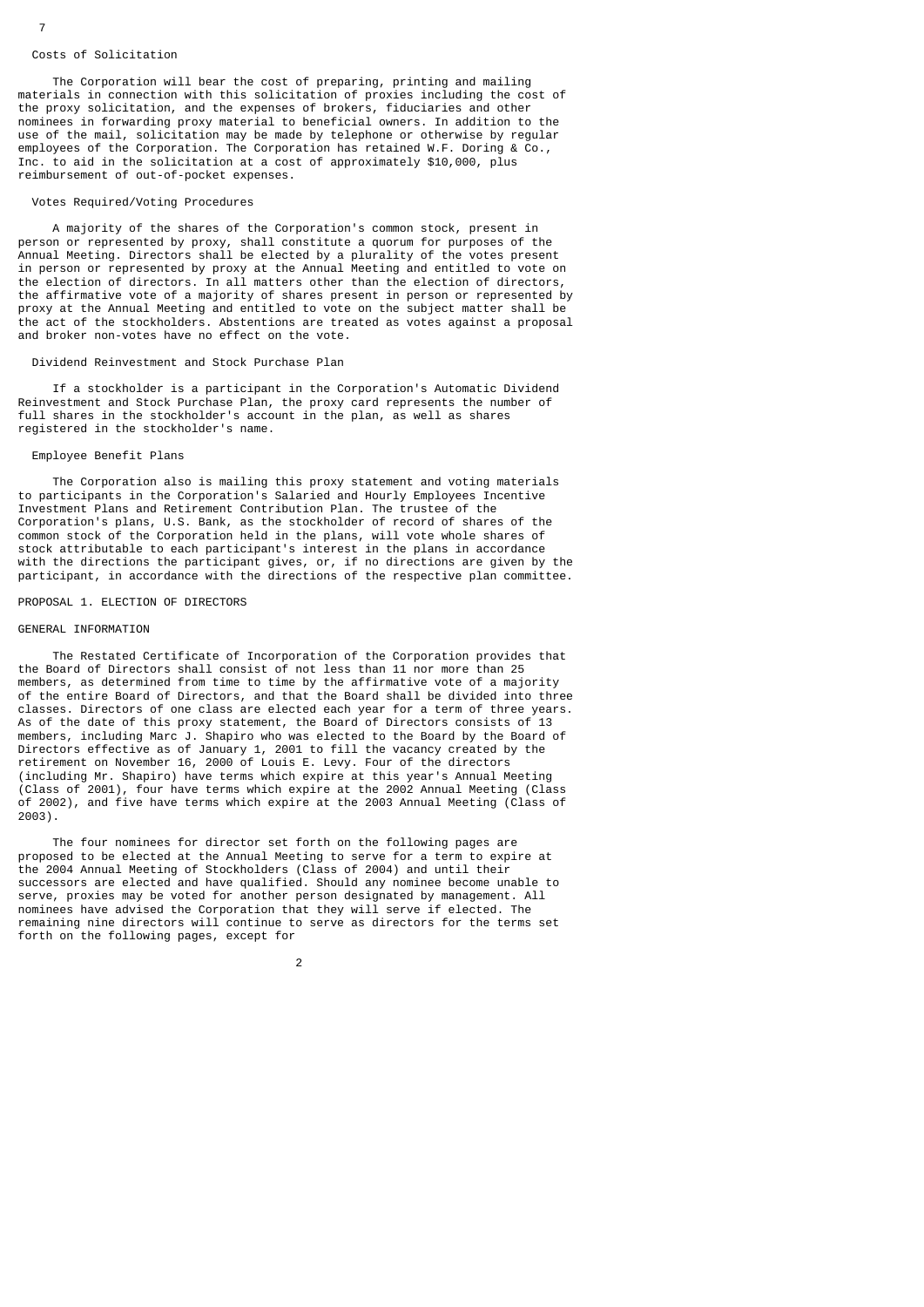Mr. McPherson (a director of the Class of 2002), who has indicated that he plans to retire as a member of the Board of Directors on April 29, 2001, following his 68th birthday.

 The nominees for director are such that immediately after the election of the nominees to the Board of Directors, a majority of all directors holding office shall be "Independent Directors" as that term is defined in By-Law 24 of the Corporation's By-Laws. Generally, By-Law 24 provides that individuals are Independent Directors if they are not employed by the Corporation or its subsidiaries or equity companies and do not have, and are not affiliated with an entity that has, business transactions or relationships with the Corporation or its subsidiaries that are required to be disclosed in the Corporation's proxy statement. The By-Law authorizes the Audit Committee of the Board of Directors to determine that an individual who has a transaction or relationship disclosed in the proxy statement is nevertheless an Independent Director if it determines by resolution that the person is independent of management and free from any relationship that would interfere with the person's independent judgment as a Board member.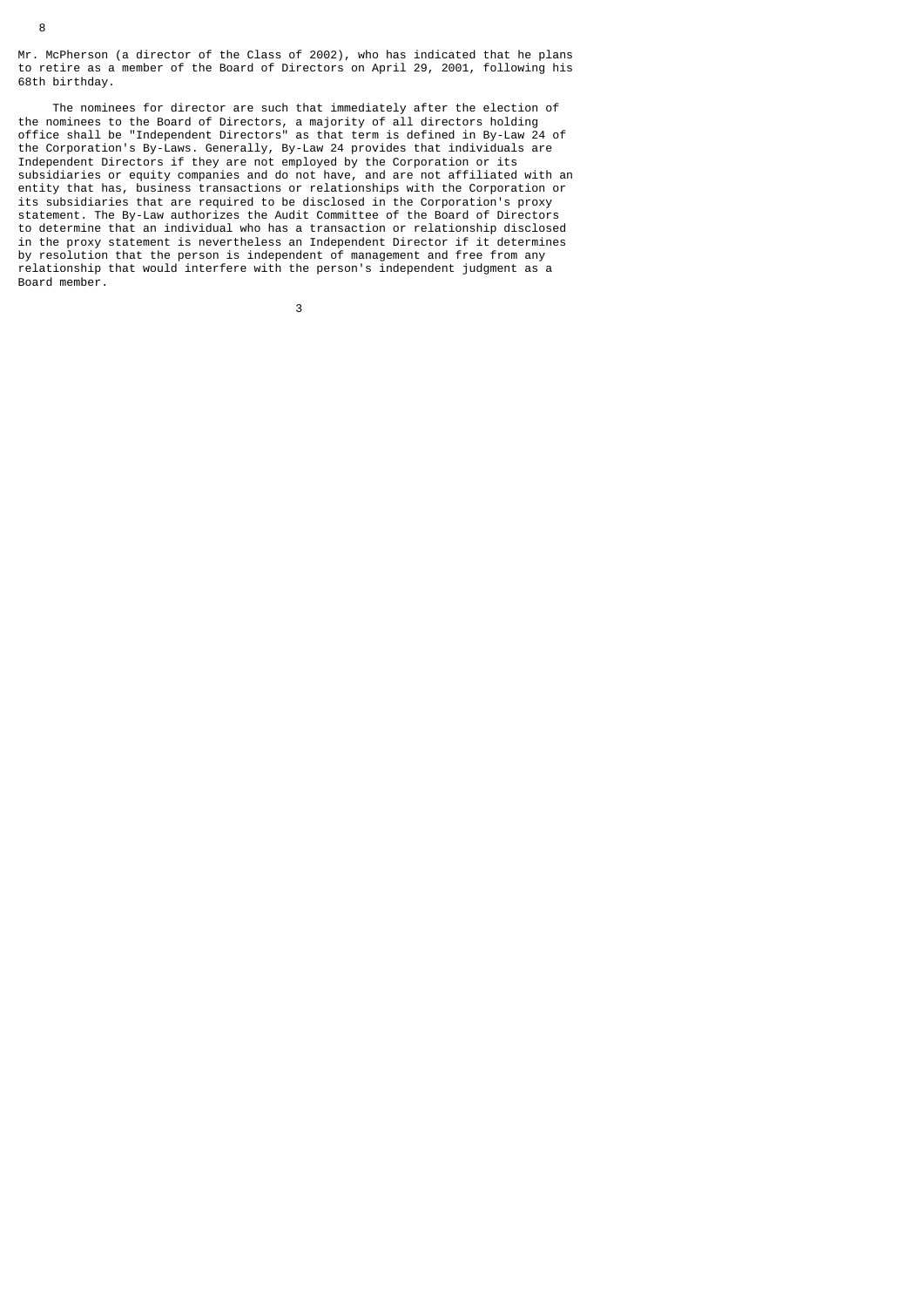# CERTAIN INFORMATION REGARDING DIRECTORS AND NOMINEES

4

 The names of the nominees for the Class of 2004 and of the other directors continuing in office, their ages as of the date of the Annual Meeting, the year each first became a director, their principal occupations during at least the past five years, other directorships held by each as of the date hereof and certain other biographical information are set forth on the following pages by Class, in the order of the next Class to stand for election.

NOMINEES FOR ELECTION TO THE BOARD OF DIRECTORS

 FOR A THREE-YEAR TERM EXPIRING AT THE 2004 ANNUAL MEETING OF STOCKHOLDERS (CLASS OF 2004)

PASTORA SAN JUAN CAFFERTY PASTORA SAN JUAN CAFFERTY University of Chicago Mrs. Cafferty, age 60, has been a Professor since 1985 at the University of Chicago's School of Social Service Administration where she has been a member of the faculty<br>since 1971. Mrs. Cafferty is a director of the Peoples' since 1971. Mrs. Cafferty is a director of the Peoples' Energy Corporation, Bankmont Financial Corporation and its subsidiaries, Harris Trust and Savings Bank, Harris Bancorp, Inc., Harris Bankmont, Inc. and Waste Management Holdings, Inc., and is a trustee of the Lyric Opera Association and Rush-Presbyterian-St. Luke's Medical Center in Chicago. She has been a director of the Corporation since 1976.

|         | CLAUDIO X. GONZALEZ                                                                                                                                                                                                                                                                                                                                                                                                                                                                                                                                                            | Chairman<br>of the Board |
|---------|--------------------------------------------------------------------------------------------------------------------------------------------------------------------------------------------------------------------------------------------------------------------------------------------------------------------------------------------------------------------------------------------------------------------------------------------------------------------------------------------------------------------------------------------------------------------------------|--------------------------|
|         | Kimberly-Clark de Mexico, S.A. de C.V.<br>Mr. Gonzalez, age 66, has served as Chairman of the Board<br>and Managing Director of Kimberly-Clark de Mexico, S.A. de<br>C.V., an equity company of the Corporation, since 1973. He                                                                                                                                                                                                                                                                                                                                                | and Managing Director    |
| [Photo] | was employed by the Corporation in 1956 and by<br>Kimberly-Clark de Mexico, S.A., the predecessor of<br>Kimberly-Clark de Mexico, S.A. de C.V., in 1957. He is a<br>director of Kellogg Company, General Electric Company,<br>Unilever N.V., Unilever PLC, The Mexico Fund, Planet<br>Hollywood International, Banco Nacional de Mexico, Grupo<br>Industrial ALFA, Grupo Modelo, Grupo Carso, America Movil<br>S.A. and Televisa, and is a member of the International<br>Advisory Council of J.P. Morgan Chase & Co. He has been a<br>director of the Corporation since 1976. |                          |

- -----------------------------------------------------------------------------------------

9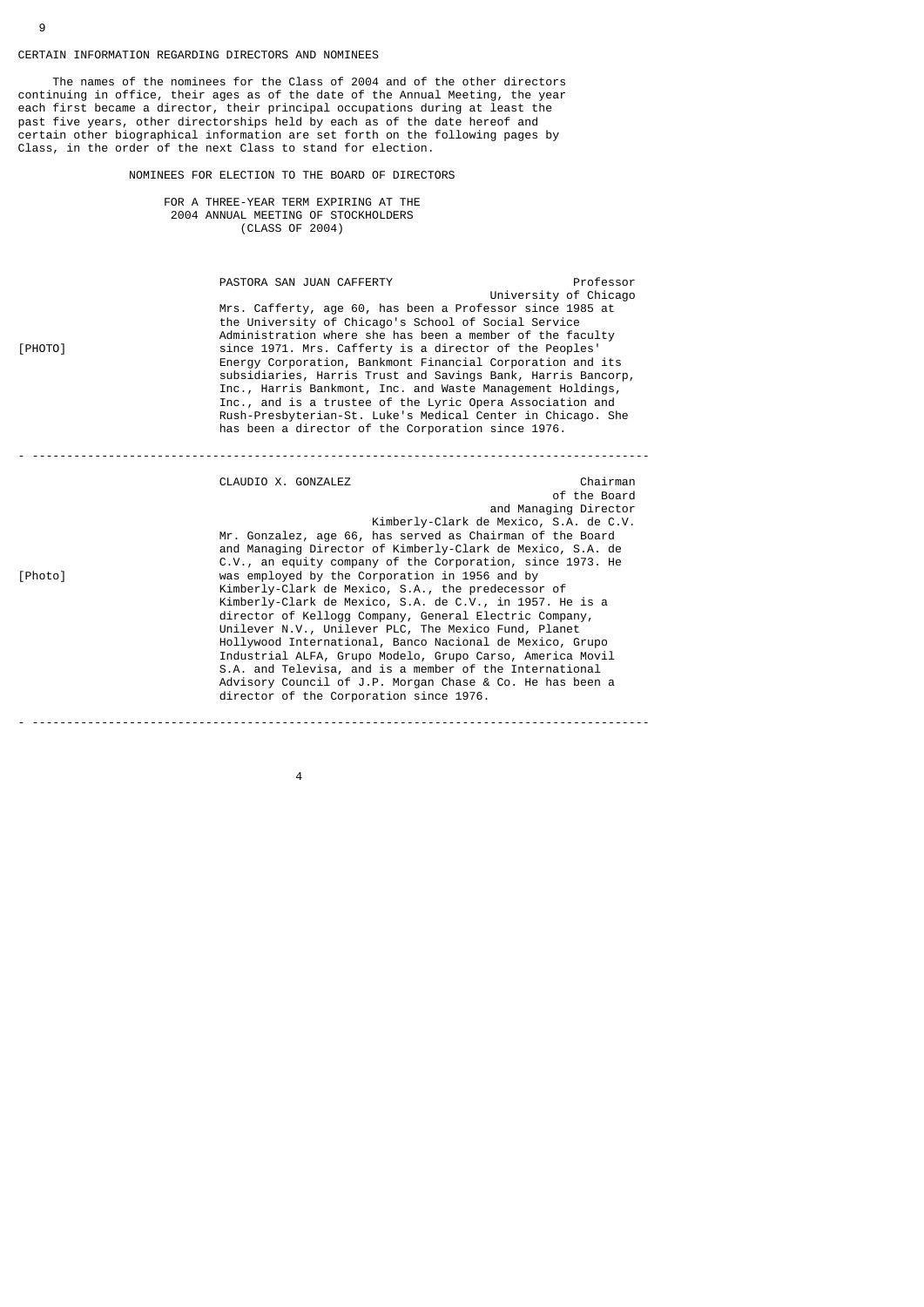LINDA JOHNSON RICE<br>
and Chief and Chief and Chief and Chief and Chief and Chief and Chief and Chief and Chief and Chief and Chief and Chief and Chief and Chief and Chief and Chief and Chief and Chief and Chief and Chief and Chief and Chief and Chief an Johnson Publishing Company, Inc.<br>The Mrs. Johnson Rice, age 43, has been President and Chief Mrs. Johnson Rice, age 43, has been President and Chief Operating Officer of Johnson Publishing Company, Inc., a multi-media company, since 1987. She joined that company in 1980, and became Vice President in 1985. Mrs. Johnson Rice is a director of Bausch & Lomb Incorporated, Viad Corporation, Omnicom Group Inc. and The Quaker Oats Company. She has been a director of the Corporation since 1995. - --------------------------------------------------------------------------------

Vice و Vice<br>Chairman با المستشركة المستشركة المستشركة المستشركة المستشركة المستشركة المستشركة المستشركة المستشركة<br>Chairman chairman anns an t-ìreann an t-ìreann an t-ìreann an t-ìreann an t-ìreann an t-ìreann an t-ìreann an t-ìreann a J.P. Morgan Chase & Co. Mr. Shapiro, age 53, is responsible for finance, risk management and administration at J.P. Morgan Chase & Co. and is a member of that firm's executive committee. Before assuming his current position in 1997, Mr. Shapiro was<br>Chairman. President and Chief Executive Officer of Cha Chairman, President and Chief Executive Officer of Chase Bank of Texas, a wholly owned subsidiary of J.P. Morgan Chase & Co., from 1989 until 1997. Mr. Shapiro is a member of the board of directors of Burlington Northern Sante Fe Corporation and Weingarten Realty Investors. He also serves on the boards of Cornell University Medical College, United Way of New York City, Local Initiatives Support Corporation and Baylor College of Medicine. He has been a director of the Corporation since January 1, 2001.

Operating Officer

MEMBERS OF THE BOARD OF DIRECTORS CONTINUING IN OFFICE

- --------------------------------------------------------------------------------

 TERM EXPIRING AT THE 2002 ANNUAL MEETING OF STOCKHOLDERS (CLASS OF 2002)

 JOHN F. BERGSTROM Chairman and Chief Executive Officer Bergstrom Corporation Mr. Bergstrom, age 54, has served as Chairman and Chief Executive Officer of Bergstrom Corporation for more than the past five years. Bergstrom Corporation owns and operates automobile sales and leasing businesses and a credit life<br>Insurance company in Wisconsin. Mr. Bergstrom is a direct insurance company in Wisconsin. Mr. Bergstrom is a director of the Wisconsin Energy Corporation, Wisconsin Electric Power Company, Sensient Technologies Corp., Banta Corporation, The Catholic Diocese of Green Bay, Midwest Express Holdings, Inc. and Green Bay Packers, Inc. He also is a member of the Board of Trustees of Marquette University and the Medical College of Wisconsin. He has been a director of the Corporation since 1987.

PAUL J. COLLINS Retired Vice Chairman<br>Citigroup Inc. Citigroup Inc. Mr. Collins, age 64, retired in October 2000 as Vice Chairman of Citigroup Inc. He had been Vice Chairman of Citigroup Inc. since its inception in October of 1998 as a<br>Fesult of the merger of Citicorp and Travelers Group Inc. result of the merger of Citicorp and Travelers Group Inc. Prior to the merger, Mr. Collins was a Vice Chairman of Citicorp and its principal subsidiary, Citibank, N.A., since 1988. He is a director of B. G. Group, Genuity Inc. and Nokia Corporation. Mr. Collins is a trustee of the Central Park Conservancy and the Glyndebourne Arts Trust. He has been a director of the Corporation since 1983.

- --------------------------------------------------------------------------------

- --------------------------------------------------------------------------------

the contract of the contract of the contract of the contract of the contract of the contract of the contract o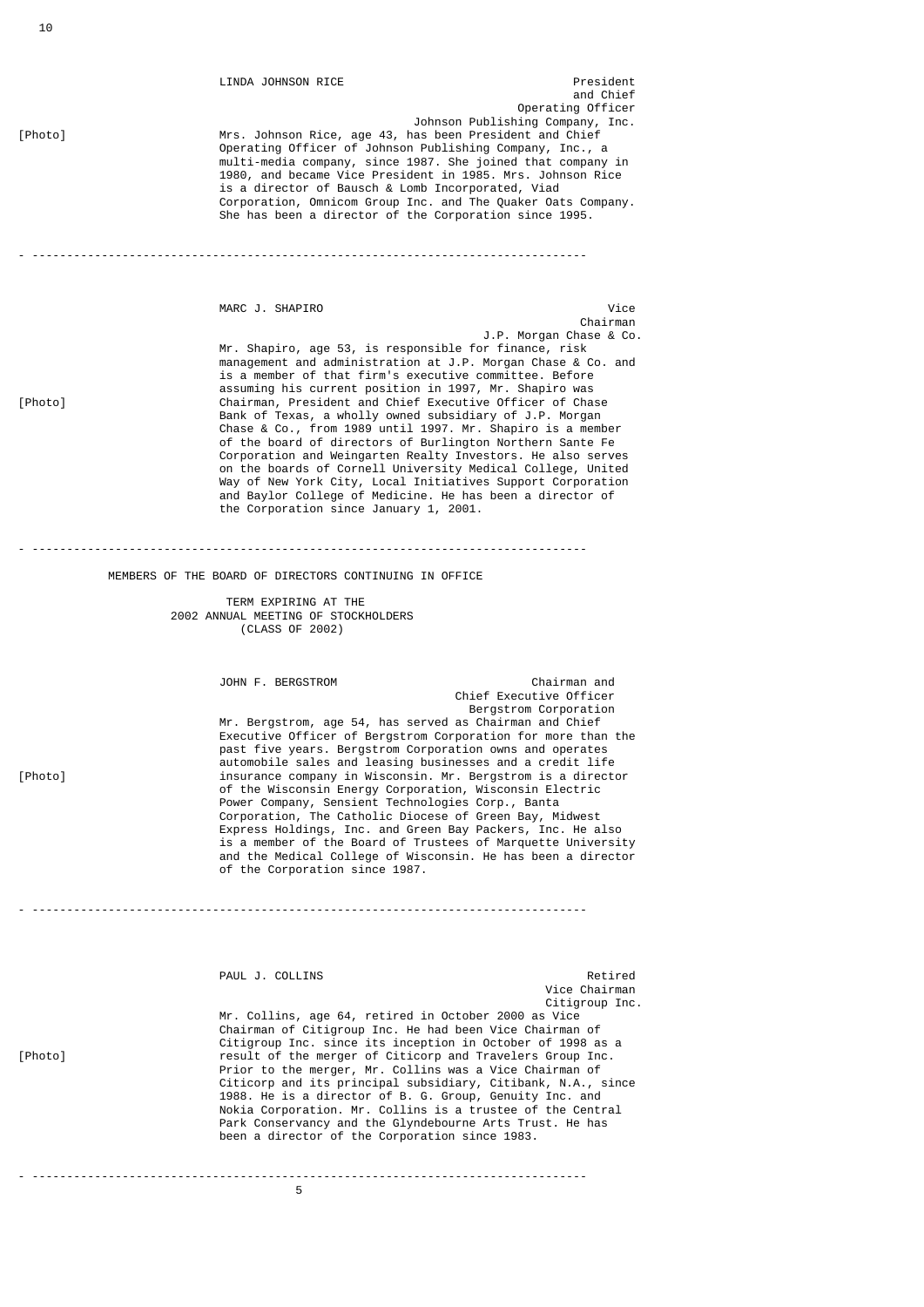| [Photo] | ROBERT W. DECHERD<br>became President of Belo Corp. in January 1994, and<br>has been a director of the Corporation since 1996.                                                                                                                                                                     | Chairman of<br>the Board, President,<br>and Chief Executive Officer<br>Belo Corp.<br>Mr. Decherd, age 50, has served as Chairman of the Board and<br>Chief Executive Officer of Belo Corp., a broadcasting and<br>publishing company, since January 1987. Belo Corp.'s largest<br>operating company is The Dallas Morning News. Mr. Decherd<br>previously served as President from January 1985 through<br>December 1986. He has been a director of Belo Corp. since<br>1976. Mr. Decherd also is a member of the Advisory Council<br>of the Harvard Center for Ethnics and the Professions. He                                                                                                                                                                                                      |
|---------|----------------------------------------------------------------------------------------------------------------------------------------------------------------------------------------------------------------------------------------------------------------------------------------------------|------------------------------------------------------------------------------------------------------------------------------------------------------------------------------------------------------------------------------------------------------------------------------------------------------------------------------------------------------------------------------------------------------------------------------------------------------------------------------------------------------------------------------------------------------------------------------------------------------------------------------------------------------------------------------------------------------------------------------------------------------------------------------------------------------|
| [Photo] | FRANK A. MCPHERSON<br>Group of Mutual Funds and Bank of Oklahoma Financial<br>of the Corporation since 1989.                                                                                                                                                                                       | Retired<br>Chairman of the Board<br>and Chief Executive Officer<br>Kerr-McGee Corporation<br>Mr. McPherson, age 67, served as Chairman of the Board and<br>Chief Executive Officer of Kerr-McGee Corporation, a natural<br>resources company, from 1983 until his retirement from these<br>offices on February 1, 1997. Mr. McPherson is a director of<br>Conoco Inc., Tri-Continental Corporation, Seligman Quality<br>Fund, Inc., Seligman Select Municipal Fund, Inc., Seligman<br>Corporation. Mr. McPherson also is a trustee of the Oklahoma<br>Nature Conservancy, Oklahoma Medical Research Foundation,<br>Baptist Medical Center and the Oklahoma Foundation for<br>Excellence in Education, and is a former director of the<br>Federal Reserve Bank of Kansas City. He has been a director |
|         | TERM EXPIRING AT THE<br>2003 ANNUAL MEETING OF STOCKHOLDERS<br>(CLASS OF 2003)                                                                                                                                                                                                                     |                                                                                                                                                                                                                                                                                                                                                                                                                                                                                                                                                                                                                                                                                                                                                                                                      |
| [Photo] | THOMAS J. FALK<br>Mr. Falk, age 42, has served as President and Chief<br>was responsible for the Corporation's global tissue<br>Services, Environment and Energy and Human Resources<br>has held other senior management positions in the<br>He has been a director of the Corporation since 1999. | President<br>and Chief<br>Operating Officer<br>Operating Officer of the Corporation since his election on<br>November 16, 1999. He previously had been elected Group<br>President - Global Tissue, Pulp and Paper in 1998, where he<br>businesses. He also was responsible for the Wet Wipes and<br>Neenah Paper sectors, Pulp Operations and Consumer Business<br>organizations. Mr. Falk joined the Corporation in 1983 and<br>Corporation. Mr. Falk is a member of the University of<br>Wisconsin-Madison School of Business Dean's Advisory Board.                                                                                                                                                                                                                                               |

 $\sim$  600  $\sim$  600  $\sim$  600  $\sim$  600  $\sim$  600  $\sim$  600  $\sim$  600  $\sim$  600  $\sim$  600  $\sim$  600  $\sim$  600  $\sim$  600  $\sim$  600  $\sim$  600  $\sim$  600  $\sim$  600  $\sim$  600  $\sim$  600  $\sim$  600  $\sim$  600  $\sim$  600  $\sim$  600  $\sim$  600  $\sim$  600  $\sim$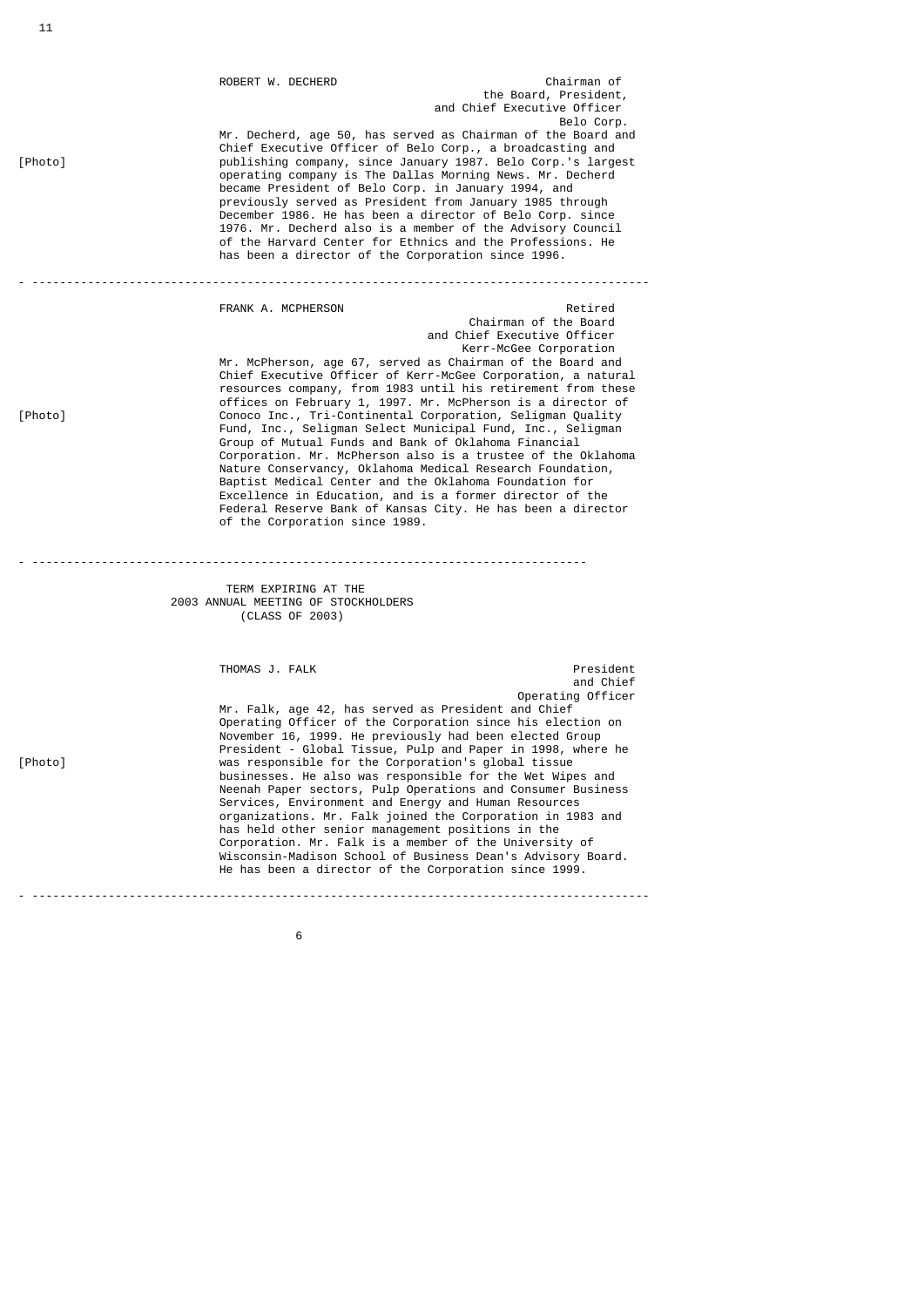|         | WILLIAM O. FIFIELD                                                                                                                                                                                                                                                                                                                                                                                                                                                                                                                                                                                                                                                                                                                                                                                                                                   | Partner                                                 |  |  |  |  |  |
|---------|------------------------------------------------------------------------------------------------------------------------------------------------------------------------------------------------------------------------------------------------------------------------------------------------------------------------------------------------------------------------------------------------------------------------------------------------------------------------------------------------------------------------------------------------------------------------------------------------------------------------------------------------------------------------------------------------------------------------------------------------------------------------------------------------------------------------------------------------------|---------------------------------------------------------|--|--|--|--|--|
| [Photo] | Sidley & Austin<br>Mr. Fifield, age 54, has served as a partner in the law firm<br>of Sidley & Austin since 1977. He is the managing partner in<br>the firm's Dallas, Texas office, a member of the firm's<br>executive committee, and a member of the firm's space and<br>new business committees. He has served the firm in a number<br>of other administrative capacities, including co-chair of<br>the firm's committee on computers and legal technology, co-<br>chair of the firm's committee on practice development, and a<br>member of the firm's committees on accounting and finance,<br>assignment and compensation of associates, firm functions<br>and international operations. He has been a director of the<br>Corporation since 1995.                                                                                              |                                                         |  |  |  |  |  |
|         |                                                                                                                                                                                                                                                                                                                                                                                                                                                                                                                                                                                                                                                                                                                                                                                                                                                      |                                                         |  |  |  |  |  |
| [Photo] | WAYNE R. SANDERS<br>Mr. Sanders, age 53, has served as Chief Executive Officer<br>of the Corporation since 1991 and Chairman of the Board of<br>the Corporation since 1992. He previously had been elected<br>President and Chief Operating Officer in 1990. Employed by<br>the Corporation since 1975, Mr. Sanders also has held<br>various other senior management positions in the<br>Corporation. Mr. Sanders is a director of Adolph Coors<br>Company, Coors Brewing Company and Texas Instruments<br>Incorporated and an advisory director of J.P. Morgan Chase &<br>Co. Mr. Sanders also is a member of the Marquette University<br>Board of Trustees and is Chairman of the Southwest Region,<br>and a member of the Board of Governors, of the Boys and<br>Girls Clubs of America. He has been a director of the<br>Corporation since 1989. | Chairman<br>of the Board<br>and Chief Executive Officer |  |  |  |  |  |
|         |                                                                                                                                                                                                                                                                                                                                                                                                                                                                                                                                                                                                                                                                                                                                                                                                                                                      |                                                         |  |  |  |  |  |
| [Photo] | WOLFGANG R. SCHMITT<br>Mr. Schmitt, age 57, is Chief Executive Officer of Trends 2<br>Innovation. He previously served as Chairman of the Board of<br>ValueAmerica, Inc. from November 1999 until May 2000, and as<br>Vice Chairman of the Board of Newell Rubbermaid Inc. as a<br>result of the merger of Newell Co. and Rubbermaid<br>Incorporated from March 24, 1999 until August 1999. Prior to<br>the merger, he had served as Chairman of the Board of<br>Rubbermaid Incorporated since 1993, and as Chief Executive<br>Officer since 1992. Mr. Schmitt is a director of<br>Parker-Hannifin Corporation and serves as a trustee of<br>Otterbein College. He has been a director of the Corporation<br>since 1994.                                                                                                                             | Chief<br>Executive Officer<br>Trends 2 Innovation       |  |  |  |  |  |
|         |                                                                                                                                                                                                                                                                                                                                                                                                                                                                                                                                                                                                                                                                                                                                                                                                                                                      |                                                         |  |  |  |  |  |

7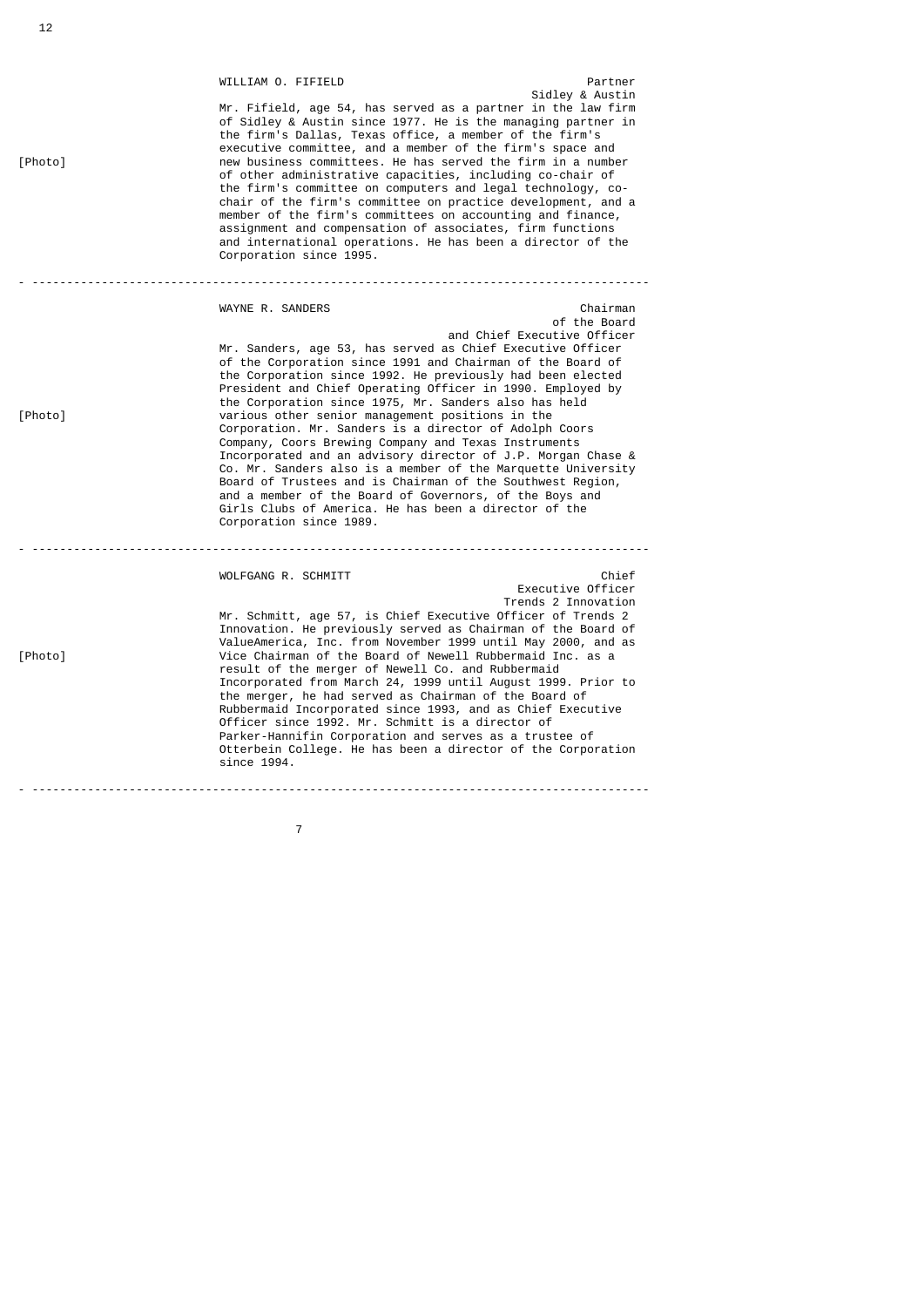|         | RANDALL L. TOBIAS                                            | Chairman              |
|---------|--------------------------------------------------------------|-----------------------|
|         |                                                              | Emeritus              |
|         |                                                              | Eli Lilly and Company |
|         | Mr. Tobias, age 59, has been Chairman Emeritus of Eli Lilly  |                       |
|         | and Company since January 1, 1999. Prior to that date, he    |                       |
|         | served as Chairman of the Board and Chief Executive Officer  |                       |
| [Photo] | of Eli Lilly and Company from June 1993 until 1998. He       |                       |
|         | previously had been Vice Chairman of the Board of AT&T since |                       |
|         | 1986, and had been employed by AT&T since 1964. Mr. Tobias   |                       |
|         | is a director of Phillips Petroleum, Inc., Agilent           |                       |
|         | Technologies, Inc. and Knight-Ridder, Inc. He is a member of |                       |
|         | the Business Council. He is a trustee of the Colonial        |                       |
|         | Williamsburg Foundation. He has been a director of the       |                       |
|         | Corporation since 1994.                                      |                       |
|         |                                                              |                       |
|         |                                                              |                       |
|         |                                                              |                       |

<u>8 and 2008 and 2008 and 2008 and 2008 and 2008 and 2008 and 2008 and 2008 and 2008 and 2008 and 2008 and 2008 </u>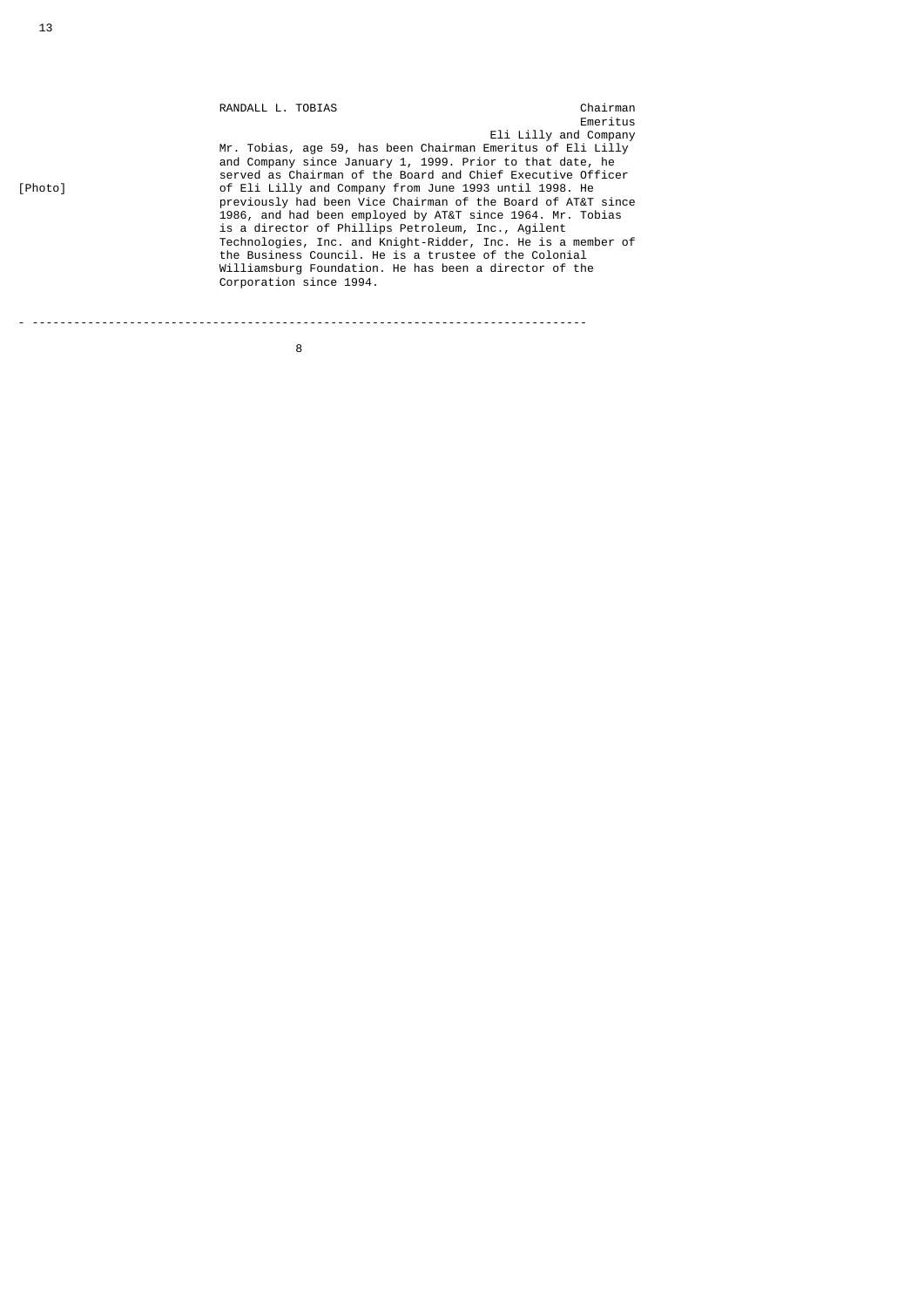#### SECURITY OWNERSHIP OF MANAGEMENT

 The following table sets forth information as of December 31, 2000, unless otherwise indicated, regarding the number of shares of the common stock of the Corporation beneficially owned by all directors and nominees, by each of the executive officers named in "Executive Compensation" below, and by all directors, nominees and executive officers as a group.

| NAME OF INDIVIDUAL OR                                     | AMOUNT AND NATURE OF          |
|-----------------------------------------------------------|-------------------------------|
| IDENTITY OF GROUP                                         | BENEFICIAL OWNERSHIP(1)(2)(3) |
| .                                                         |                               |
|                                                           |                               |
|                                                           | 17,600(4)(5)                  |
|                                                           | 6, 255(5)                     |
|                                                           | 11,000(5)                     |
|                                                           | 10, 200(5)(6)                 |
|                                                           | 332, 126(7)(8)                |
|                                                           | 398, 507(7)                   |
|                                                           | 475,902(7)                    |
|                                                           | 7,000(5)                      |
|                                                           | 146,681                       |
|                                                           | 9,200(5)(9)                   |
|                                                           | 5,300(5)(10)                  |
|                                                           | 1,436,192(7)                  |
|                                                           | 4,000(5)                      |
|                                                           | 396, 339(7)                   |
|                                                           | 1,000(11)                     |
|                                                           | 10,000(5)                     |
| All directors, nominees and executive officers as a group | 3, 712, 794(7)(12)(13)        |

- ---------------

- (1) Except as otherwise noted, the directors, nominees and named executive officers, and the directors, nominees and executive officers as a group, have sole voting and investment power with respect to the shares listed.
- (2) Each director, nominee and named executive officer, and all directors, nominees and executive officers as a group, own less than one percent of the outstanding shares of the Corporation's common stock.
- (3) For each director who is not an officer or employee of the Corporation or any of its subsidiaries or equity companies, share amounts include shares issued pursuant to the Outside Directors' Stock Compensation Plan, which is described below under the heading "Compensation of Directors."
- (4) Includes 1,600 shares held by trusts for the benefit of Mr. Bergstrom's son and daughter and for which Mr. Bergstrom serves as trustee. Also includes 5,000 shares held by Bergstrom Investments L.P., a partnership of which Mr. Bergstrom and his brother are general partners and their respective children are limited partners, and of which Mr. Bergstrom shares voting control.
- (5) In addition to the shares listed in the table which are beneficially owned, the following directors have stock credits allocated to their deferred compensation accounts as of December 31, 2000 under the Corporation's deferred compensation plan for directors: Mr. Bergstrom, 3,000.00 credits; Mrs. Cafferty, 25,329.20 credits; Mr. Collins, 50,898.63 credits; Mr. Decherd, 3,000.00 credits; Mr. Fifield, 8,696.40 credits; Mr. McPherson, 4,486.42 credits; Mrs. Johnson Rice, 3,000.00 credits; Mr. Schmitt, 10,088.68 credits; and Mr. Tobias, 11,221.15 credits. The accounts reflect the election of the directors to defer into stock credits compensation previously earned by them as directors of the Corporation. Although these directors are fully at risk as to the price of the Corporation's common stock represented by stock credits, the stock credits are not shares of stock and the directors do not have any rights as holders of common stock with respect to the stock credits. See "Executive Compensation -- Compensation of Directors" for additional information concerning the deferred stock accounts.
- (6) Includes 1,200 shares held by Mr. Decherd's son, who has sole voting and investment power with respect to the shares.
- (7) Includes the following shares which could be acquired within 60 days of December 31, 2000 by: Mr. Donehower, 271,360 shares; Mr. Everbach, 321,718 shares; Mr. Falk, 385,008 shares; Mr. Sanders, 1,082,440 shares; Ms. Seifert, 351,256 shares; and all directors, nominees and executive officers as a group, 2,781,352 shares. Also, shares of common stock held by the trustee of the Corporation's Salaried Employee Incentive Investment Plan for the benefit of, and which are attributable to the accounts in the plan of, the respective directors, nominees and executive officers above are included in this table.
- (8) Includes 462 shares held by Mr. Donehower's daughter with respect to which Mr. Donehower shares voting and investment power with his daughter.
- (9) Mr. McPherson shares voting power and investment power with respect to 6,200 shares.

14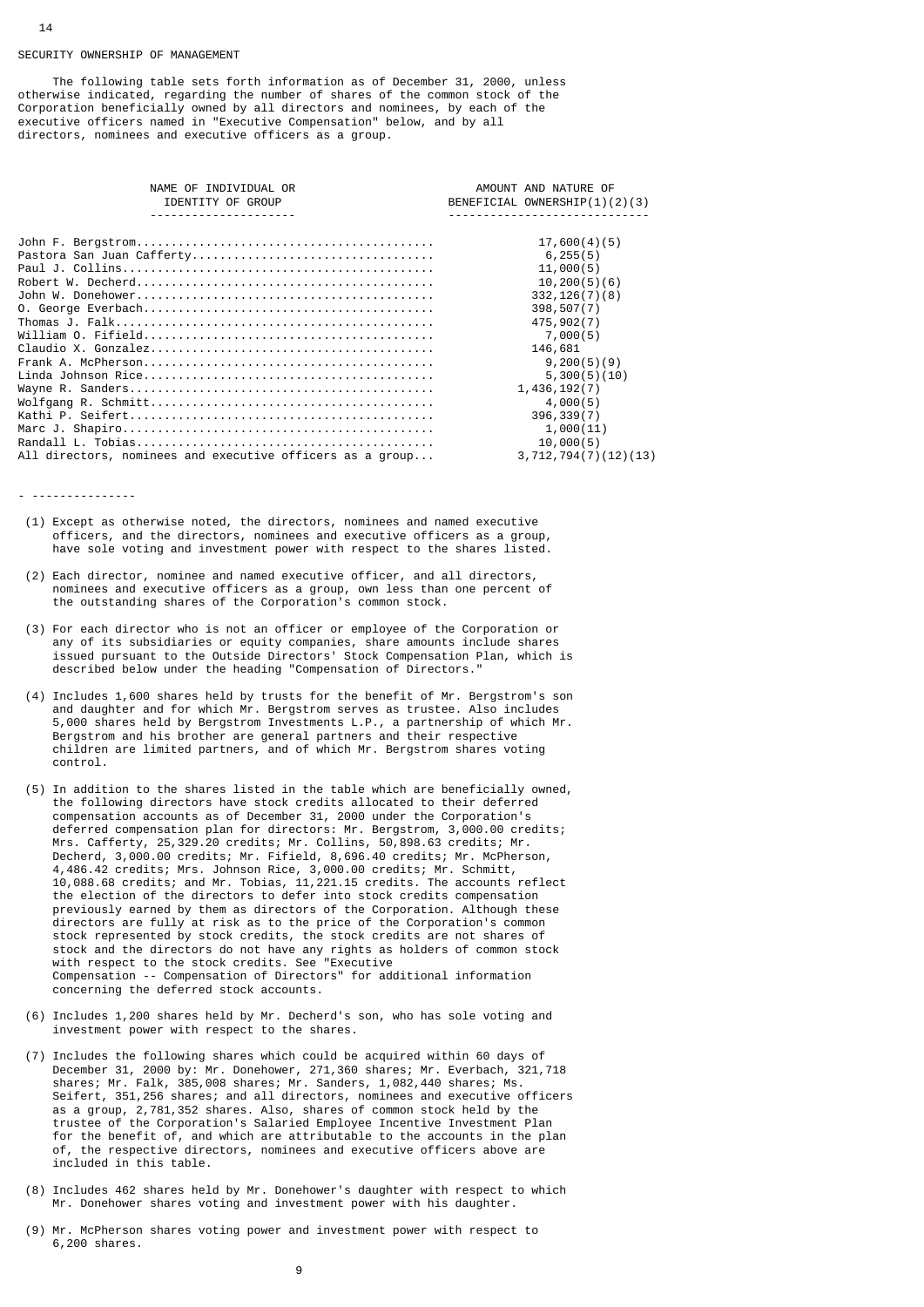- (10) Includes 300 shares held by a trust for the benefit of Mrs. Johnson Rice's daughter and for which Mrs. Johnson Rice serves as a co-trustee and shares voting and investment power.
- (11) As of January 30, 2001.
- (12) Voting and investment power with respect to 11,962 of the shares is shared.
- (13) Includes 1,000 shares owned beneficially by Mr. Shapiro as of January 30, 2001.

# CERTAIN TRANSACTIONS AND BUSINESS RELATIONSHIPS

 In 2000, the Corporation and certain of its subsidiaries paid Sidley & Austin \$6,457,840 for legal services. William O. Fifield, a director of the Corporation, is a partner in that firm.

 The Corporation paid \$222,000 to Bergstrom Corporation in 2000 for automobile rental and purchasing costs. John F. Bergstrom, a director of the Corporation, and Richard A. Bergstrom, his brother, own 75 percent and 25 percent, respectively, of Bergstrom Corporation. In addition, the Corporation leases office space in Neenah, Wisconsin from Neenah Downtown Redevelopment Associates Limited Partnership, a partnership engaged in the redevelopment of downtown real estate. John F. Bergstrom owns a 14 percent limited partner interest in the partnership. During 2000, rental payments made by the Corporation to the partnership were \$1,052,000.

 Management believes that the amounts charged and paid in connection with the foregoing arrangements were reasonable compared with the amounts which would be charged and paid for similar services or products from other third parties. The Corporation expects to engage in similar transactions with those entities in 2001.

#### BOARD OF DIRECTORS AND COMMITTEES

 The Board of Directors met six times in 2000. All of the incumbent directors attended at least 75 percent of the total number of meetings of the Board and committees of the Board on which they served.

 The standing committees of the Board include, among others, the Audit Committee, the Compensation Committee, the Corporate Governance Committee and the Nominating Committee.

 The Audit Committee, currently composed of Mr. Collins, Chairman, Mr. Decherd, Mrs. Johnson Rice, and Mr. Schmitt, met five times during 2000. The Committee selects, subject to stockholder approval, and engages an independent auditor to audit the books, records and accounts of the Corporation, reviews the scope of the audits, and establishes policy in connection with internal audit programs of the Corporation. The Audit Committee members satisfy the independence, financial literacy and expertise requirements of the New York Stock Exchange. The Board of Directors has adopted a written charter for the Audit Committee. A copy of the Audit Committee Charter is included as Appendix A to this proxy statement.

 The Compensation Committee, currently composed of Mr. Tobias, Chairman, Mrs. Cafferty, Mr. McPherson and Mr. Shapiro, met three times during 2000. The nature and scope of the Committee's responsibilities are set forth below under "Executive Compensation -- Compensation Committee Report on Executive Compensation."

 The Corporate Governance Committee, currently composed of Mr. Bergstrom, Chairman, Mr. Fifield, Mrs. Johnson Rice, Mr. Schmitt and Mr. Tobias, met once during 2000. The Committee monitors and recommends improvements to the practices and procedures of the Board, recommends the nature and duties of Committees of the Board, and reviews stockholder proposals and other proxy materials relating to corporate governance and considers responses or actions with respect to such proposals.

 The Nominating Committee, currently composed of Mr. McPherson, Chairman, Mrs. Cafferty, Mr. Decherd and Mr. Shapiro, met once during 2000. The Committee proposes and considers suggestions for candidates for membership on the Board, and recommends candidates to the

10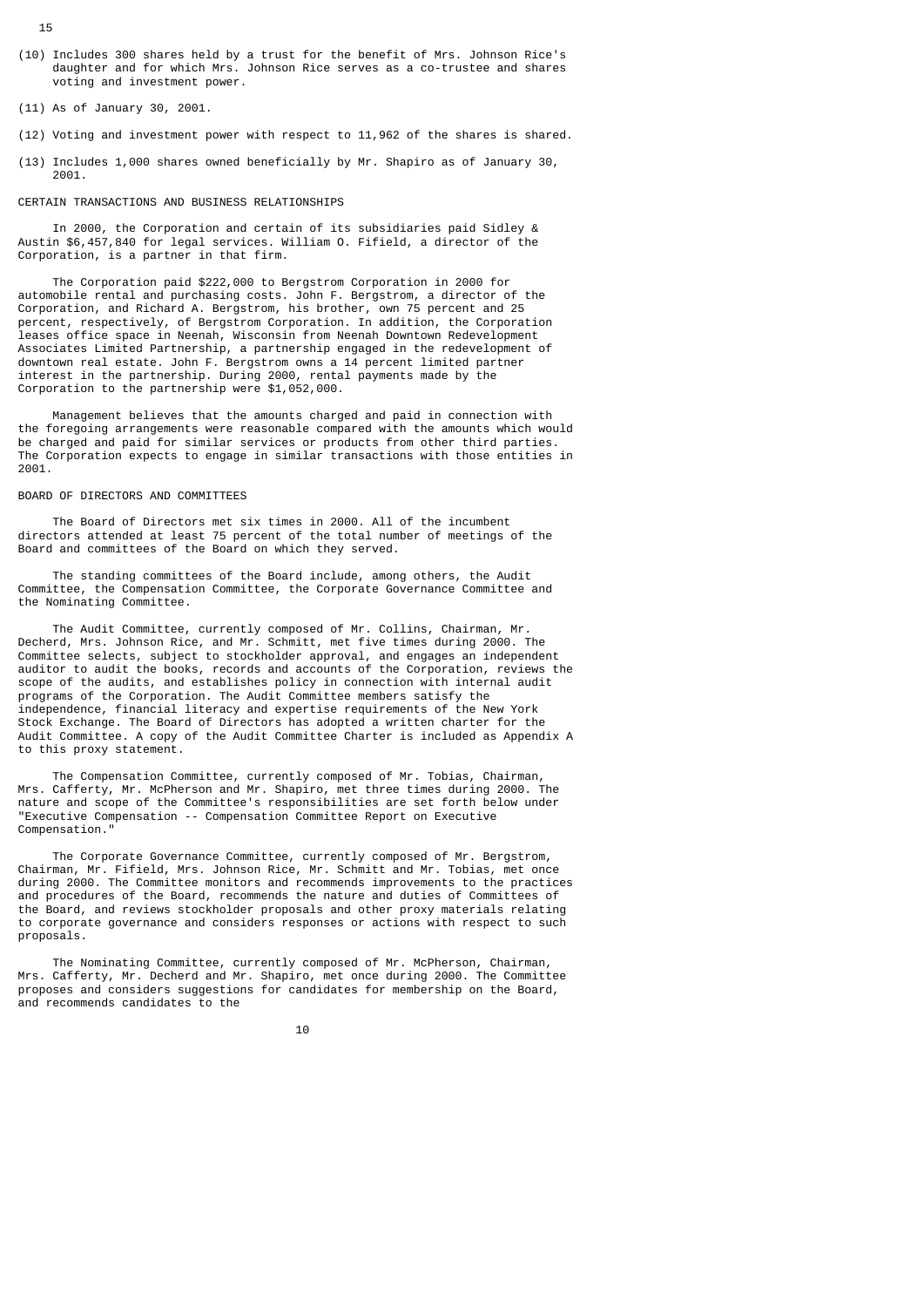Board to fill Board vacancies. It also proposes to the Board a slate of directors for submission to the stockholders at the Annual Meeting.

# STOCKHOLDER NOMINATIONS FOR DIRECTORS

 The Nominating Committee of the Board of Directors considers nominees recommended by stockholders as candidates for election to the Board of Directors at the Annual Meeting of Stockholders. A stockholder wishing to nominate a candidate for election to the Board at the Annual Meeting is required to give written notice to the Secretary of the Corporation of his or her intention to make a nomination. The notice of nomination must be received by the Corporation not less than 50 days nor more than 75 days prior to the stockholders' meeting, or if the Corporation gives less than 60 days notice of the meeting date, the notice of nomination must be received within 10 days after the meeting date is announced. The notice of nomination is required to contain certain information about both the nominee and the stockholder making the nomination. The Corporation may require that the proposed nominee furnish other information to determine that person's eligibility to serve as a director. A nomination which does not comply with the above procedure will be disregarded.

# EXECUTIVE COMPENSATION

 The following table sets forth information concerning compensation for each of 1998, 1999 and 2000 awarded to, earned by, or paid to the chief executive officer and the four most highly compensated executive officers of the Corporation, other than the chief executive officer, whose total annual salary and bonus exceeded \$100,000:

#### SUMMARY COMPENSATION TABLE

|                              |             |                     |                |                                                           |                                                                | LONG TERM<br>COMPENSATION                                      |                                    |                                       |
|------------------------------|-------------|---------------------|----------------|-----------------------------------------------------------|----------------------------------------------------------------|----------------------------------------------------------------|------------------------------------|---------------------------------------|
|                              |             | ANNUAL COMPENSATION |                |                                                           | <b>AWARDS</b>                                                  |                                                                | <b>PAYOUTS</b>                     |                                       |
| NAME AND PRINCIPAL POSITION  | <b>YEAR</b> | SALARY(\$)          | $BONUS($ \$)   | <b>OTHER</b><br><b>ANNUAL</b><br>COMPENSATION<br>( \$)(2) | <b>RESTRICTED</b><br><b>STOCK</b><br><b>AWARDS</b><br>( \$)(3) | <b>SECURITIES</b><br>UNDERLYING<br><b>OPTIONS</b><br>$($ # $)$ | LTIP<br><b>PAYOUTS</b><br>( \$)(4) | ALL OTHER<br>COMPENSATION<br>( \$)(5) |
| Wayne R. Sanders             | 2000        | 950,000             | 1, 110, 304(1) | 31,477                                                    | 0                                                              | 400,000                                                        | 0                                  | 5,100                                 |
| Chairman of the Board        | 1999        | 950,000             | 1,900,800(1)   | 2,339                                                     | 0                                                              | 400,000                                                        | 0                                  | 4,800                                 |
| and Chief Executive Officer  | 1998        | 950,000             | 367,488(1)     | 3,414                                                     | 0                                                              | 210,000                                                        | 0                                  | 4,800                                 |
| John W. Donehower            | 2000        | 425,000             | 299,792        | 12,000                                                    | 0                                                              | 60,000                                                         | 0                                  | 7,984                                 |
| Senior Vice President        | 1999        | 410,000             | 512,400(1)     | 0                                                         | 0                                                              | 60,000                                                         | 334, 341                           | 4,800                                 |
| and Chief Financial Officer  | 1998        | 395,000             | 121,800        | 1,576                                                     | 0                                                              | 48,000                                                         | 0                                  | 4,800                                 |
| 0. George Everbach           | 2000        | 440,000             | 299,792        | 10,811                                                    | 0                                                              | 70,000                                                         | $\Theta$                           | 5,100                                 |
| Senior Vice President -- Law | 1999        | 420,000             | 512,400        | 396                                                       | 0                                                              | 70,000                                                         | 0                                  | 4,800                                 |
| and Government Affairs       | 1998        | 405,000             | 121,800        | $\Theta$                                                  | $\Theta$                                                       | 48,000                                                         | 0                                  | 4,800                                 |
| Thomas J. Falk               | 2000        | 600,000             | 599,584(1)     | 20,607                                                    | 407,750                                                        | 200,000                                                        | 0                                  | 5,100                                 |
| President and                | 1999        | 465,000             | 673, 440(1)    | 3,400                                                     | 338,188                                                        | 100,000                                                        | 0                                  | 4,800                                 |
| Chief Operating Officer      | 1998        | 425,000             | 289, 425(1)    | 1,045                                                     | 0                                                              | 60,000                                                         | 0                                  | 4,800                                 |
| Kathi P. Seifert             | 2000        | 450,000             | 394, 012(1)    | 10,139                                                    | 349,500                                                        | 90,000                                                         | 0                                  | 5,100                                 |
| Executive Vice President     | 1999        | 410,000             | 585,600        | $\Theta$                                                  | 289,875                                                        | 70,000                                                         | 200,604                            | 4,800                                 |
|                              | 1998        | 385,000             | 141,288        | 8,586                                                     | 0                                                              | 48,000                                                         | 0                                  | 4,800                                 |

- ---------------

- (1) Includes amounts voluntarily deferred by the executive officer under the Corporation's Deferred Compensation Plan. The Deferred Compensation Plan allows executive officers to defer portions of current base salary and bonus compensation otherwise payable during the year. See "Compensation Committee Report on Executive Compensation - Tax Deduction for Executive Compensation" below for a more complete description of the plan.
- (2) Amounts shown consist of amounts reimbursed for federal and state income taxes on certain personal and spousal travel required for company purposes, reimbursements by the Corporation of certain educational expenses incurred by executive officers pursuant to the Corporation's Educational Opportunities Plan, and payments made to or on behalf of the executive officers pursuant to the Corporation's Executive Financial Counseling Program.
- (3) Restricted stock awards are granted pursuant to the Corporation's 1999 Restricted Stock Plan and are valued at the closing price of the Corporation's stock on the date of grant. The shares granted in 1999 were granted on February 24, 1999, and the closing price of the Corporation's stock on that date was \$48.3125. The shares granted in 2000 were granted on June 8, 2000, and the closing price of the Corporation's stock on that date was \$58.25 per share. The shares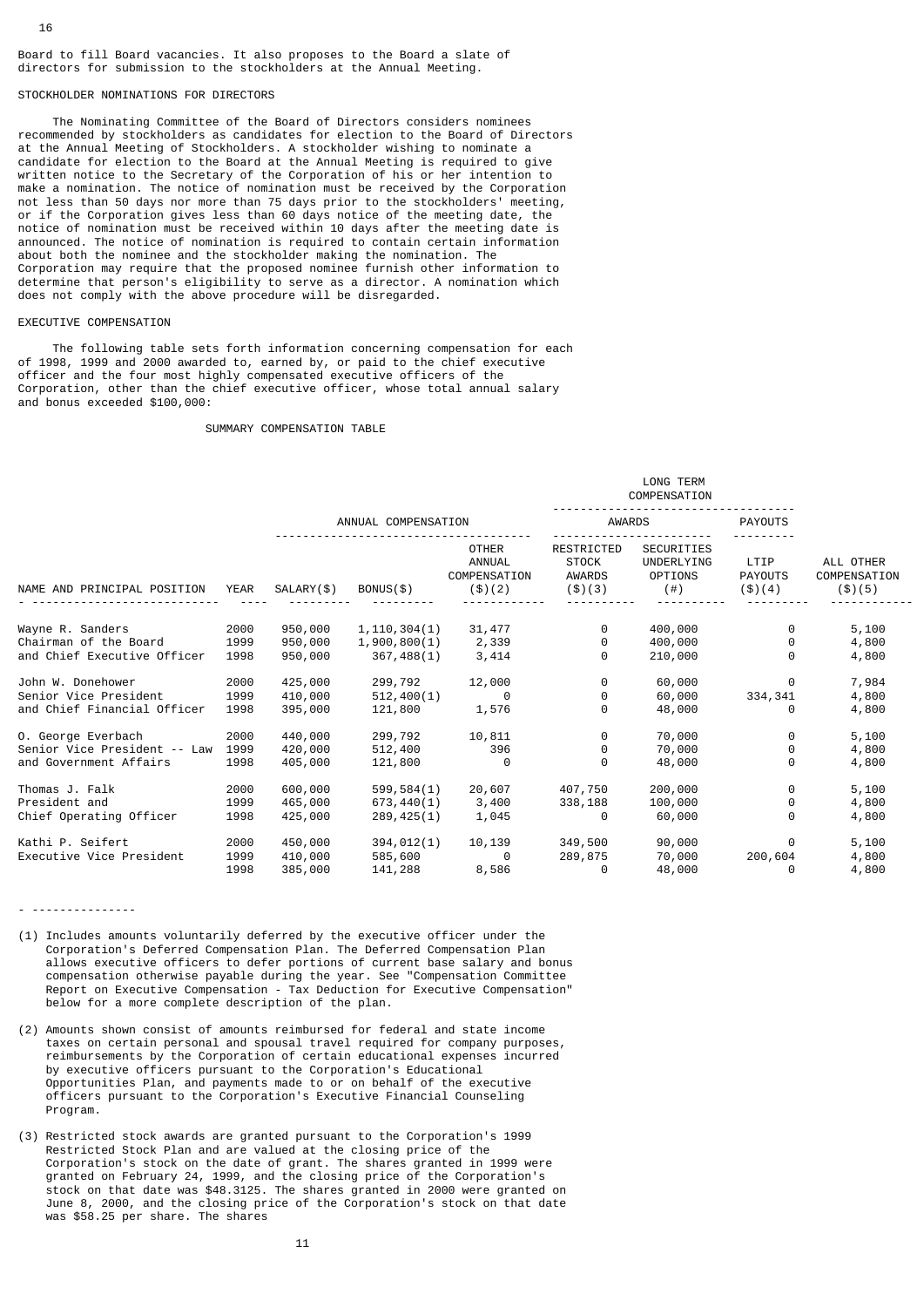granted in 1999 vest 100 percent on February 24, 2004. The shares granted in 2000 to Mr. Falk vest on June 8, 2005, and the shares granted in 2000 to Ms. Seifert vest on June 8, 2004. As of December 31, 2000, the number and value (based on the December 31, 2000 stock price of \$70.69 per share) of total shares of restricted stock held by the executive officers are: Mr. Falk (14,000 shares; \$989,660) and Ms. Seifert (12,000 shares; \$848,280). Dividends are paid on restricted stock at the same rate paid to all stockholders of the Corporation. See "Compensation Committee Report on Executive Compensation -- Restricted Stock Plan" below for a more complete description of the plan.

- (4) Participation share payments are made pursuant to the 1992 Equity Participation Plan (the "1992 Plan"). Each participation share is assigned a base value equal to the book value of one share of the Corporation's common stock as of the close of the fiscal year immediately prior to the award. The value is adjusted each quarter based on multiplying dividends declared per share of the Corporation's common stock during the quarter by the total number of participation shares and dividend shares in the participant's account. The normal maturity date of a participation share award is the close of the fiscal year in which the fifth or seventh anniversary of the date of the award occurs. The participant is entitled to receive a cash payment equal to the sum of (i) the increase (if any) in book value of the participation shares on the maturity date of the award over the base value of the shares, and (ii) the book value of the dividend shares on the maturity date (equal to the book value of an equivalent number of shares of the Corporation's common stock).
- (5) Amounts shown consist solely of the Corporation's matching contributions under the Corporation's Salaried Employees Incentive Investment Plan and, in the case of Mr. Donehower, payment in 2000 of unused vacation earned prior to 1983 under the Corporation's former vacation policies.

 The policies and practices of the Corporation pursuant to which the compensation set forth in the Summary Compensation Table was paid or awarded are described under "Compensation Committee Report on Executive Compensation" below.

 The following table sets forth information concerning grants of stock options during 2000 to each of the executive officers named in the Summary Compensation Table and the potential realizable value of the options at assumed annual rates of stock price appreciation for the option term.

OPTION GRANTS IN 2000(1)

INDIVIDUAL GRANTS

|                    | NUMBER OF<br><b>SECURITIES</b><br>UNDERLYING<br>OPTIONS<br>GRANTED | % OF TOTAL<br>OPTIONS<br>GRANTED TO<br>EMPLOYEES IN | EXERCISE OR<br><b>BASE PRICE</b> | EXPIRATION | POTENTIAL REALIZABLE VALUE AT<br>ASSUMED ANNUAL RATES OF STOCK<br>PRICE APPRECIATION FOR OPTION TERM(2) |               |             |  |  |  |
|--------------------|--------------------------------------------------------------------|-----------------------------------------------------|----------------------------------|------------|---------------------------------------------------------------------------------------------------------|---------------|-------------|--|--|--|
| <b>NAME</b>        | (  # )                                                             | FISCAL YEAR                                         | (S/SH)                           | DATE       | $0\%$ (\$)                                                                                              | $5\%$ $($ \$) | $10\%$ (\$) |  |  |  |
| - - - -            |                                                                    |                                                     |                                  |            |                                                                                                         |               |             |  |  |  |
| Wayne R. Sanders   | 400,000                                                            | 6.9                                                 | 52.8750                          | 2/20/10    | 0                                                                                                       | 13,301,121    | 33,707,653  |  |  |  |
| John W. Donehower  | 60,000                                                             | 1.0                                                 | 52.8750                          | 2/20/10    | 0                                                                                                       | 1,995,168     | 5,056,148   |  |  |  |
| 0. George Everbach | 70,000                                                             | 1.2                                                 | 52.8750                          | 2/20/10    | 0                                                                                                       | 2,327,696     | 5,898,839   |  |  |  |
| Thomas J. Falk     | 200,000                                                            | 3.4                                                 | 52.8750                          | 2/20/10    | 0                                                                                                       | 6,650,561     | 16,853,827  |  |  |  |
| Kathi P. Seifert   | 90,000                                                             | 1.6                                                 | 52.8750                          | 2/20/10    | 0                                                                                                       | 2,992,752     | 7,584,222   |  |  |  |

- (1) The plans governing stock option grants provide that the option price per share shall be no less than 100 percent of the market value per share of the Corporation's common stock at the date of grant. The term of any option is no more than 10 years from the date of grant. Options granted in 2000 become exercisable 30 percent after the first year following the grant thereof, an additional 30 percent after the second year and the remaining 40 percent after the third year; provided however, that all of the options become exercisable for three years upon death or total or permanent disability, and for five years upon the retirement of the officer. In addition, options generally become exercisable upon a termination of employment without cause following a change in control and options granted to the officers named in this table are subject to the Corporation's Executive Severance Plan described later in this proxy statement (see"Executive Compensation -- Executive Severance Plan"). The options may be transferred by the officers to family members or certain entities in which family members have interests.
- (2) The dollar amounts under these columns are the result of calculations assuming annual rates of stock price appreciation over the option term at the 5% and 10% rates set by, and the 0% rate permitted by, Securities and Exchange Commission rules and are not intended to forecast possible future appreciation, if any, in the Corporation's common stock price.

17

- ---------------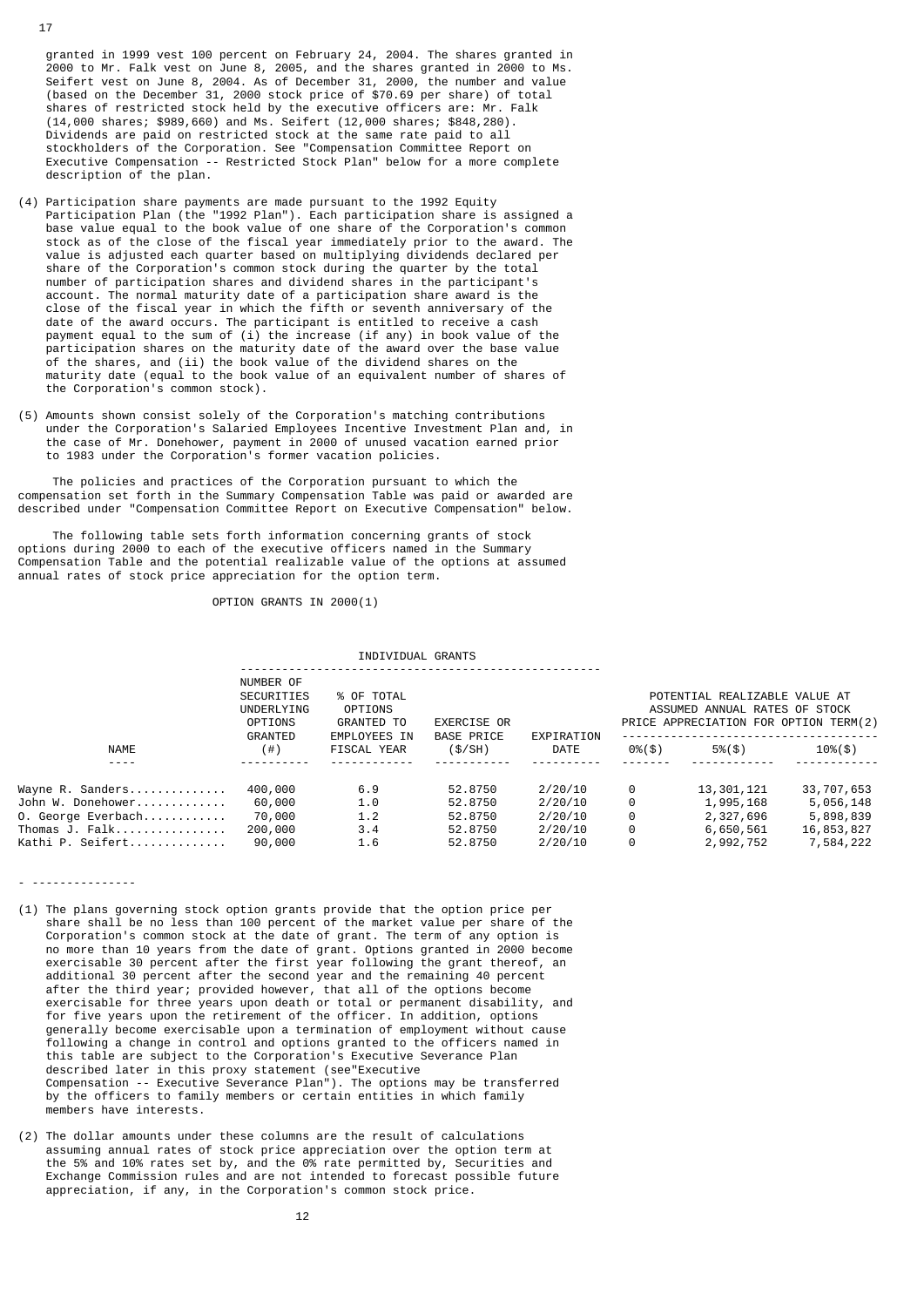The following table sets forth information concerning exercises of stock options during 2000 by each of the executive officers named in the Summary Compensation Table and the value of each officer's unexercised options as of December 31, 2000 based on a closing stock price of \$70.69 per share of the Corporation's common stock on that date:

# AGGREGATED OPTION EXERCISES IN 2000 AND OPTION VALUES AS OF DECEMBER 31, 2000

|                    |               |           | NUMBER OF         |               |
|--------------------|---------------|-----------|-------------------|---------------|
|                    |               |           | <b>SECURITIES</b> | VALUE OF      |
|                    |               |           | UNDERLYING        | UNEXERCISED   |
|                    |               |           | UNEXERCISED       | IN-THE-MONEY  |
|                    |               |           | OPTIONS AT        | OPTIONS AT    |
|                    | <b>SHARES</b> |           | DECEMBER 31,      | DECEMBER 31,  |
|                    | ACQUIRED      | VALUE     | 2000(#)           | $2000($ \$)   |
|                    | ON EXERCISE   | REALIZED  | EXERCISABLE/      | EXERCISABLE/  |
| <b>NAME</b>        | $($ # $)$     | (5)       | UNEXERCISABLE     | UNEXERCISABLE |
|                    |               |           |                   |               |
| Wayne R. Sanders   | 43,000        | 1,253,880 | 758,440           | 19,911,674    |
|                    |               |           | 764,000           | 14,630,910    |
| John W. Donehower  | 0             | 0         | 216,160           | 6,032,583     |
|                    |               |           | 121,200           | 2,292,003     |
| 0. George Everbach | 0             | 0         | 260,518           | 8,003,631     |
|                    |               |           | 138,200           | 2,626,796     |
| Thomas J. Falk     | 0             | 0         | 271,008           | 7,706,144     |
|                    |               |           | 294,000           | 5,483,485     |
| Kathi P. Seifert   | 0             | 0         | 284,056           | 9,453,818     |
|                    |               |           | 158,200           | 2,983,096     |

## COMPENSATION COMMITTEE REPORT ON EXECUTIVE COMPENSATION

 The Compensation Committee of the Board of Directors of the Corporation is composed entirely of Independent Directors. See "Proposal 1. Election of Directors -- General Information." The Board designates the members and the Chairman of the Committee. The Compensation Committee also constitutes the stock option committee for the stock option plans of the Corporation disclosed in this proxy statement. In addition, the Compensation Committee is responsible for establishing and administering the policies governing annual compensation, restricted stock awards and long-term incentive awards. The Compensation Committee periodically evaluates the Corporation's compensation programs, and compares them with those of other companies, both within the Corporation's peer industry group and other large industrial companies.

 The companies the Compensation Committee uses for making base salary comparisons include some, but not all, of the companies appearing in the indexes of the performance graph below. The first group used for comparison is composed of 22 companies which have significant consumer businesses (the "Consumer Company Group"), of which the Corporation is about median in terms of annual sales and with which the Corporation competes in its businesses and/or for executive talent. The second group used for comparison is composed of 58 industrial companies with annual sales exceeding \$5 billion (the "Industrial Company Group"). Written salary information concerning the compensation practices of these two groups of companies was provided to the Corporation by two independent consultants.

 In determining the compensation to be paid to executive officers in 2000, the Compensation Committee employed compensation policies designed to align compensation with the Corporation's overall business strategy, values and management initiatives. These policies are intended to (i) reward executives for long-term strategic management and the enhancement of stockholder value through stock option, restricted stock and long-term incentive awards, (ii) support a performance-oriented environment that rewards achievement of internal company goals and recognizes company performance compared to the performance of similarly situated companies and of other large industrial companies through the annual payment of cash bonuses, and (iii) attract and

13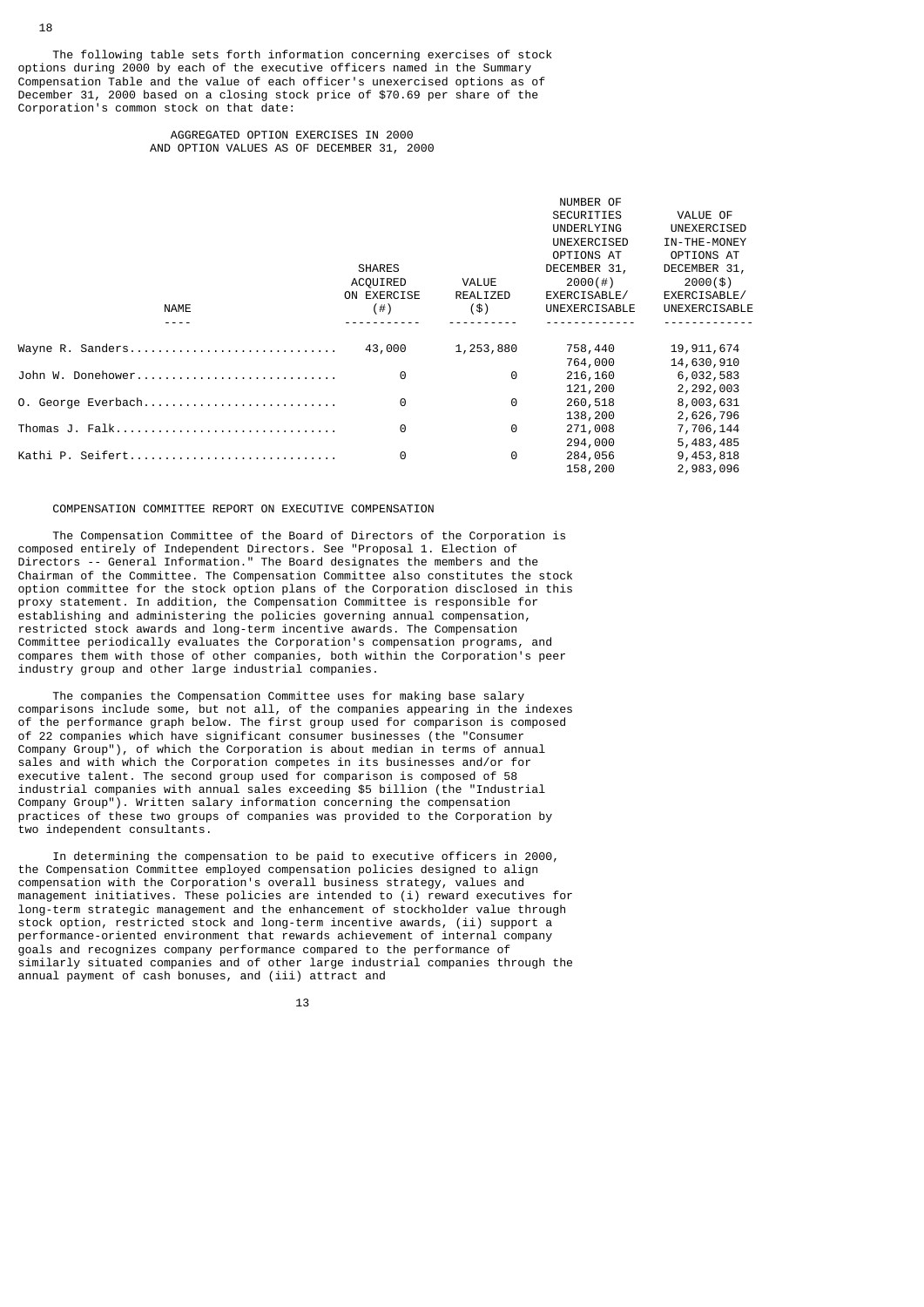retain executives whose abilities are considered essential to the long-term success and competitiveness of the Corporation through the Corporation's salary administration program.

## Salaries for 2000

 In determining the base salaries of executive officers, the Compensation Committee compares the executive officers' salaries to those for similar positions in the two groups of companies referred to above, with primary emphasis placed upon the Consumer Company Group so that the Committee may compare data on specific salary levels for comparable positions. The Compensation Committee's policy is to set executive officers' salaries at or near the median salary level of these companies, with the salary of the Chief Executive Officer set at or near the median salary level for chief executive officers of the Consumer Company Group (see "2000 Compensation of the Chief Executive Officer" below). In implementing the policy, the Compensation Committee also considers the individual performance of the officer, the performance of the unit over which the officer has responsibility (primarily based upon growth in the operating profit of the unit), the performance of the Corporation (primarily based upon growth in earnings per share and shareholder return), and the officer's tenure. No specific weight is assigned to any individual factor. Salary actions taken by the Compensation Committee with respect to the executive officers in 2000 were consistent with the policies and practices described above.

#### Cash Bonus Awards for 2000

 The cash bonus awards for 2000 set forth in the Summary Compensation Table were based on the Corporation's Management Achievement Award Program. The Compensation Committee's policy is to provide opportunities to an executive officer for cash bonuses under the program which, together with his or her base salary, are within the third quartile (that quartile between the 50th and 75th percentiles) of compensation for the Industrial Company Group if the officer's goals have been fully met during the year. In determining the target cash bonus awards, the Compensation Committee considers data for the Industrial Company Group and periodically reviews data for the Consumer Company Group.

 Actual annual cash bonus awards are determined by measuring performance against specific goals established at the beginning of each year. The goals for 2000 took into account, depending on the responsibility of the individual, the performance of the group or unit with which the individual is associated (primarily based upon growth in the operating profit of the unit) and the overall performance of the Corporation (based upon the Corporation's long-term goal of maintaining growth in earnings per share from operations (the "EPS Goal") and its long-term goal of exceeding the S&P 500 index for total shareholder return (the "Shareholder Return Goal")). The cash bonus awards paid for 2000 with respect to the EPS Goal and Shareholder Return Goal were primarily in recognition of the progress, as determined by the members of the Board of Directors who are Independent Directors, made by the Corporation during the year toward attaining the goals. An executive officer's goals are designed to reflect the relationship of his or her responsibilities to the Corporation's EPS Goal and Shareholder Return Goal. The goals described above may or may not be equally weighted and will vary from one executive officer to another. The opportunities for cash bonus awards for the executive officers in 2000 were consistent with the policies and practices described above.

 Based upon a comparison of the most recent data provided by the independent consultants described above, the cash bonuses paid for 2000 to the named executive officers, taken together with base salaries, were with respect to Mr. Donehower, Mr. Everbach and Ms. Seifert, within the third quartile, and with respect to Mr. Falk and Mr. Sanders, within the second quartile (that quartile between the 25th and 50th percentiles), of compensation for comparable officers in the Industrial Company Group.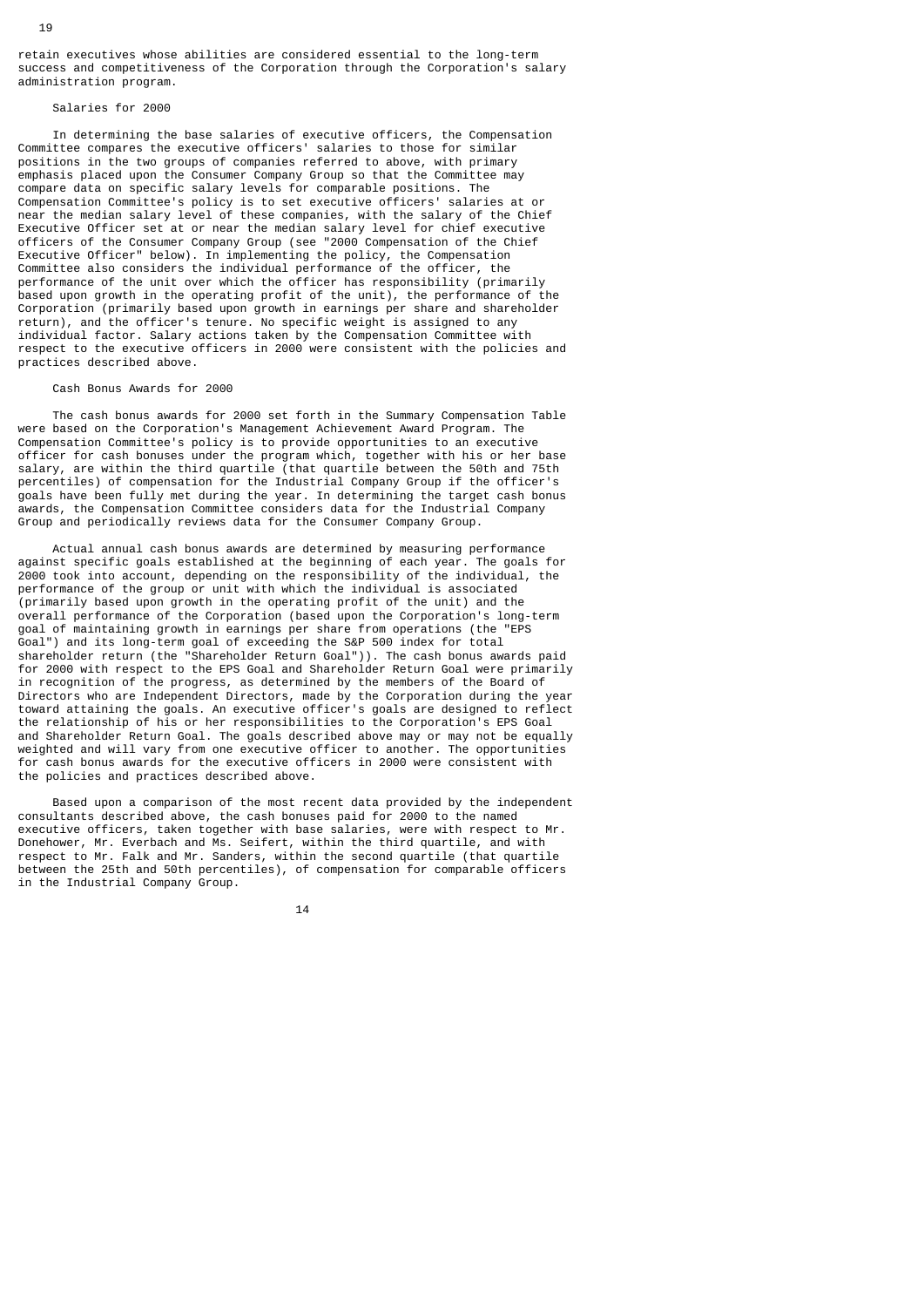#### Stock Options

 The Corporation maintains the 1992 Equity Participation Plan pursuant to which stock option grants have been made to executive officers in 2000 and also maintains the 1986 Equity Participation Plan (collectively, the "Equity Plans"). The Equity Plans are intended to provide a means of encouraging the acquisition of an ownership interest in the Corporation by employees, including executive officers, who contribute materially by managerial, scientific or other innovative means to the success of the Corporation, thereby increasing their motivation for and interest in the Corporation's long-term success.

 The 1986 Equity Participation Plan has expired, and no additional awards can be made under the plan. However, all awards outstanding on the expiration date remain in effect in accordance with its terms. Only stock option awards are currently outstanding under the 1986 Equity Participation Plan.

 The number of stock option awards granted to an executive officer is based principally on the officer's position and the compensation practices of the Consumer Company Group. The Compensation Committee's policy is for the value of the awards, on an annualized basis, to be within the third quartile with respect to similar awards made by the companies comprising the group. In implementing the policy, the Compensation Committee also considers the individual performance of the officer. The Committee does not determine the size of the grants by reference to the amount and value of awards currently held by an executive officer. However, the Compensation Committee takes into account the timing and nature of prior grants to an executive officer. The payout resulting from any stock option award is based on the growth in the market value of the Corporation's common stock subsequent to the grant of the awards.

 The 1992 Plan also permits grants of long-term incentive awards in the form of participation shares. No grants of participation shares have been made since 1998 and the Compensation Committee has determined that no further awards of participation shares will be made under the 1992 Plan. The 1992 Plan employed book value through the use of participation shares and dividend shares, each of which, when awarded, is credited to a participant's memorandum account. For a description of the material terms of participation share awards pursuant to the 1992 Plan, see note 4 to the table above entitled "Summary Compensation Table."

 The Equity Plans also employ market value as a basis for rewarding past performance and as a motivation for future performance through the use of tax-qualified and nonqualified stock options. For a description of the material terms of stock option grants pursuant to the Equity Plans, see note 1 to the table above entitled "Option Grants in 2000."

#### Restricted Stock Plan

 The Corporation adopted a restricted stock plan in 1999 (the "Restricted Stock Plan") under which selected key employees, including the executive officers, may be granted awards of restricted stock and restricted stock units. Participants have the right to vote with respect to the restricted shares and receive dividends. The restricted stock awards vest three to ten years from the date of grant at the discretion of the Compensation Committee. The plan provides that restricted stock units may be paid in cash or shares of the Corporation's stock, or a combination of both, at the maturity of the award. It is the policy of the Compensation Committee that awards made pursuant to the Restricted Stock Plan are to be granted less frequently than awards made pursuant to the Equity Plans. If the 2001 Equity Participation Plan is approved by the stockholders of the Corporation (see "Proposal 2"), then no further grants will be awarded under the Restricted Stock Plan.

# 2000 Compensation of the Chief Executive Officer

 It is the policy of the Compensation Committee to review and adjust the Chief Executive Officer's salary every two years. The Committee last increased the salary of the Chief Executive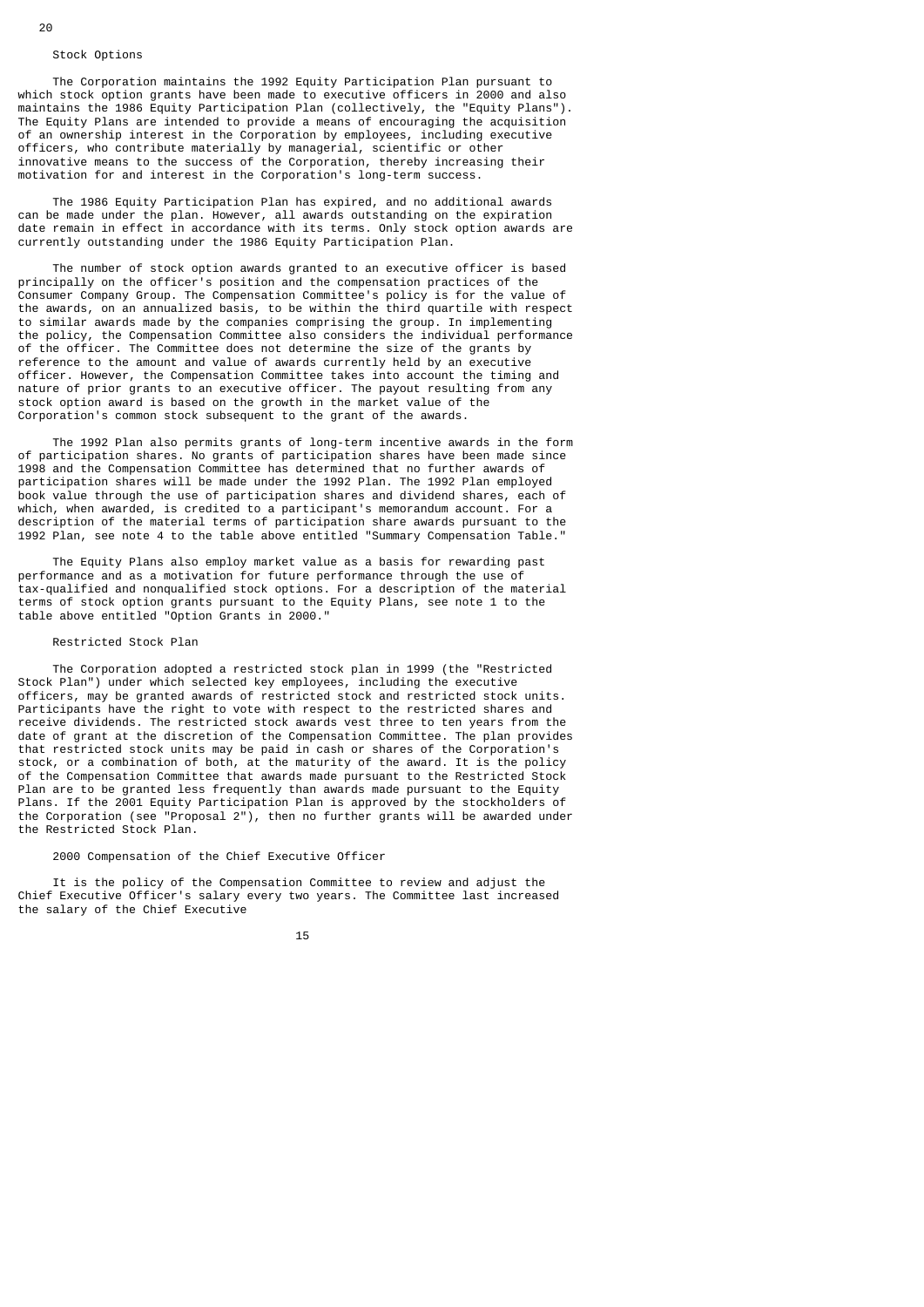Officer in 1997 based on the policies and practices described above. The Compensation Committee granted additional stock options to the Chief Executive Officer in lieu of an increase in his salary in 1999 and 2000. Based upon a comparison of the data provided by the independent consultants described above, Mr. Sanders' salary in 2000 was in the second quartile (below the median) of salary levels of the chief executive officers of the Consumer Company Group. Mr. Sanders' salary is below the target level because of the Compensation Committee's decision to award additional stock options in 2000 instead of increasing Mr. Sanders' salary.

 The cash bonus paid to Mr. Sanders for 2000 was primarily in recognition of the progress, as determined by the members of the Board of Directors who are Independent Directors, made by the Corporation during the year toward attaining the Corporation's EPS Goal and Shareholder Return Goal. Because target levels with respect to these goals were exceeded during 2000, the bonus award to Mr. Sanders for 2000 was 113 percent of the target bonus level. The Compensation Committee believes that, based upon a comparison of the most recent data, Mr. Sanders' bonus award in 2000, together with his salary which has not been increased since 1997 and his option awards, meets the Compensation Committee's policy of compensating the Corporation's Chief Executive Officer at or near the median level of compensation for chief executive officers of comparable companies.

# Alignment of Executive Compensation with Corporate Performance

 The Compensation Committee believes that executive compensation for 2000 adequately reflects its policy to align the compensation with overall business strategy, values and management initiatives, and to ensure that the Corporation's goals and performance are consistent with the interests of its stockholders.

# Tax Deduction for Executive Compensation

 Section 162(m) of the Internal Revenue Code limits the deductibility of certain compensation to the chief executive office and the next four most highly paid executive officers in excess of \$1 million. The Committee has determined that it is not in the stockholders' interests to modify the Corporation's Management Achievement Award Program plan to enable the Corporation to meet the requirements for tax deductibility under this section. The Committee believes that it is in the stockholders' interests for the Committee to retain discretion in the awarding of cash bonuses to the officers to better ensure that the bonus which is paid to each officer reflects the officer's contribution to the achievement of the Corporation's EPS Goal and Shareholder Return Goal.

 However, the Corporation has adopted a deferred compensation plan in response to limitations on executive compensation deductibility which allows each executive officer to defer all salary in excess of \$1 million for any fiscal year. In addition, the deferred compensation plan allows each executive officer to defer all or a portion of his or her bonus for any fiscal year. While the deferred compensation plan remains unfunded, in 1994 the Board of Directors approved the establishment of a trust and authorized the Corporation to make contributions to the trust in order to provide a source of funds to assist the Corporation in meeting its liabilities under the deferred compensation plan. The plan permits the officers to limit their annual cash compensation to the \$1 million limitation which may be deducted by the Corporation for federal income tax purposes. A deferral will result in the possible deduction by the Corporation of compensation when paid; however, there is no obligation on any executive officer to defer any amounts during any fiscal year. The Corporation has determined that the impact to the Corporation of being unable to deduct that portion of the cash bonus paid to officers which, together with their annual salary, exceeds \$1 million will be minimal. In 2000, the Chief Executive Officer elected to defer all amounts of his salary and bonus in excess of \$1 million.

 Furthermore, in order to maximize the deductibility of the compensation paid to the Corporation's executive officers, the Corporation's 1992 Equity Participation Plan, as amended, ensures that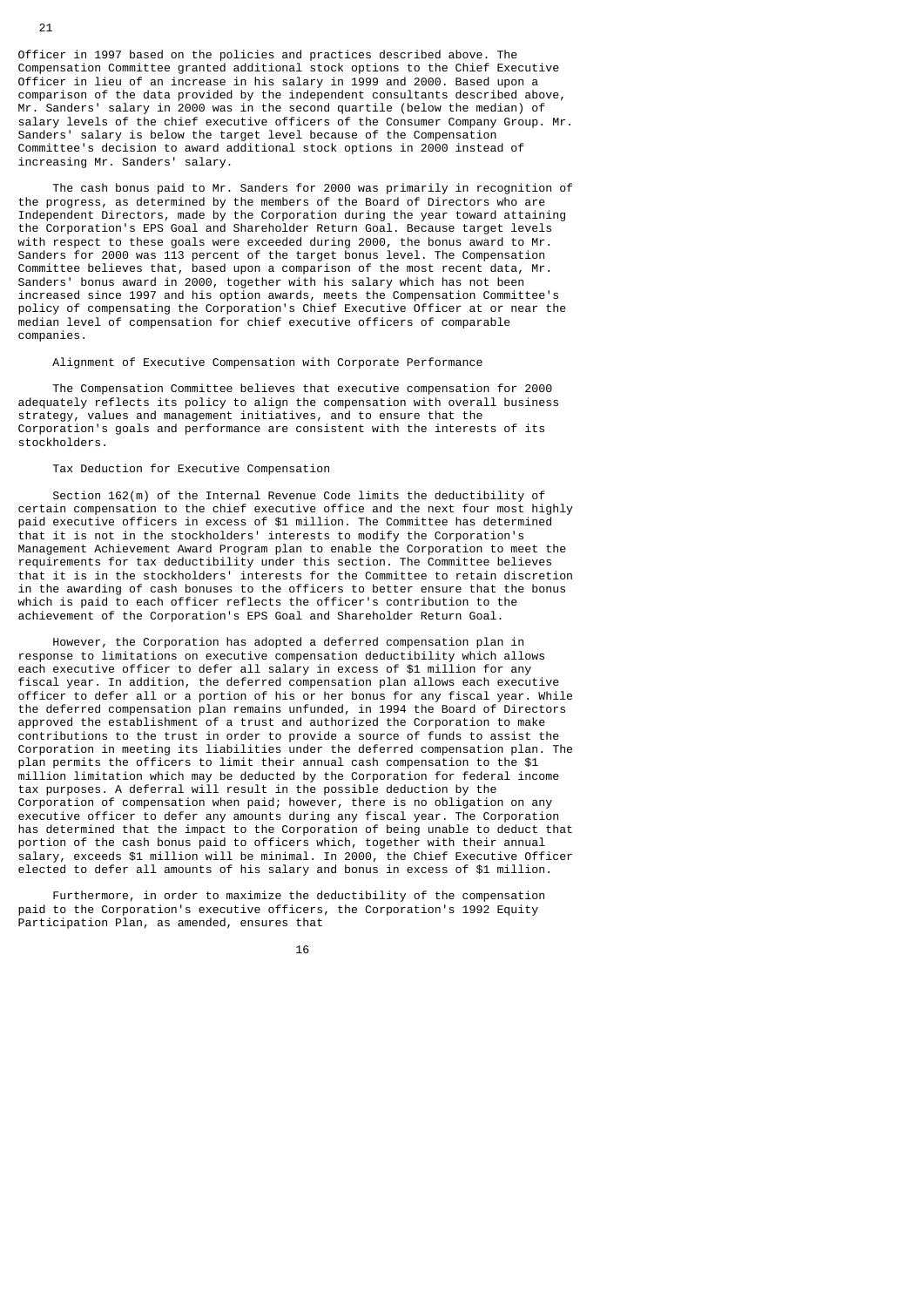compensation resulting from the exercise of stock options and payments made in connection with participation share awards will be fully deductible.

# COMPENSATION COMMITTEE OF THE BOARD OF DIRECTORS

 Randall L. Tobias, Chairman Pastora San Juan Cafferty Frank A. McPherson Marc J. Shapiro

# EXECUTIVE STOCK OWNERSHIP

 To further align management's financial interests with those of the stockholders, the Corporation announced in November 1999, the implementation of new stock ownership guidelines for approximately 400 key managers, including the executive officers. Most officers, and all executive officers, are expected to own the Corporation's stock in an amount equivalent to three times their annual salary. The Chief Executive Officer is expected to own an amount of the Corporation's stock which is six times his annual salary. These guidelines have been met or exceeded by each of the executive officers.

# PERFORMANCE GRAPH

 Comparison of Five Year Cumulative Total Return Among Kimberly-Clark, S&P 500, & Peer Group(1)

 The stock price performance shown on the graph below may not be indicative of future price performance.

# TOTAL SHAREHOLDER RETURN

|       | KIMBERLY-CLARK COPR                   | S&P 500 INDEX | PEER GROUP |
|-------|---------------------------------------|---------------|------------|
|       | - - - - - - - - - - - - - - - - - - - | .             | ---------- |
| Dec95 | 100.00                                | 100.00        | 100.00     |
| Dec96 | 117.68                                | 122.96        | 129.18     |
| Dec97 | 124.23                                | 163.98        | 182.21     |
| Dec98 | 140.24                                | 210.85        | 218.92     |
| Dec99 | 171.58                                | 255.21        | 235.69     |
| Dec00 | 188.75                                | 231.98        | 220.67     |

(1) The companies included in the Peer Group are The Clorox Co., Colgate-Palmolive Company, Johnson & Johnson, The Procter & Gamble Company, Unilever Group, Georgia-Pacific Corp. and The Gillette Company. The Peer Group used in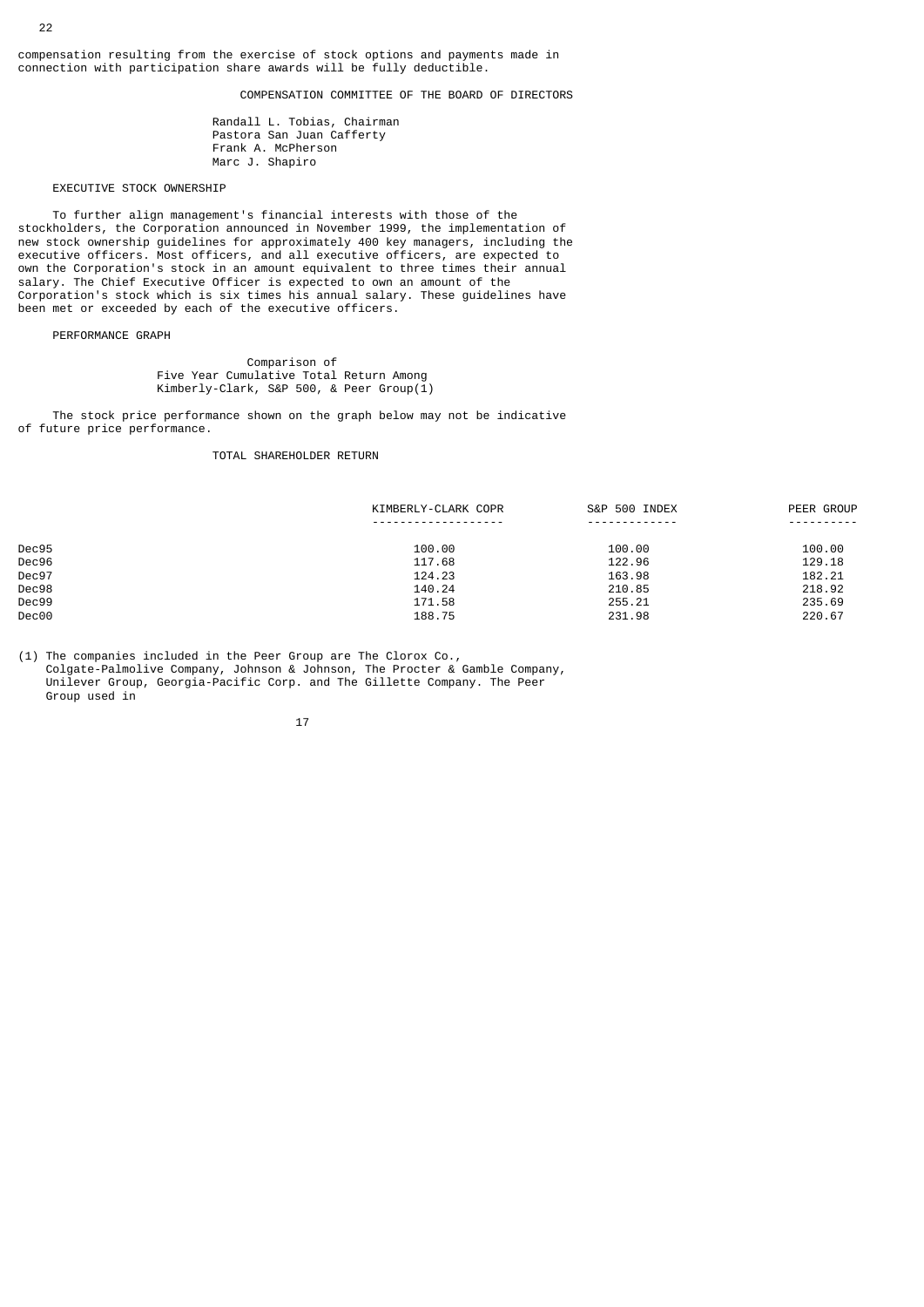this proxy statement includes the same companies as those included in the Peer Group used in the proxy statement for the Corporation's prior fiscal year except that Fort James Corp., which was included in last year's Peer Group, was acquired by Georgia-Pacific Corp. in 2000.

# COMPENSATION COMMITTEE INTERLOCKS AND INSIDER PARTICIPATION

 During 2000, the following directors served, and with the exception of Mr. Levy each continues to serve, as members of the Compensation Committee of the Board of Directors of the Corporation: Randall L. Tobias, Chairman; Pastora San Juan Cafferty; Louis E. Levy; and Frank A. McPherson. Mr. Levy retired from the Board and all committees on November 16, 2000. Marc J. Shapiro was appointed to the Compensation Committee on February 22, 2001 and continues to serve on such committee.

 Wayne R. Sanders, Chairman of the Board and Chief Executive Officer of the Corporation, serves as a member of the Compensation Committee of the Board of Directors of Kimberly-Clark de Mexico, S.A. de C.V. Claudio X. Gonzalez, Chairman of the Board and Managing Director of Kimberly-Clark de Mexico, S.A. de C.V., serves as a member of the Board of Directors of the Corporation.

#### DEFINED BENEFIT RETIREMENT PLAN

 The table below illustrates the estimated annual standard pension benefit payable upon retirement in 2000 at specified compensation levels and years of service classifications.

# PENSION PLAN TABLE

|                                    | 15           | 20           |    | 25           |    | 30           |    | 35           |    | 40           |    | 45           |
|------------------------------------|--------------|--------------|----|--------------|----|--------------|----|--------------|----|--------------|----|--------------|
| REMUNERATION                       | <b>YEARS</b> | <b>YEARS</b> |    | <b>YEARS</b> |    | <b>YEARS</b> |    | <b>YEARS</b> |    | <b>YEARS</b> |    | <b>YEARS</b> |
|                                    |              |              |    |              |    |              |    |              |    |              |    |              |
| $$200,000$                         | \$45,000     | \$60,000     | \$ | 75,000       | \$ | 90,000       | \$ | 105,000      | \$ | 120,000      | \$ | 135,000      |
| $400,000$                          | 90,000       | 120,000      |    | 150,000      |    | 180,000      |    | 210,000      |    | 240,000      |    | 270,000      |
| 600,000                            | 135,000      | 180,000      |    | 225,000      |    | 270,000      |    | 315,000      |    | 360,000      |    | 405,000      |
| 800,000                            | 180,000      | 240,000      |    | 300,000      |    | 360,000      |    | 420,000      |    | 480,000      |    | 540,000      |
| $1,000,000$                        | 225,000      | 300,000      |    | 375,000      |    | 450,000      |    | 525,000      |    | 600,000      |    | 675,000      |
| $1, 200, 000 \ldots \ldots \ldots$ | 270,000      | 360,000      |    | 450,000      |    | 540,000      |    | 630,000      |    | 720,000      |    | 810,000      |
| 1,400,000                          | 315,000      | 420,000      |    | 525,000      |    | 630,000      |    | 735,000      |    | 840,000      |    | 945,000      |
| $1,600,000$                        | 360,000      | 480,000      |    | 600,000      |    | 720,000      |    | 840,000      |    | 960,000      |    | 1,080,000    |
| $1,800,000\dots\dots\dots\dots$    | 405,000      | 540,000      |    | 675,000      |    | 810,000      |    | 945,000      |    | 1,080,000    |    | 1,215,000    |
| 2,000,000                          | 450,000      | 600,000      |    | 750,000      |    | 900,000      |    | 1,050,000    |    | 1,200,000    |    | 1,350,000    |
| $2, 200, 000 \ldots \ldots \ldots$ | 495,000      | 660,000      |    | 825,000      |    | 990,000      |    | 1,155,000    |    | 1,320,000    |    | 1,485,000    |
| 2,400,000                          | 540,000      | 720,000      |    | 900,000      |    | 1,080,000    |    | 1,260,000    |    | 1,440,000    |    | 1,620,000    |
| $2,600,000$                        | 585,000      | 780,000      |    | 975,000      |    | 1,170,000    |    | 1,365,000    |    | 1,560,000    |    | 1,755,000    |
| $2,800,000$                        | 630,000      | 840,000      |    | 1,050,000    |    | 1,260,000    |    | 1,470,000    |    | 1,680,000    |    | 1,890,000    |
| 3,000,000                          | 675,000      | 900,000      |    | 1,125,000    |    | 1,350,000    |    | 1,575,000    |    | 1,800,000    |    | 2,025,000    |

YEARS OF BENEFIT SERVICE

 The compensation covered by the Corporation's defined benefit plan for which the above table is provided includes the salary and bonus information set forth in the Summary Compensation Table. The estimated years of benefit service, as of normal retirement at age 65, for the executive officers named in the Summary Compensation Table are: John W. Donehower, 37.0 years; O. George Everbach, 19.7 years; Thomas J. Falk, 40.0 years; Wayne R. Sanders, 37.1 years; and Kathi P. Seifert, 36.2 years. Under the plan, an employee is entitled to receive an annual standard benefit based on years of benefit service and integrated with social security benefits. Benefits under the plan will be limited to the extent required by the Internal Revenue Code of 1986, as amended, with excess benefits over this limitation being paid pursuant to supplemental plans. While these supplemental plans remain unfunded, in 1994 the Board of Directors approved the establishment of a trust and authorized the Corporation to make contributions to this trust in order to provide a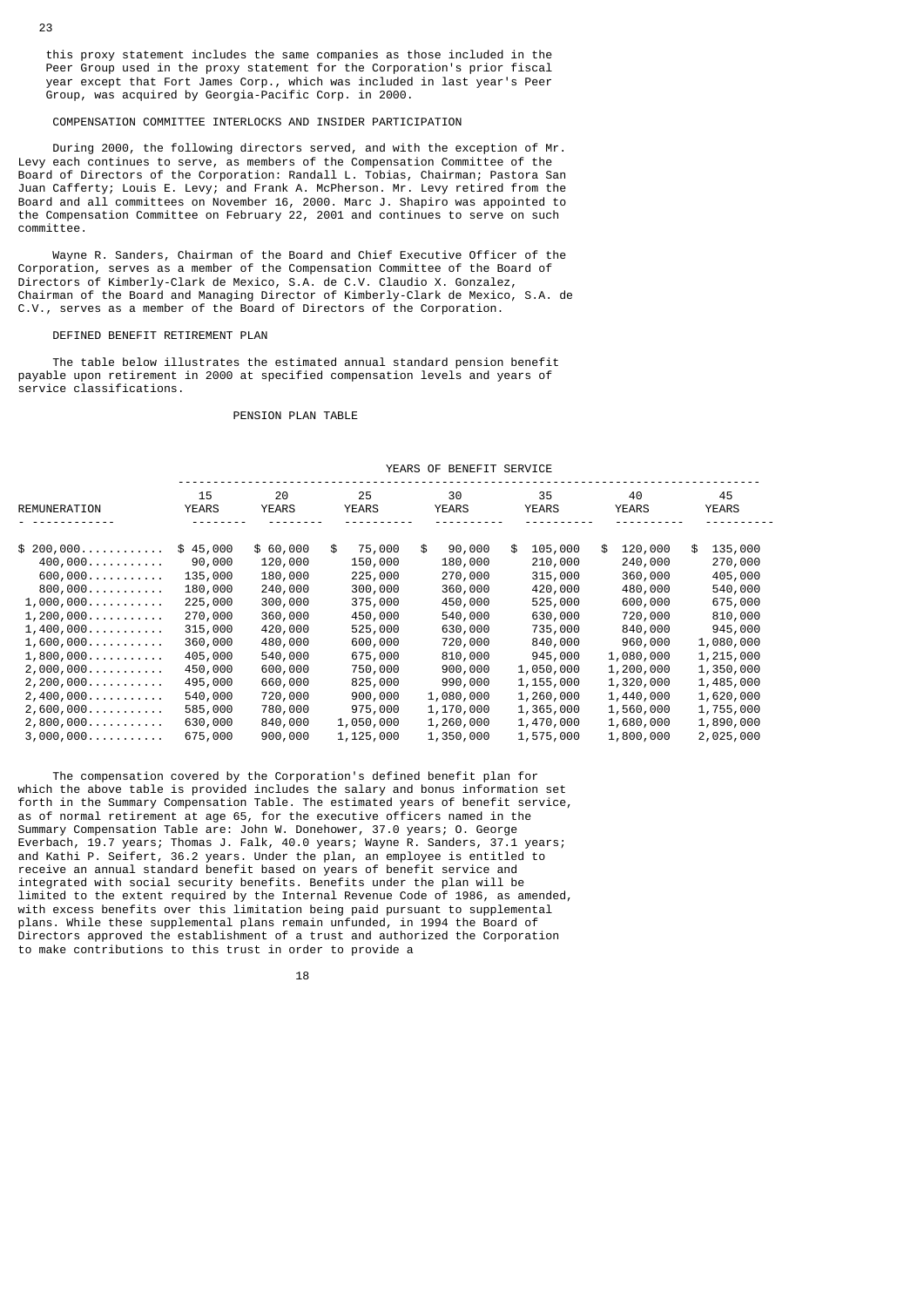source of funds to assist the Corporation in meeting its liabilities under the plans. Each of the executive officers named in the Summary Compensation Table is a participant in these supplemental plans.

 Retirement benefits for participants who have at least five years of vesting service may begin on a reduced basis at age 55, or on an unreduced basis at normal retirement age. Unreduced benefits also are available for participants with 10 years of vesting service at age 62 or as early as age 60 with 30 years of vesting service. The normal form of benefit is a single-life annuity payable monthly.

 Benefits will be actuarially adjusted if the employee receives one of the available forms of joint and survivor or other optional forms of benefit. In addition, each participant in the supplemental plans has the option of receiving an actuarially determined lump sum payment upon retirement after age 55 in lieu of the monthly payments which otherwise would be payable to the participant under the plans. Further, in the event of a change of control of the Corporation or a reduction in the Corporation's long-term credit rating below investment grade, each participant would have the option of receiving the present value of his or her accrued benefits in the supplemental plans at that time in a lump sum, reduced by 10% and 5% for active and former employees, respectively.

#### EXECUTIVE SEVERANCE PLAN

 The Corporation's Executive Severance Plan (the "Executive Severance Plan") provides that in the event of termination of a participant's employment with the Corporation for any reason (other than death or disability) within two years after a change of control of the Corporation, as defined in the plan, the participant will receive a cash payment in an amount equal to the sum of (i) three times base salary and the maximum management achievement award, (ii) the value, based on the Corporation's stock price on the date of the change in control or the participant's termination, whichever is greater, of unmatured or unexercised awards or grants under the Corporation's Equity Participation Plans and the Restricted Stock Plan, and (iii) the value of nonvested benefits under the Salaried Employees Incentive Investment Plan and successor plans. The plan also provides for monthly supplemental retirement benefits equal to those that would have accrued had employment continued for an additional three years, for certain relocation costs, and for the continuation of certain other benefits for varying periods of up to three years. The plan also provides for a reduction in its benefits otherwise payable if, due to the application of Section 280G of the Internal Revenue Code of 1986, the reduction would result in equal, or greater net after tax benefits to the participant. The Board has determined the eligibility criteria for participation in the plan. A participant ceases to be a participant in the plan when notified by the Board that it has determined that the participant has ceased to be a key executive for purposes of the plan. The Corporation has agreements under the plan with each executive officer who is named in the Summary Compensation Table.

#### CORPORATION'S SEVERANCE PAY PLAN

 The Corporation's Severance Pay Plan generally provides eligible employees (including the executive officers) a lump sum severance payment of one week's pay for each year of employment in the event of involuntary termination without cause. The minimum severance payment is six week's pay and the maximum is 26 week's pay. Benefits under this plan will not be paid to an executive officer in the event benefits are payable under the Executive Severance Plan.

## COMPENSATION OF DIRECTORS

 During 2000, directors who were not officers or employees of the Corporation or any of its subsidiaries, affiliates or equity companies received an annual cash retainer of \$35,000 payable pro rata quarterly in advance, and a daily attendance fee of \$1,200 per meeting for each day or fraction thereof spent in attendance at a meeting of the Board or any committee, subject to a maximum of \$3,600 for any day on which more than one meeting is held. Pursuant to the Outside Directors' Stock Compensation Plan, these directors also received 600 shares of common stock of the Corporation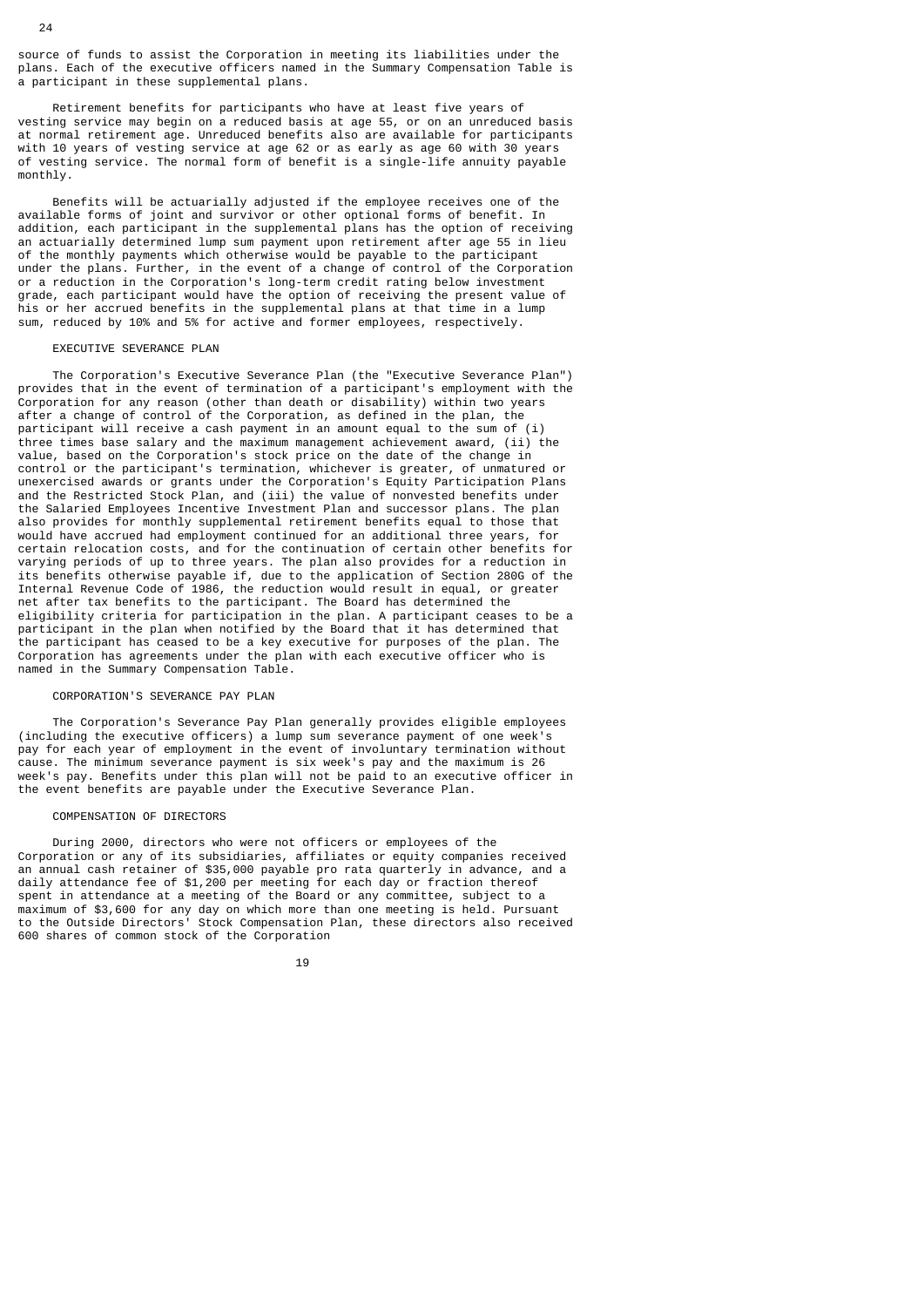on December 31 of each year, and cash dividends and accrued interest thereon are credited to an account maintained by the Corporation. All of the shares granted under this plan, together with all cash dividends and accrued interest, are restricted and nontransferable until, and will be delivered to a director free of restrictions upon, his or her termination as a member of the Board. In addition, the Corporation reimburses these directors for expenses incurred as a result of attending Board or committee meetings.

 Effective January 1, 2001, in lieu of the cash retainer and stock grants described in the preceding paragraph, directors who are not officers or employees of the Corporation or any of its subsidiaries, affiliates or equity companies will receive an annual retainer of (1) stock options to acquire 2,500 shares of common stock of the Corporation and (2) a cash payment of \$50,000 payable pro rata quarterly in advance. These directors can elect to receive the cash portion of the retainer in the form of additional stock options. In addition, effective January 1, 2001, the directors who are also the chairpersons of the Audit Committee and the Compensation Committee will each receive an annual retainer of stock options to acquire 300 shares of the common stock of the Corporation, and the chairpersons of the Nominating Committee and the Corporate Governance Committee will each receive an annual retainer of stock options to acquire 200 shares of the common stock of the Corporation. These directors will continue to receive the daily attendance fees described above. The option price per share for all options granted to outside directors will be no less than 100 percent of the market value per share of the Corporation's common stock on the date of grant. The change in compensation to the directors who are not employees of the Corporation or any of its subsidiaries, affiliates or equity companies was made to bring compensation to outside directors in line with the compensation being paid by comparable companies and to further align the compensation of the outside directors with the performance of the Corporation

 A director who is an officer or an employee of the Corporation or any of its subsidiaries, affiliates or equity companies does not receive any fees for services as a member of the Board or any committee, but is reimbursed for expenses incurred as a result of the service.

 Under the deferred compensation plan for directors of the Corporation, directors who are not officers or employees of the Corporation or any of its subsidiaries, affiliates or equity companies may make an irrevocable election to defer receipt of all or a portion of their annual cash retainer and meeting fees for any year. Compensation of a director that is deferred under the plan is credited either to a cash account or a stock account, as provided in the election. Amounts allocated to a cash account are converted into cash credits and will earn additional cash credits quarterly at a rate of one-fourth of the per annum rate of either six percent or the rate paid from time to time on six-month U.S. Treasury Bills, whichever is higher. Amounts allocated to a stock account are converted into stock credits equal to the number of shares of common stock of the Corporation which could have been purchased with the amounts. A participant's stock account also is credited with additional stock credits based on the amount of any dividends paid on the Corporation's common stock. Cash credits and stock credits are converted to and paid in cash at the time of distribution on the date elected by a participant, and with respect to stock credits, based on the price of a share of common stock of the Corporation. Stock credits are not shares of stock; no shares of the Corporation's common stock are ever distributed to a participant under the plan; and no participant acquires any rights as a holder of common stock under the plan. All accounts are distributed in one to 20 annual installments, as elected by the participant, or upon death.

 THE BOARD OF DIRECTORS UNANIMOUSLY RECOMMENDS A VOTE FOR THE ELECTION OF THE FOUR NOMINEES FOR DIRECTOR.

 $20$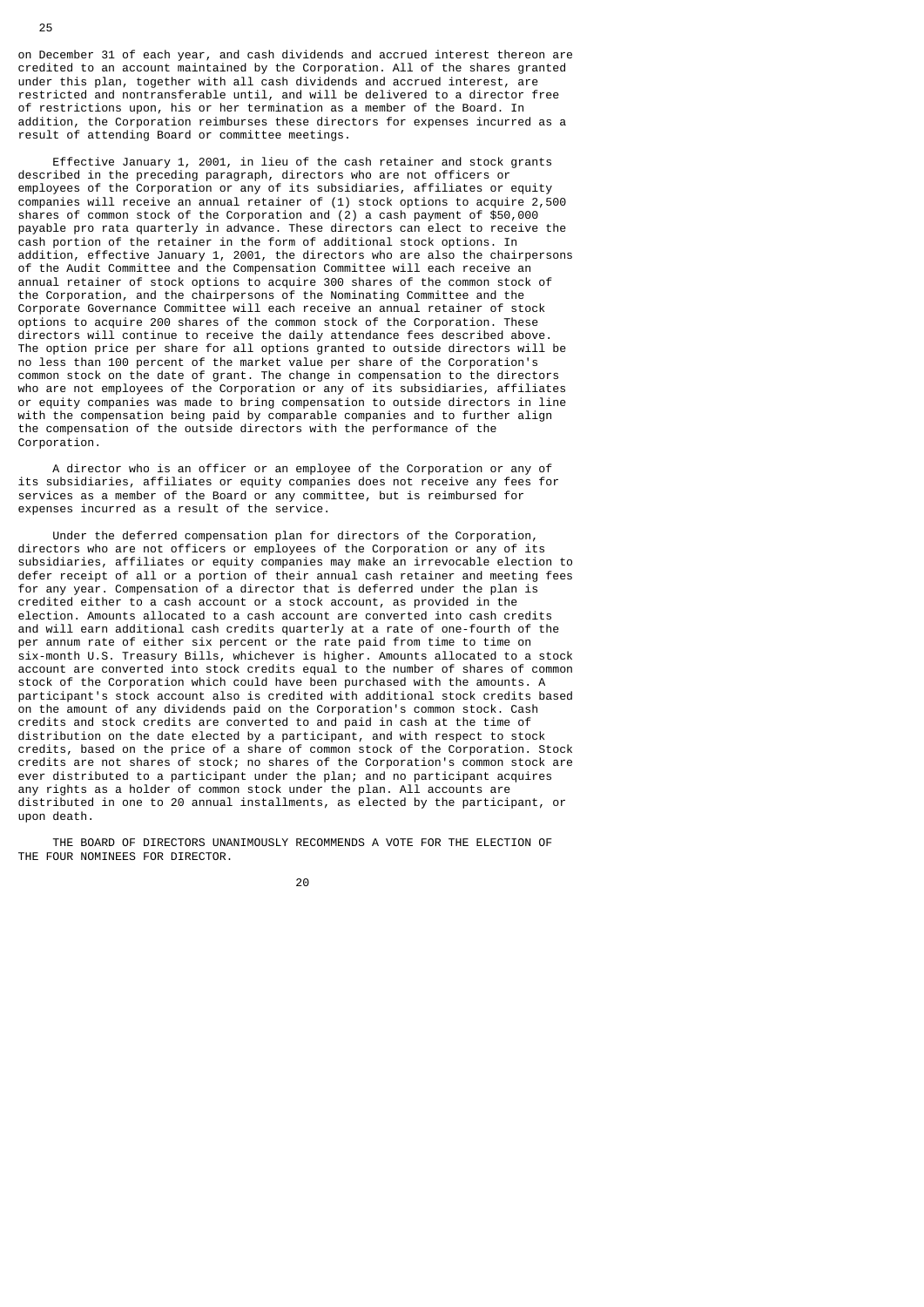## PROPOSAL 2. APPROVAL OF THE 2001 EQUITY PARTICIPATION PLAN

#### **INTRODUCTION**

 The Corporation's 1992 Equity Participation Plan (the "1992 Plan") expires on April 23, 2002 and the Corporation has determined that there are as of the date of this proxy statement approximately 4,490,000 shares remaining under the 1992 Plan. The Corporation has estimated that the shares remaining under the 1992 Plan are insufficient to meet the anticipated awards to employees prior to the Annual Meeting of Stockholders in 2002. To replace the 1992 Plan, the Board of Directors has approved, and recommends to stockholders for their approval, the 2001 Equity Participation Plan (the "2001 Plan"). If the 2001 Plan is approved by the stockholders of the Corporation, then no further grants will be awarded under the 1992 Plan and the approximately 4,490,000 shares remaining under the 1992 Plan will be canceled. Additionally, if the 2001 Plan is approved by the stockholders, then no further grants will be awarded under the Corporation's 1999 Restricted Stock Plan and the approximately 1,600,000 shares remaining under that plan will also be canceled.

 The purpose of the 2001 Plan is to encourage ownership in the Corporation by those employees who have contributed, or are determined to be in a position to contribute, materially to the success of the Corporation by managerial, scientific or other innovative means, thereby increasing their interest in the Corporation's long-term success. Equity participation plans are significant factors in attracting and retaining management talent, causing key employees to identify more closely with the interests of the stockholders, and providing incentive and reward for long-term growth and performance. Accordingly, the Board of Directors has approved the 2001 Plan to become effective subject to, and as of the date of, approval of the 2001 Plan by the stockholders at the Annual Meeting to be held on April 26, 2001. The 2001 Plan will expire on April 25, 2011 unless earlier terminated or extended by the Committee (as defined below).

 The copy of the 2001 Plan was filed electronically with the Securities and Exchange Commission with this proxy statement.

 Under the 2001 Plan, the Committee can grant awards consisting of options to acquire the Corporation's common stock (see "Stock Options" below), restricted shares and restricted share units (see "Restricted Shares and Restricted Share Units" below), or a combination of stock options, restricted shares and restricted share units.

#### STOCK OPTIONS

 The 2001 Plan employs market value as a basis for rewarding performance through the use of incentive stock options under Section 422 of the Internal Revenue Code ("Incentive Stock Options") and stock options which are not Incentive Stock Options ("Nonqualified Stock Options") to acquire the Corporation's common stock. The option price per share will be no less than 100 percent of market value per share of the Corporation's common stock at the date of grant. The option period will be no more than 10 years from the date of grant. Options will only become exercisable (1) after specified periods of employment after grant (generally, 30 percent after the first year, 30 percent after the second year and the remaining 40 percent after the third year), (2) if earlier, upon the employee's termination of employment without cause following a change in control of the Corporation, or (3) as otherwise determined by the Committee. The 2001 Plan also provides the Committee with discretion to require performance based standards to be met before option awards will vest. The option price, and any withholding tax, is payable in full in cash at the time of exercise, or at the discretion of the Committee in shares of common stock of the Corporation transferable to the Corporation and having a fair market value on the transfer date equal to the amount payable to the Corporation.

 If the participant terminates employment for any reason other than death, disability, retirement or without cause following a change in control of the Corporation, the then-exercisable portion of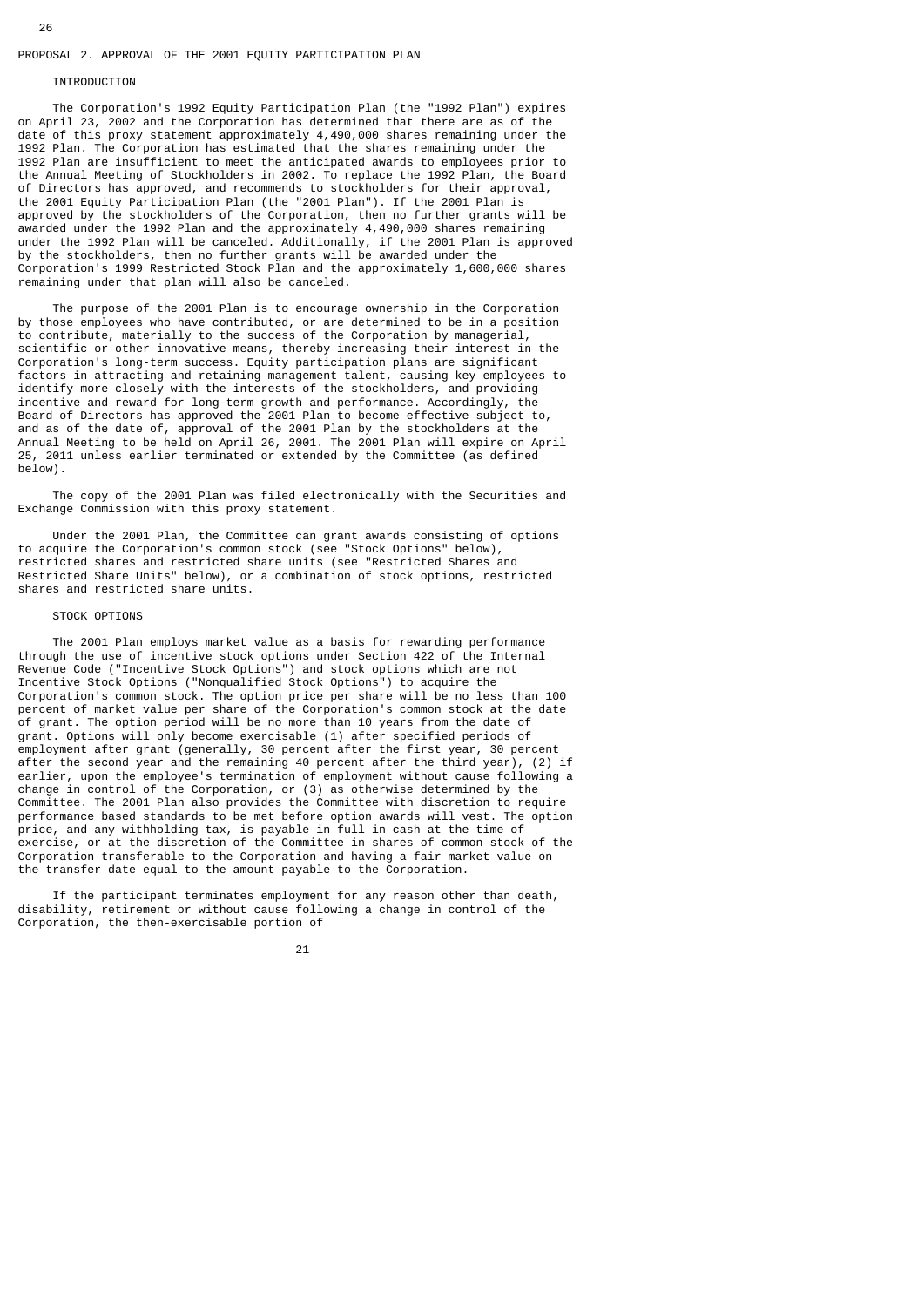the option will only be exercisable for three months following such termination. The entire unexercised portion of the option is exercisable within three years from the date of death or disability of a participant, within five years of the date of retirement of a participant, or within the remaining period of the option, whichever is earlier, unless otherwise determined by the Committee. The option is not transferable except in the case of death or, in limited circumstances, by gift. Under no circumstances, however, will an option be exercisable beyond 10 years from the date of the grant thereof.

 Under the 2001 Plan, the Committee, by written notice to a participant, may limit the period in which an option may be exercised to a period ending at least three months following the date of such notice, and/or limit or eliminate the number of shares subject to option after a period ending at least three months following the date of such notice.

 The 2001 Plan provides the Committee with discretion to allow a participant to convert an unexercised stock option to a cash payment equal to the difference between the participant's option price and the fair market value of the Corporation's common stock on the date of conversion. Any such conversion will reduce the number of outstanding unexercised stock options by a number of shares of the Corporation's common stock equal to the options that were converted to a cash payment.

 The 2001 Plan also provides the Committee with discretion to allow a participant to elect to defer receipt of shares or cash payments upon exercise of a stock option award. The terms, conditions, rules and procedures applicable to any such deferral will be determined from time to time by the Committee in its discretion.

# RESTRICTED SHARES AND RESTRICTED SHARE UNITS

 The 2001 Plan permits the Committee to award restricted shares or restricted share units to participants. The Committee may determine the number of restricted shares to be granted to participants and the periods during which the shares may not be transferred. Unless otherwise determined by the Committee, the transferability restrictions will last for a period of three to ten years from the date of grant. During this restricted period, the restricted shares may not be sold or transferred by the participant except in the case of death. Upon expiration of the restricted period, the restricted shares will be delivered to the participant free of restrictions. A participant who is awarded restricted shares will be entitled to vote such shares and to receive dividends declared on such shares during the restricted period.

 The Committee may also determine the number of restricted share units to be granted to participants and the periods during which the units may not be transferred. Unless otherwise determined by the Committee, the transferability restrictions will last for a period of three to ten years from the date of grant. During this restricted period, the restricted share units may not be sold or transferred by the participant except in the case of death. Upon expiration of the restricted period, payment of restricted share units will be made in cash or shares of common stock as determined by the Committee at the time of grant. During the restricted period, a participant who is awarded restricted share units will not be entitled to vote such units but will receive a credit equal to dividends declared on the Corporation's common stock which will be reinvested in restricted share units at the then fair market value of the Corporation's common stock on the date dividends are paid.

 The portions of the 2001 Plan relating to restricted shares and restricted share units are intended to replace the Corporation's 1999 Restricted Stock Plan described earlier in this proxy statement (See "Proposal 1. Executive Compensation -- Compensation Committee Report on Executive Compensation -- Restricted Stock Plan"). It is the policy of the Committee that awards of restricted shares and restricted share units are to be granted less frequently than awards of stock options under the 2001 Plan.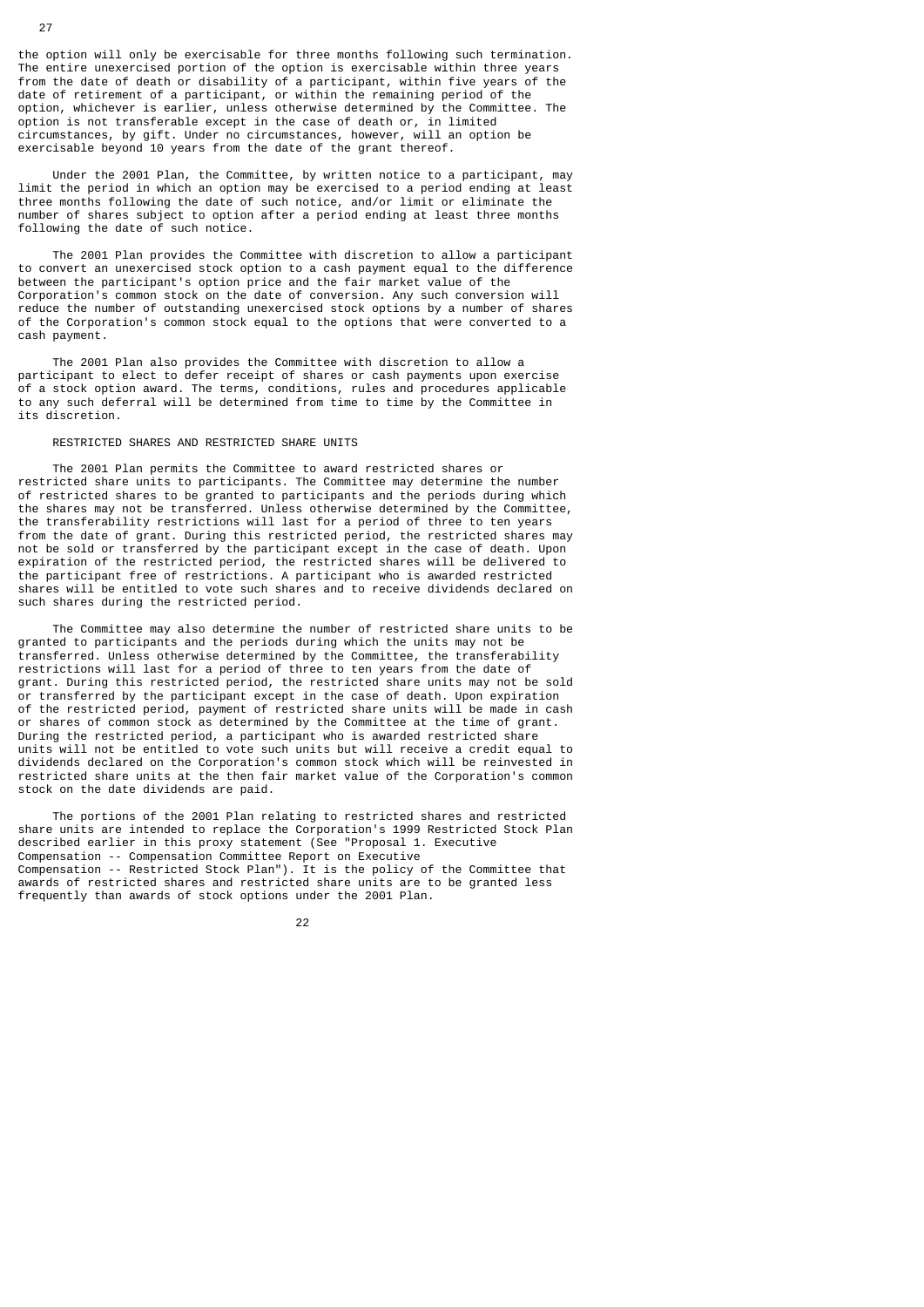# SHARES SUBJECT TO THE 2001 PLAN/INDIVIDUAL LIMITS

 The equivalent of 30,000,000 shares (which may be adjusted for stock dividends, stock splits or other corporate changes) of the Corporation's common stock will be available under the 2001 Plan, of which not more than 3,000,000 will be available for grants of restricted shares and restricted share units. Shares subject to stock options which become ineligible for purchase for any reason other than exercise of the option, restricted share units which are retired through forfeiture or maturity other than those which are retired through the payment of common stock, and restricted shares which are forfeited during the restricted period due to any applicable transferability restrictions will again become available under the 2001 Plan.

 The maximum number of shares of common stock to be granted to any participant pursuant to all awards under the 2001 Plan within any two consecutive calendar year period shall not exceed 1,500,000 in the aggregate.

#### ELIGIBILITY AND AWARD ESTIMATES

 Eligibility to participate in the 2001 Plan is limited to employees (including officers and directors who also are employees) of the Corporation and its affiliated companies. Because the granting of options under the 2001 Plan is at the discretion of the Committee, it is not now possible to indicate which persons (including the persons identified in the Summary Compensation Table, all current executive officers as a group, and all employees, including current officers who are not executive officers, as a group) may be granted awards or options. Also, it is not now possible to estimate the number of option shares which may be awarded. For information concerning stock options granted under predecessor plans, which are substantially similar to the 2001 Plan, see "Executive Compensation -- Compensation Committee Report on Executive Compensation -- Stock Options" above.

# ADMINISTRATION OF THE 2001 PLAN

 The 2001 Plan, if approved, will be administered by the Compensation Committee of the Board of Directors, so long as all members of that committee are Disinterested Directors (as defined under the 2001 Plan). If all members of the Compensation Committee are not Disinterested Directors, the 2001 Plan will be administered by a committee of two or more directors, all of whom are Disinterested Directors. The term "Committee" as used in this Proposal shall mean any one of these two bodies which may administer the 2001 Plan from time to time. The Committee will from time to time select participants, determine the extent of participation and make all other necessary decisions and interpretations under the 2001 Plan. The Committee has the authority to delegate to the Chief Executive Officer the limited authority to grant awards under the 2001 Plan as determined to be reasonable and appropriate by the Chief Executive Officer in connection with recruiting and special employee recognition and retention matters, provided that such limited grants will not exceed 200,000 stock options, restricted shares, or restricted share units, in the aggregate, in any calendar year.

## AMENDMENT OF THE 2001 PLAN

 The 2001 Plan provides that the Committee may amend, suspend, or discontinue the 2001 Plan or amend any or all awards under the 2001 Plan to the extent permitted by law and the rules of any stock exchange on which the Corporation's common stock is listed, provided that no action may be taken if it would materially increase any benefits under the 2001 Plan, materially increase the number of securities which may be issued, materially modify the requirements for eligibility, result in a failure to comply with applicable provisions of the Federal securities or income tax laws or constitute a repricing or reloading of the award. However, in the event of relevant changes in the Securities Exchange Act of 1934, the Committee, in its discretion, may amend, suspend, or discontinue the 2001 Plan or amend any or all awards under the 2001 Plan to the extent permitted by such Act or the rules and regulations thereunder. Except as provided in the 2001 Plan, no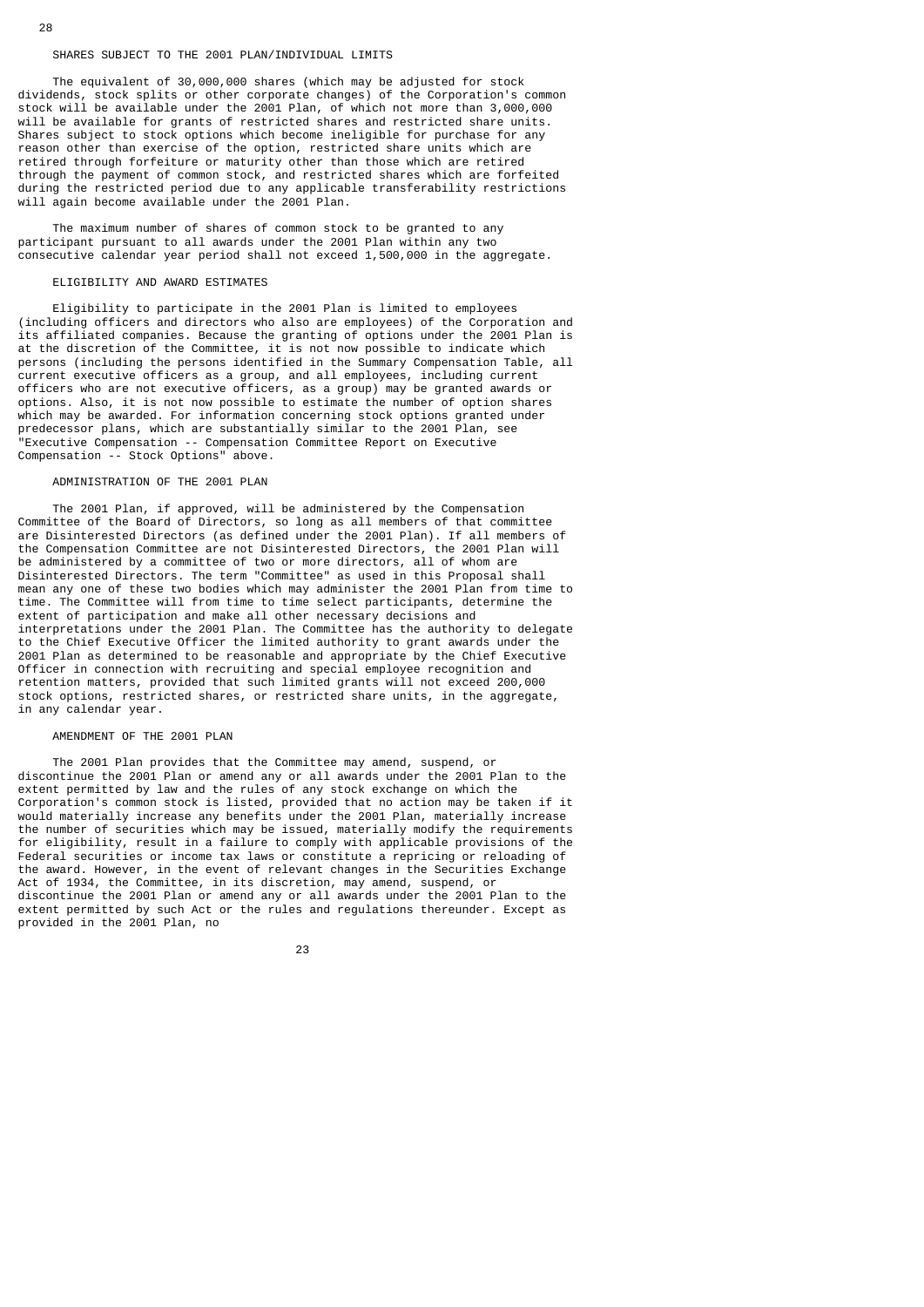amendment, suspension or termination of the 2001 Plan shall adversely alter any rights granted a participant under the 2001 Plan. However, if an amendment must be approved by the stockholders pursuant to law or the rules of any stock exchange on which the Corporation's common stock is listed, any such proposed amendment will be submitted to the stockholders for approval.

# U.S. FEDERAL INCOME TAX CONSEQUENCES

 The following discussion on tax consequences of stock options, restricted shares, and restricted share units is not intended to cover all tax consequences of participation in the 2001 Plan. The tax consequences outlined below apply only with respect to an employee whose income is subject to United States Federal income tax. Different or additional rules may apply to individuals who are subject to income tax in a foreign jurisdiction and/or are subject to state or local income tax in the United States.

#### Stock Ontions

 Under current Federal tax law, no taxable income will be realized by a participant in the 2001 Plan and the Corporation will not be entitled to any deduction upon the grant of a Nonqualified Stock Option. Upon exercise of a Nonqualified Stock Option, a participant will realize ordinary taxable income on the date of exercise. Such taxable income will equal the difference between the option price and the fair market value of the option stock on the date of exercise. The Corporation will be entitled to a corresponding deduction.

 Upon the grant of an Incentive Stock Option, no taxable income will be realized by a participant and the Corporation will not be entitled to any deduction. If a participant exercises the option, without having ceased to be an employee of the Corporation or any of its affiliated companies at any time during the period from the grant of the option until three months before its exercise, then generally, no taxable income will result at the time of the exercise of such option. If a participant holds the shares of common stock transferred to him or her upon exercise of the option for at least the longer of one year after the exercise of the stock option or two years after the grant of the option, any profit (or loss) realized by a participant from a sale or exchange of such stock will be treated as long-term capital gain (or capital loss), and no deduction will be allowable to the Corporation with respect thereto. If participant fails to hold shares for such period of time, then the disposition generally will result in ordinary income at the time of the disposition in an amount equal to the lesser of (1) the gain on the sale or (2) the bargain element. If the gain exceeds the bargain element, the excess is a short-term or long-term capital gain depending upon how long the shares are held prior to the sale. If the stock is sold for less than the exercise price, failure to meet the holding period requirement generally will result in a short-term or long-term capital loss, again depending upon how long the shares are held prior to the sale, equal to the difference between the exercise price and the sale price. When a participant exercises an Incentive Stock Option, he or she will realize an item of "tax preference" for purposes of the "alternative minimum tax" equal to the amount by which the fair market value of the stock at the time of exercise exceeds the option price.

 At the Committee's discretion, both Incentive Stock Options and Nonqualified Stock Options may be exercised by a participant using shares of the Corporation's common stock which he or she previously owned; in addition, any resulting withholding tax may be paid with common stock acquired pursuant to the exercise of the options. The use of previously owned common stock has no tax consequences to the Corporation.

# Restricted Shares and Restricted Share Units

 Under current Federal tax law, the grant of a restricted share award has no Federal income tax consequences for the participant or the Corporation. Upon the vesting of the restricted shares, the full value of the shares will be taxable to the participant as ordinary income subject to applicable withholding taxes. The participant may accelerate the taxation of the grant by electing to include the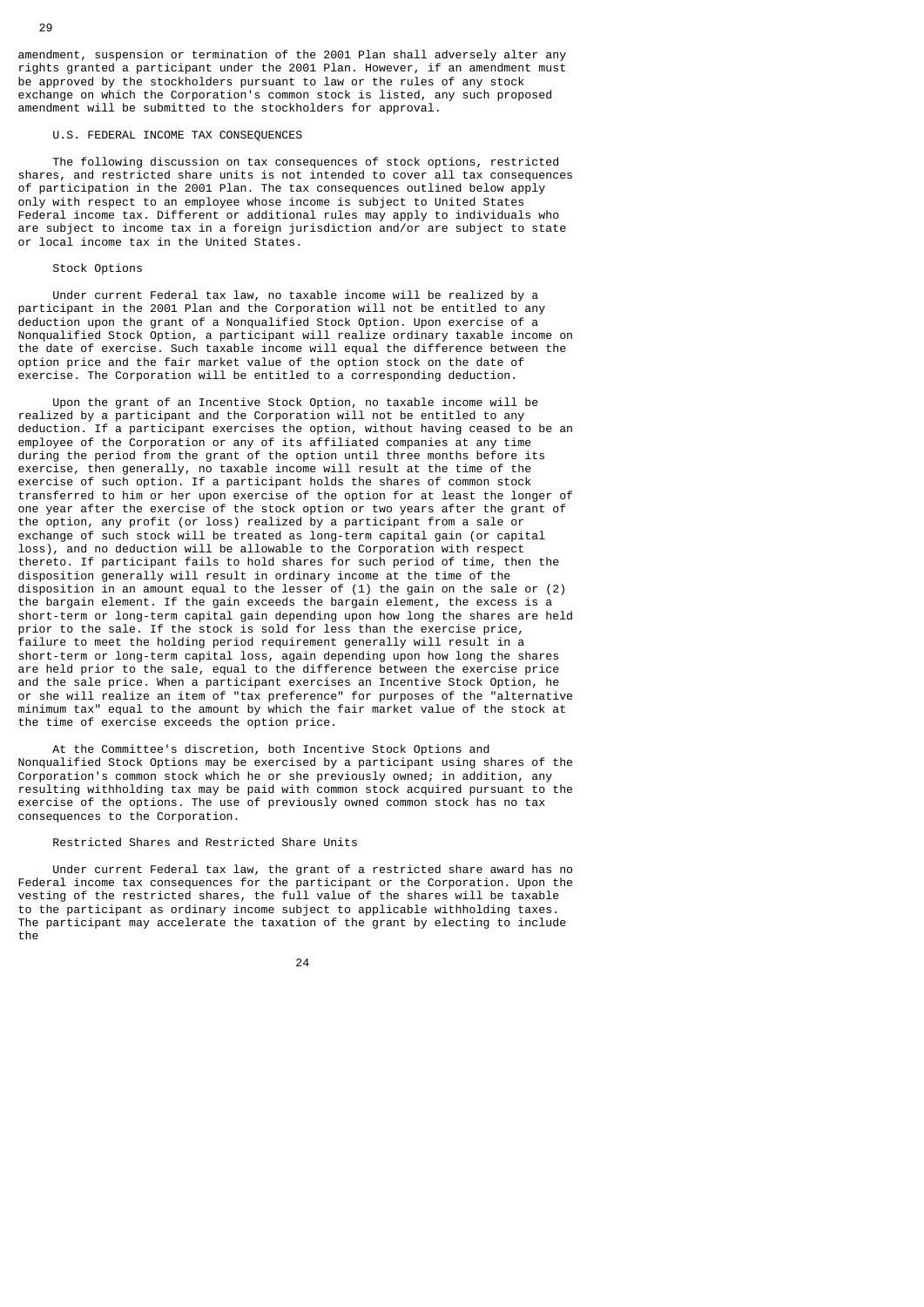value of the shares, at the time of the grant, in gross income for the year in which the grant is made. The Corporation will generally be allowed a tax deduction equal to any ordinary income taxable to the participant upon grant or vesting of the restricted shares.

 Dividends on restricted share awards are taxable to the participant as ordinary compensation income and are therefore subject to applicable withholding taxes. Once the restricted shares vest, or if the participant elects to accelerate the taxation of the grant, the dividends are treated as any other dividends. The holding period for purposes of determining whether gain or loss is short or long term on the sale of restricted shares commences on the date the restricted shares vests, unless the participant has elected to accelerate the taxation of the award, in which case the holding period commences on the day after the grant date of the restricted shares.

 Neither the grant of a restricted share unit award nor the crediting of the dividend shares with respect thereto will subject the participant to any immediate tax or have any Federal income tax consequences for the Corporation. However, when the award is paid, the full amount of the payment will be taxable to the participant as ordinary income subject to withholding taxes, and the Corporation will be allowed a tax deduction equal to that amount.

USE OF PROCEEDS

 The proceeds received by the Corporation from the sale of stock under the 2001 Plan will be used for general corporate purposes.

COMPARISON OF THE 2001 PLAN AND THE 1992 PLAN

 The 2001 Plan differs from the 1992 Plan in the following principal respects:

 (i) the 2001 Plan does not provide for the awarding of participation share awards;

 (ii) the 2001 Plan provides for the awarding of Restricted Shares and Restricted Share Units;

 (iii) the number of shares of the Corporation's common stock available under the 2001 Plan is a maximum of 30,000,000 shares, while 40,000,000 shares were available under the 1992 Plan;

 (iv) the 2001 Plan grants the Committee the authority to impose performance based conditions on the vesting of stock option awards;

 (v) the 2001 Plan grants the Committee the authority to allow participants to defer receipt of shares or cash payments upon exercise of a stock option; and

 (vi) the 2001 Plan grants the Committee the authority to delegate limited authority to the Chief Executive Officer to grant awards for recruitment and employee retention purposes.

#### CLOSING QUOTATION

 The closing quotation of the common stock of the Corporation on March 5, 2001, as reported in The Wall Street Journal, was \$71.74 per share.

 THE BOARD OF DIRECTORS UNANIMOUSLY RECOMMENDS A VOTE FOR APPROVAL OF THE 2001 EQUITY PARTICIPATION PLAN.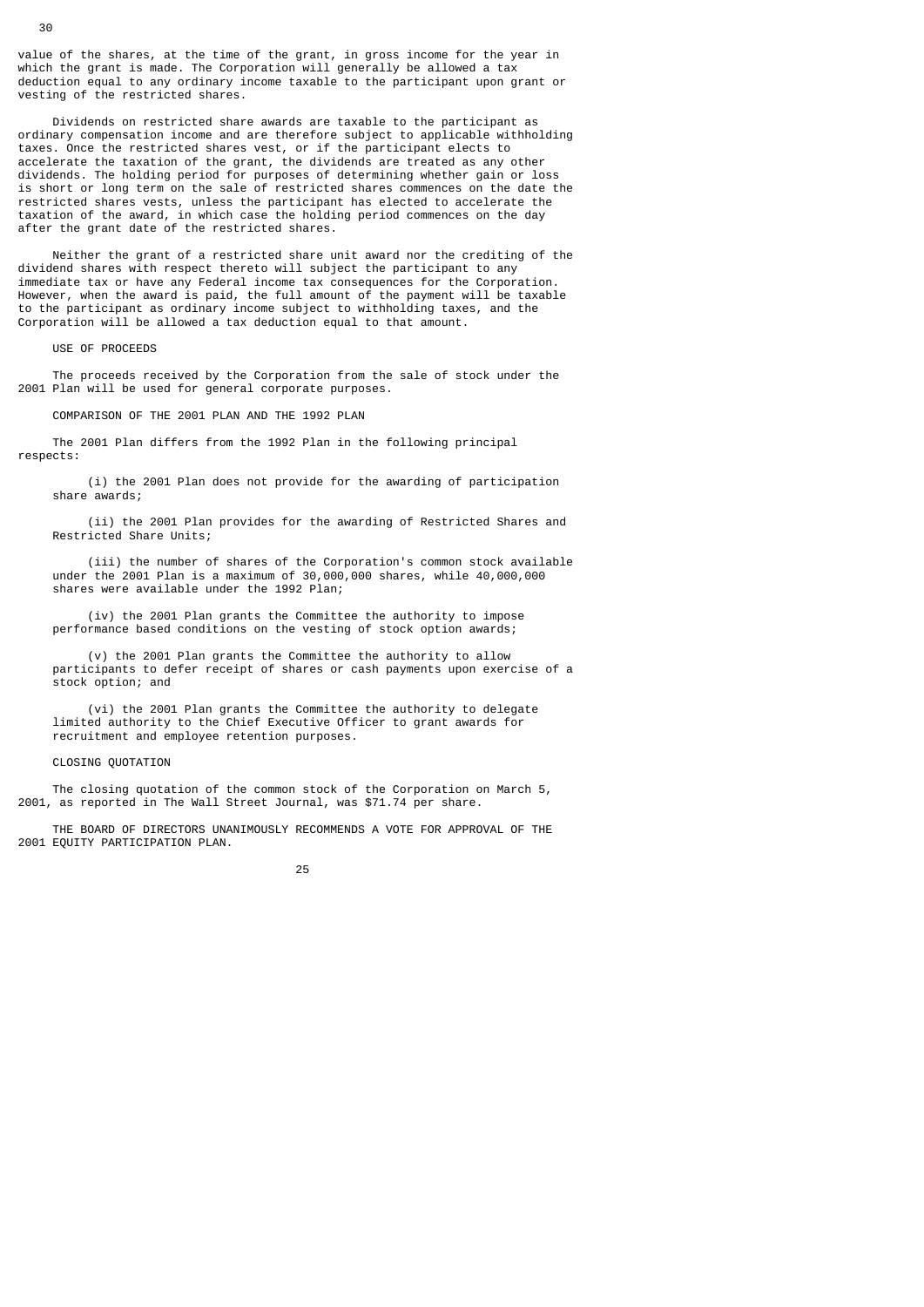# PROPOSAL 3. APPROVAL OF AUDITOR

 The Audit Committee of the Board of Directors has recommended, and the Board of Directors has approved, Deloitte & Touche LLP as the principal independent auditor to audit the financial statements of the Corporation for 2001, subject to ratification by the stockholders. If the stockholders do not approve the selection of Deloitte & Touche LLP, the selection of another independent auditor will be considered by the Audit Committee. Deloitte & Touche LLP has been the independent auditor for the Corporation since its incorporation in 1928.

# PRINCIPAL ACCOUNTING FIRM FEES

 Aggregate fees billed to the Corporation and its subsidiaries for the fiscal year ending December 31, 2000 by the Corporation's principal accounting firm, Deloitte & Touche LLP, the member firms of Deloitte Touche Tohmatsu and the respective affiliates (collectively, "Deloitte"):

| Financial Information |                                                                            |  |
|-----------------------|----------------------------------------------------------------------------|--|
|                       | Systems Design and Implementation Fees $\text{\$} \qquad \qquad \text{\$}$ |  |
|                       |                                                                            |  |

- ---------------

- (a) The Audit Committee has considered whether the provision of these services by Deloitte is compatible with maintaining the principal accountant's independence.
- (b) Includes fees for expatriate tax planning services, other tax consulting services, special audit services unrelated to the audit of the Corporation's 2001 financial statements and other non-audit services.

 Representatives of Deloitte & Touche LLP are expected to be present at the Annual Meeting with the opportunity to make a statement if they desire to do so, and will be available to respond to appropriate questions.

 THE BOARD OF DIRECTORS UNANIMOUSLY RECOMMENDS A VOTE FOR APPROVAL OF THIS SELECTTON.

# SECTION 16(a) BENEFICIAL OWNERSHIP REPORTING COMPLIANCE

 Section 16(a) of the Securities Exchange Act of 1934 requires the Corporation's directors, executive officers and any persons owning more than 10 percent of a class of the Corporation's stock to file reports with the Securities and Exchange Commission and The New York Stock Exchange regarding their ownership of the Corporation's stock and any changes in ownership. We believe that the Corporation's executive officers and directors complied with their filing requirements for 2000.

# 2002 STOCKHOLDER PROPOSALS

 Proposals by stockholders for inclusion in the Corporation's 2002 proxy statement and form of proxy for the Annual Meeting of Stockholders to be held in 2002 should be addressed to the Secretary, Kimberly-Clark Corporation, P. O. Box 619100, Dallas, Texas 75261-9100, and must be received at this address no later than November 15, 2001. Upon receipt of a proposal, the Corporation will determine whether or not to include the proposal in the proxy statement and proxy in accordance with applicable law. It is suggested that proposals be forwarded by certified mail - return receipt requested.

#### ANNUAL MEETING ADVANCE NOTICE REQUIREMENTS

 The Corporation's By-Laws require advance notice for any business to be brought before a meeting of stockholders. In general, for business to properly be brought before an annual meeting by a stockholder (other than in connection with the election of directors; see "Proposal 1. Election of Directors -- Stockholder Nominations for Directors"), written notice of the stockholder proposal must be received by the Secretary of the Corporation not less than 75 days nor more than 100 days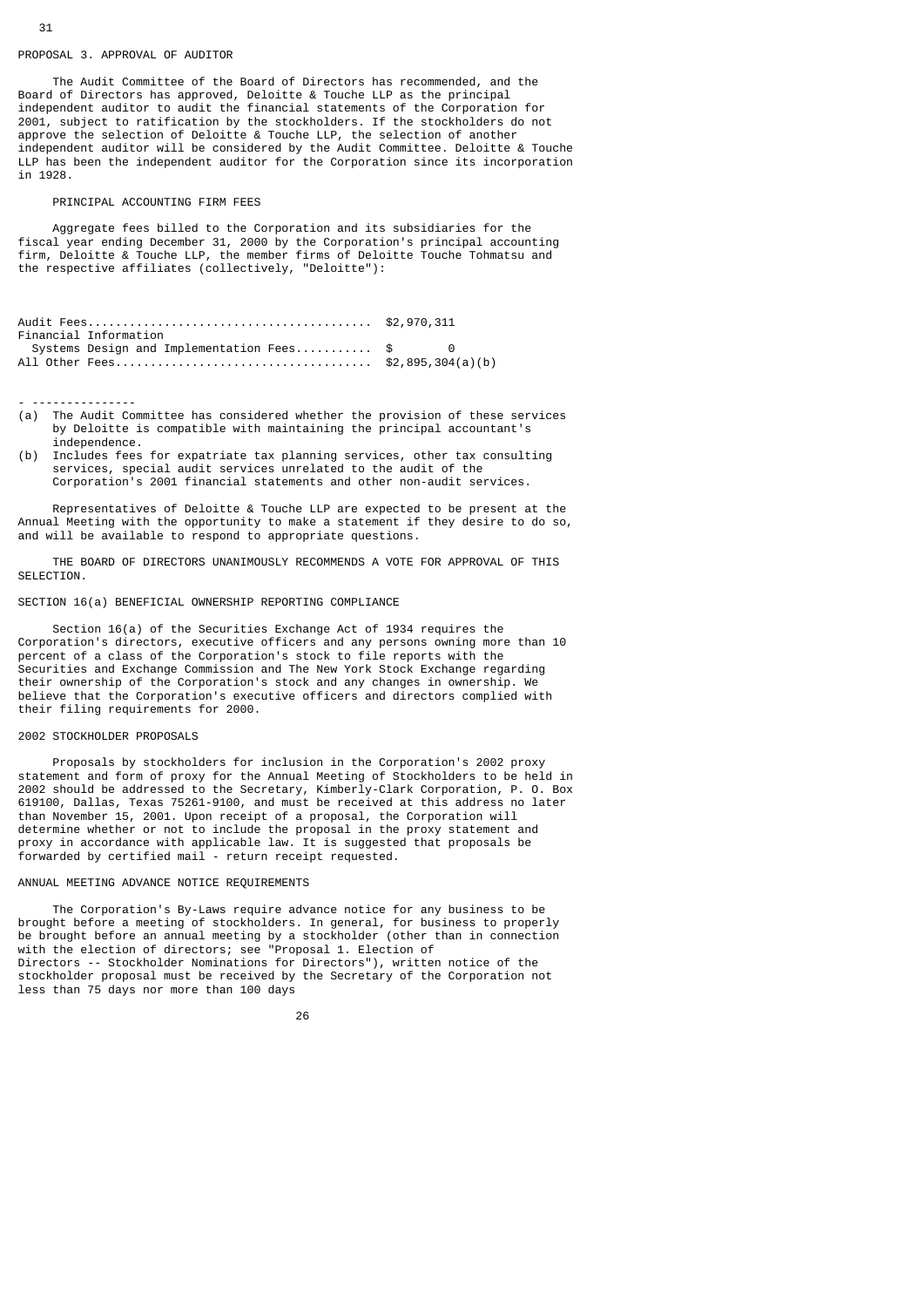prior to the first anniversary of the preceding year's annual meeting. Certain other notice periods are provided if the date of the annual meeting is advanced by more than 30 days or delayed by more than 60 days from the anniversary date. The stockholder's notice to the Secretary must contain a brief description of the business to be brought before the meeting and the reasons for conducting such business at the meeting, as well as certain other information. Additional information concerning the advance notice requirement and a copy of the Corporation's By-Laws may be obtained from the Secretary of the Corporation at the address provided below.

# AUDIT COMMITTEE REPORT

 In accordance with its written charter adopted by the Board of Directors, the Audit Committee of the Board assists the Board in fulfilling its responsibility for oversight of the quality and integrity of the accounting, auditing and financial reporting practices of the Corporation.

 In discharging its oversight responsibility as to the audit process, the Audit Committee obtained from the independent auditors a formal written statement describing all relationships between the auditors and the Corporation that might bear on the auditors' independence consistent with Independence Standards Board Standard No. 1, "Independence Discussions with Audit Committees," discussed with the auditors any relationships that may impact their objectivity and independence and satisfied itself as to the auditors' independence. The Audit Committee also discussed with management, the internal auditors and the independent auditors the quality and adequacy of the Corporation's internal controls and the internal audit function's organization, responsibilities, and budget and staffing. The Audit Committee reviewed with both the independent and the internal auditors their audit plans, audit scope, and identification of audit risks.

 The Audit Committee discussed and reviewed with the independent auditors all communications required by generally accepted auditing standards, including those described in Statement on Auditing Standards No. 61, as amended, "Communication with Audit Committees" and, with and without management present, discussed and reviewed the results of the independent auditors' examination of the financial statements. The Committee also discussed the results of the internal audit examinations.

 The Audit Committee reviewed the audited financial statements of the Corporation as of and for the fiscal year ended December 31, 2000, with management and the independent auditors. Management has the responsibility for the preparation of the Corporation's financial statements and the independent auditors have the responsibility for the examination of those statements.

 Based on the above-mentioned review and discussions with management and the independent auditors, the Audit Committee recommended to the Board that the Corporation's audited financial statements be included in its Annual Report on Form 10-K for the fiscal year ended December 31, 2000, for filing with the Securities and Exchange Commission. The Audit Committee also recommended the reappointment, subject to shareholder approval, of the independent auditors and the Board concurred in such recommendation.

AUDIT COMMITTEE OF THE BOARD OF DIRECTORS

 Paul J. Collins, Chairman Robert W. Decherd Linda Johnson Rice Wolfgang R. Schmitt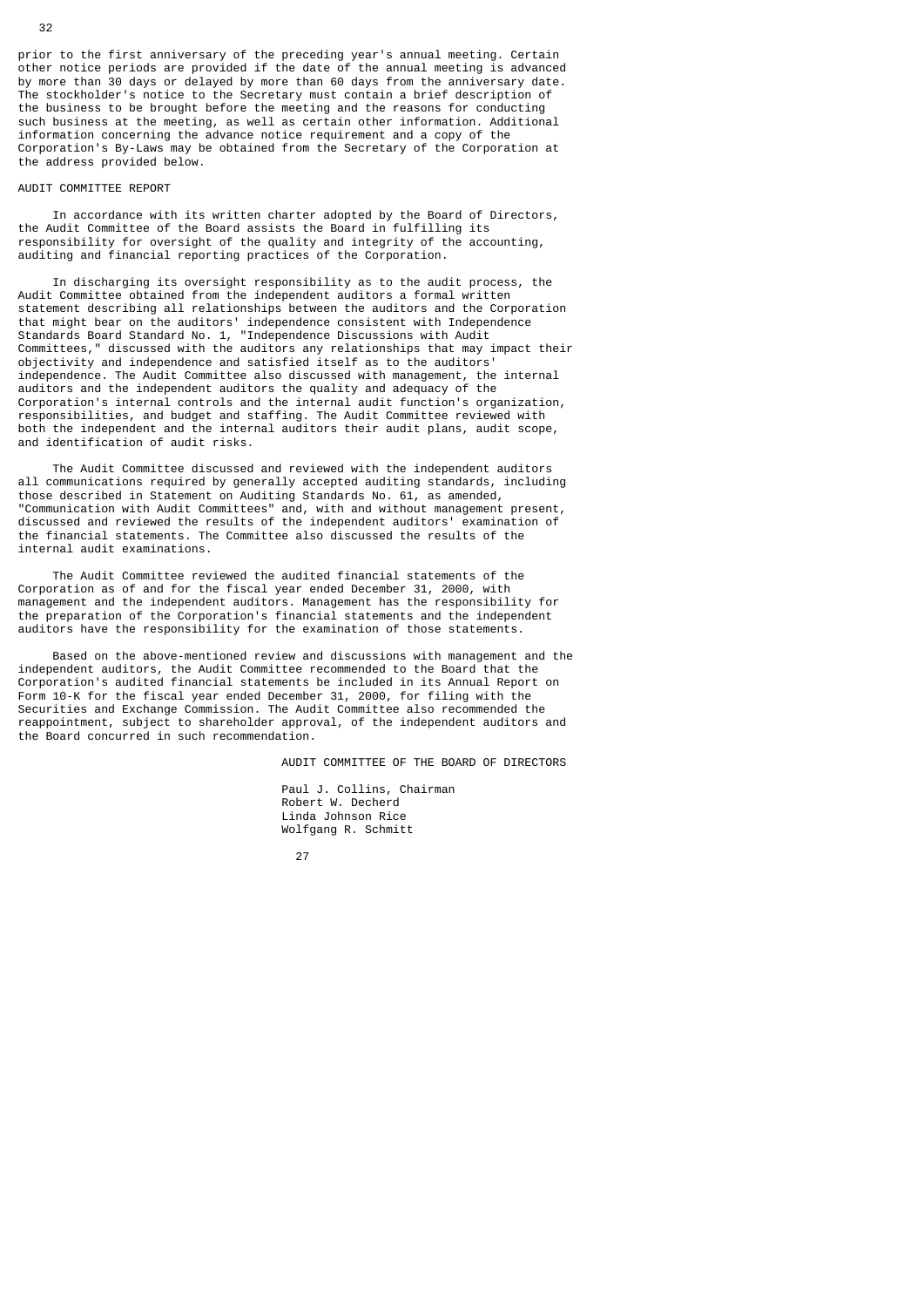# OTHER MATTERS

 The management of the Corporation knows of no other matters to be presented at the meeting. Should any other matter requiring a vote of the stockholders arise at the meeting, the persons named in the proxy will vote the proxies in accordance with their best judgment.

By order of the Board of Directors.

 /s/ RONALD D MCCRAY Ronald D. Mc Cray Vice President, Associate General Counsel and Secretary

KIMBERLY-CLARK CORPORATION P. O. Box 619100 Dallas, Texas 75261-9100 Telephone (972) 281-1200

March 15, 2001

<u>28 and 28</u>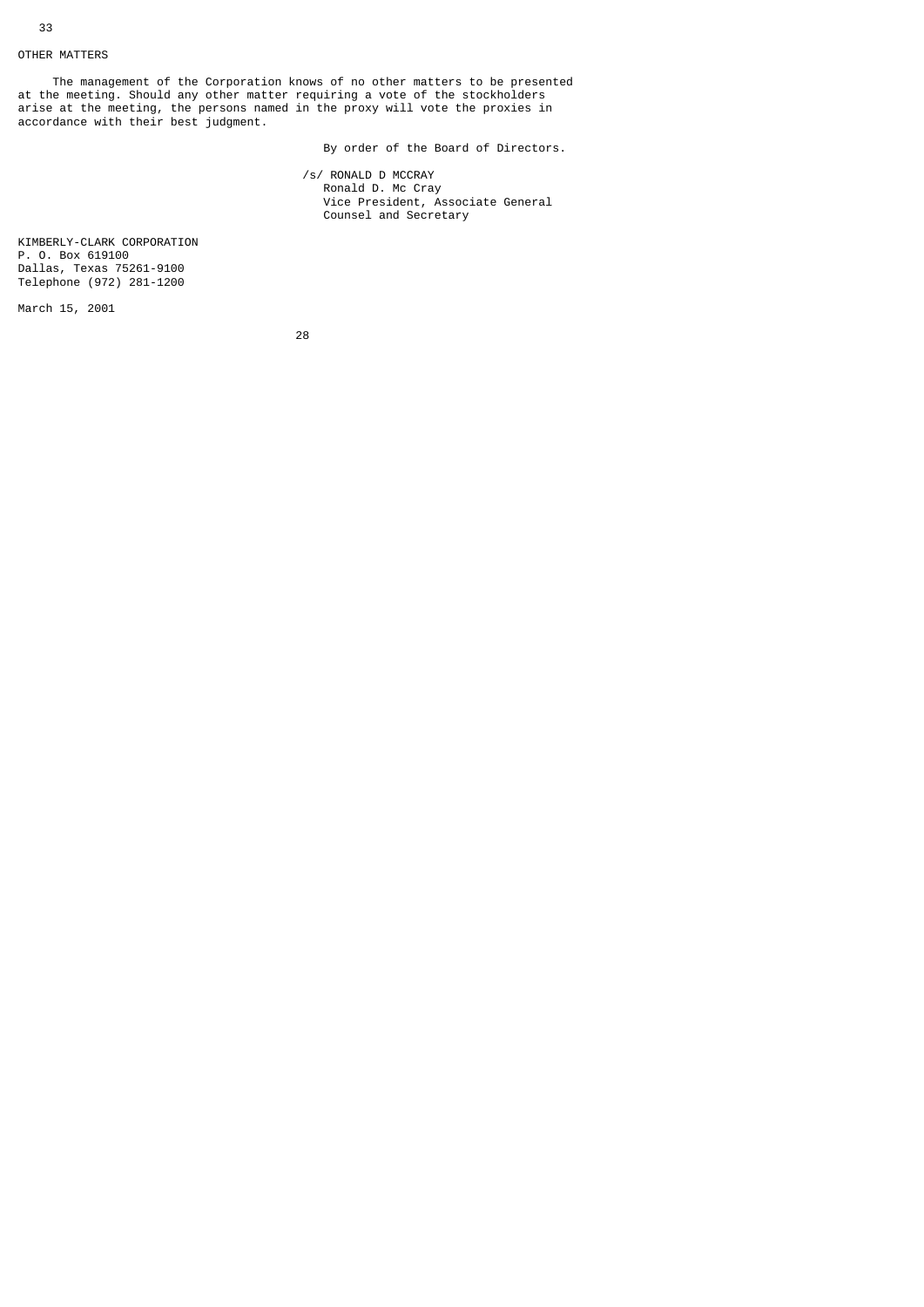# AUDIT COMMITTEE CHARTER

# ORGANIZATION

 This charter governs the operations of the Audit Committee. The Committee shall review and reassess the adequacy of this charter annually and recommend any proposed changes to the charter to the Board for approval. Members of the Committee shall be appointed by the Board, and the Committee shall be comprised of at least three directors, each of whom are independent of management and the Corporation. The members of the Committee shall meet the independence and experience requirements of the New York Stock Exchange. The Committee shall maintain minutes of its meetings and report to the Board.

#### **POLICY**

 The Audit Committee shall assist the Board in fulfilling its oversight responsibilities for monitoring the quality and integrity of the financial statements of the Corporation and the independence and performance of the Corporation's internal and external auditors. The Audit Committee shall have the authority to retain special legal, accounting or other consultants to advise the Committee. The Audit Committee may request any officer or employee of the Corporation or the Corporation's outside counsel or independent auditor to attend a meeting of the Committee or to meet with any members of, or consultants to, the Committee.

#### RESPONSIBILITIES AND PROCESSES

In carrying out its responsibilities, the Audit Committee shall:

- Evaluate the performance of the Corporation's independent auditors and, if warranted, recommend to the Board the appointment or replacement of independent auditors to conduct the examination of the books and records of the Corporation and other entities for which the Corporation has the power to select and engage independent auditors. The independent auditors are ultimately accountable to the Audit Committee and the Board.
- Meet with the Corporation's principal independent auditor and management to review the scope of the proposed annual audit (and related quarterly reviews), the audit procedures to be followed and, at the conclusion of the audit, review the audit findings including any comments or recommendations of the Corporation's principal independent auditor.
	- Obtain assurance from the Corporation's principal independent auditor that it has complied with its obligation to identify and report fraud in connection with its audit of the financial statements of the Corporation. Review and discuss with management the Corporation's audited financial statements and management's discussion and analysis. Discuss other matters with the Corporation's principal independent auditor required by the Securities and Exchange Commission and, if appropriate, recommend that the audited financial statements be included in the Corporation's Form 10-K.
	- Approve the content of the report of the Audit Committee required by the Securities and Exchange Commission to be included in the Corporation's annual proxy statement.
	- Meet, at least annually, with management to discuss, as appropriate, significant accounting accruals, estimates and reserves; litigation matters; management's representations to the principal independent auditor; new or proposed accounting and reporting rules; and any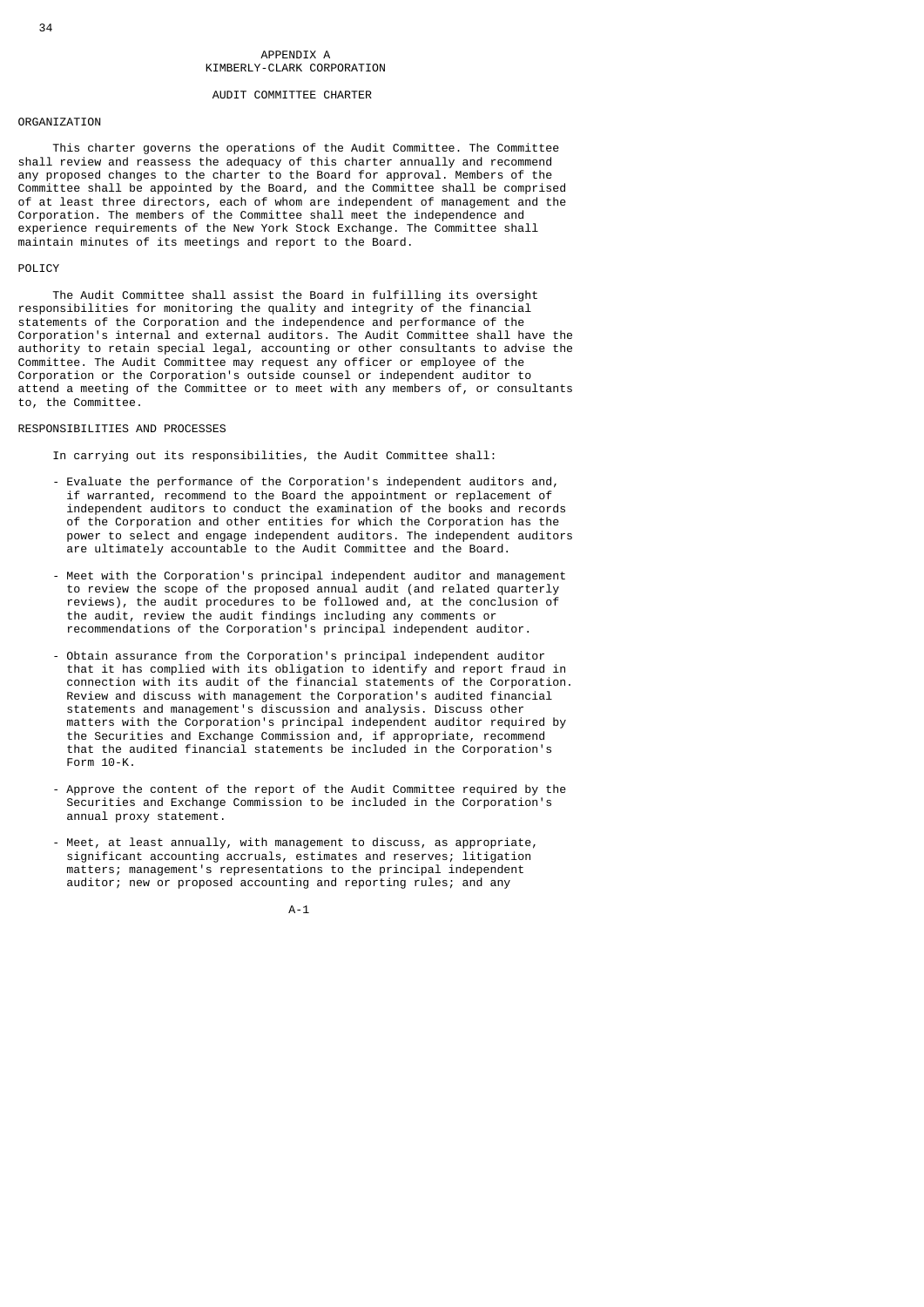significant financial reporting issues or judgments disputed with the Corporation's principal independent auditor.

- Discuss with the Corporation's principal independent auditor and management information relating to the auditor's judgments about the quality, not just the acceptability, of the Corporation's accounting principles and matters identified by the auditor during its interim reviews. Also, the Committee shall discuss the results of the annual audit and any other matters that may be required to be communicated to the Committee by the Corporation's principal independent auditor under generally accepted auditing standards.
- Review any relevant items with management and the Corporation's principal independent auditor prior to release of quarterly earnings. The review shall be with the Chairman of the Audit Committee or the full Committee as may be appropriate.
- Discuss with the Corporation's principal independent auditor, the internal audit executive and management the adequacy and effectiveness of the Corporation's internal auditing, accounting and financial controls, and elicit any recommendations for improvement.
	- Review major changes to the Corporation's auditing and accounting principles and practices as suggested by the independent auditors, internal auditors or management.
	- Review fees paid to the independent auditors for audit and non-audit services.
	- Receive periodic reports from the Corporation's principal independent auditor regarding the auditor's independence from management and the Corporation, discuss such reports with the auditor, consider whether the provision of non-audit services by the principal independent auditor is compatible with the auditor's independence, and, if determined by the Audit Committee, recommend that the Board take action to satisfy itself of the independence of the auditor.
	- Review the internal audit function, budgeting and staffing, including appointment or replacement of the senior internal auditing executive and the proposed audit scope for the year.
- Receive from internal audit a summary of findings from completed audits and a progress report on the proposed internal audit plan with explanations for any deviations from the original plan.
	- Review significant internal audit findings and management's response.
	- Review periodically reports from the internal audit executive and advise the Board regarding compliance with the Corporation's Code of Conduct.
	- Review with the Corporation's general counsel legal matters that may have a material impact on the financial statements.
- Provide sufficient opportunity at its meetings to meet separately in executive session with the Corporation's principal independent auditor, the chief financial officer and representatives of internal audit. Among the items to be discussed with the Corporation's principal independent auditor are (1) the auditor's evaluation of the Corporation's financial and accounting personnel, (2) the cooperation that the auditor received during the course of its audit, (3) any management letter provided by the auditor and management's response, and (4) any other matters the Committee may determine from time to time.

 While the Audit Committee has the responsibilities and powers set forth in this Charter, it is not the duty of the Audit Committee to plan or conduct audits or to determine that the Corporation's financial statements are complete and accurate and are in accordance with generally accepted accounting principles. Management is responsible for preparing the Corporation's financial statements and the Corporation's principal independent auditor is responsible for auditing those financial statements. Nor is it the duty of the Audit Committee to conduct investigations, to resolve disagreements, if any, between management and the Corporation's principal independent auditor or to assure compliance with laws and regulations and the Corporation's Code of Conduct.

A-2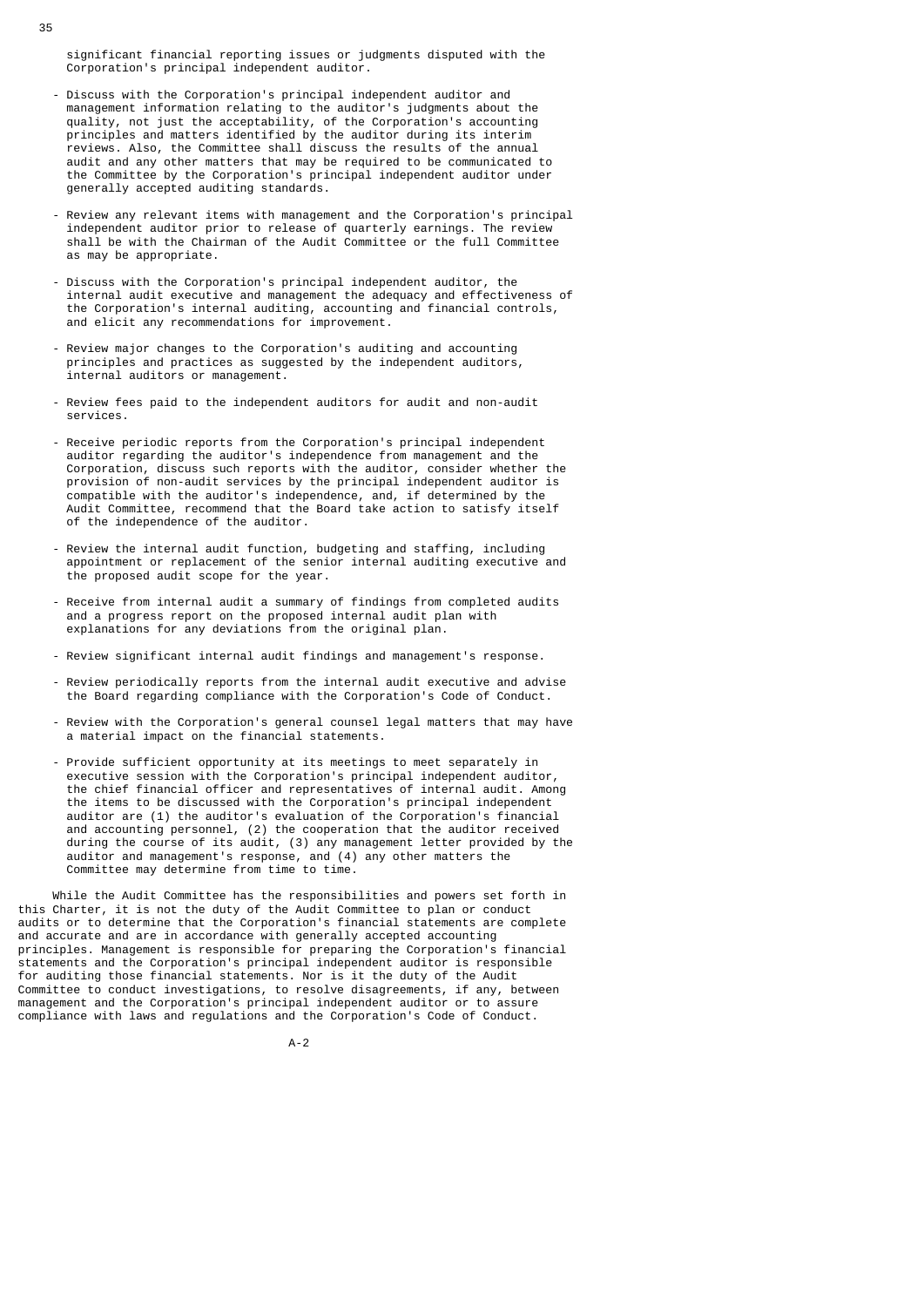[Kimberly-Clark Logo]

Invitation to Stockholders

Notice of 2001 Annual Meeting

Proxy Statement

[BUG GRAPHIC]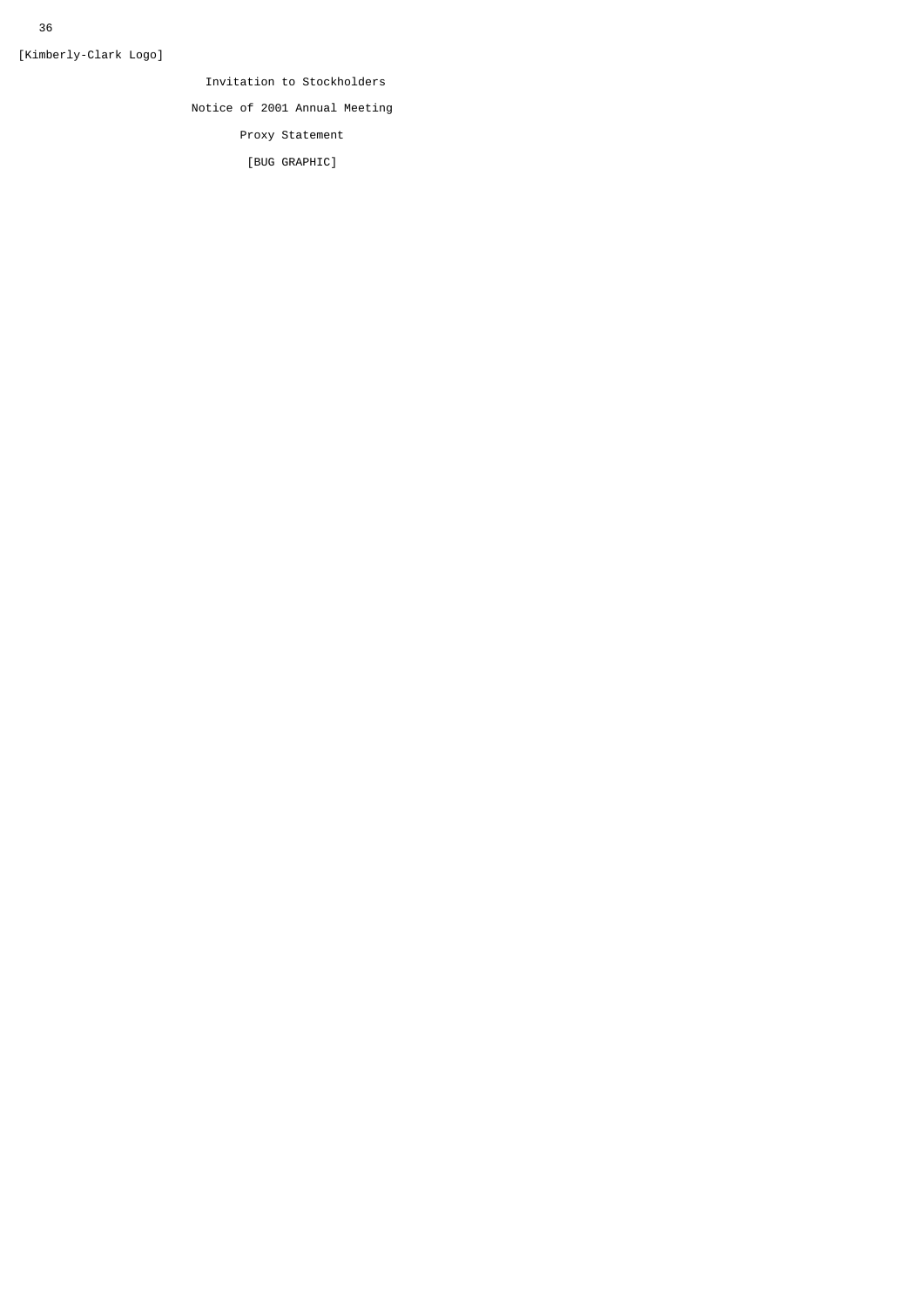# 1. PURPOSE

 This 2001 Equity Participation Plan (the "Plan") of Kimberly-Clark Corporation (the "Corporation") is intended to aid in attracting and retaining highly qualified personnel and to encourage those employees who materially contribute, by managerial, scientific or other innovative means to the success of the Corporation or of an Affiliate, to acquire an ownership interest in the Corporation, thereby increasing their motivation for and interest in the Corporation's or Affiliate's long-term success.

# 2. EFFECTIVE DATE

 The Plan is effective as of April 26, 2001 upon (a) approval of the Board and (b) approval by the stockholders of the Corporation at the 2001 Annual Meeting of Stockholders.

# 3. DEFINITIONS

 "Affiliate" means any company in which the Corporation owns 20% or more of the equity interest (collectively, the "Affiliates").

"Award" has the meaning set forth in Section 6 of this Plan.

 "Award Agreement" means an agreement entered into between the Corporation and a Participant setting forth the terms and conditions applicable to the Award granted to the Participant.

"Board" means the Board of Directors of the Corporation.

 "Cause" means any of the following: (i) the commission by the Participant of a felony; (ii) the Participant's dishonesty, habitual neglect or incompetence in the management of the affairs of the Corporation; or (iii) the refusal or failure by the Participant to act in accordance with any lawful directive or order of the Corporation, or an act or failure to act by the Participant which is in bad faith and which is detrimental to the Corporation.

 "Change of Control" means an event deemed to have taken place if: (i) a third person, including a "group" as defined in section 13(d)(3) of the Securities Exchange Act of 1934, acquires shares of the Corporation having 20% or more of the total number of votes that may be cast for the election of directors of the Corporation; or (ii) as the result of any cash tender or exchange offer, merger or other business combination, sale of assets or contested election, or any combination of the foregoing transactions (a "Transaction"), the persons who were directors of the Corporation before the Transaction shall cease to constitute a majority of the Board of the Corporation or any successor to the Corporation.

 "Code" means the Internal Revenue Code of 1986 and the regulations thereunder, as amended from time to time.

 "Committee" means the Compensation Committee of the Board, provided that if the requisite number of members of the Compensation Committee are not Disinterested Persons, the Plan shall be administered by a committee, all of whom are Disinterested Persons, appointed by the Board and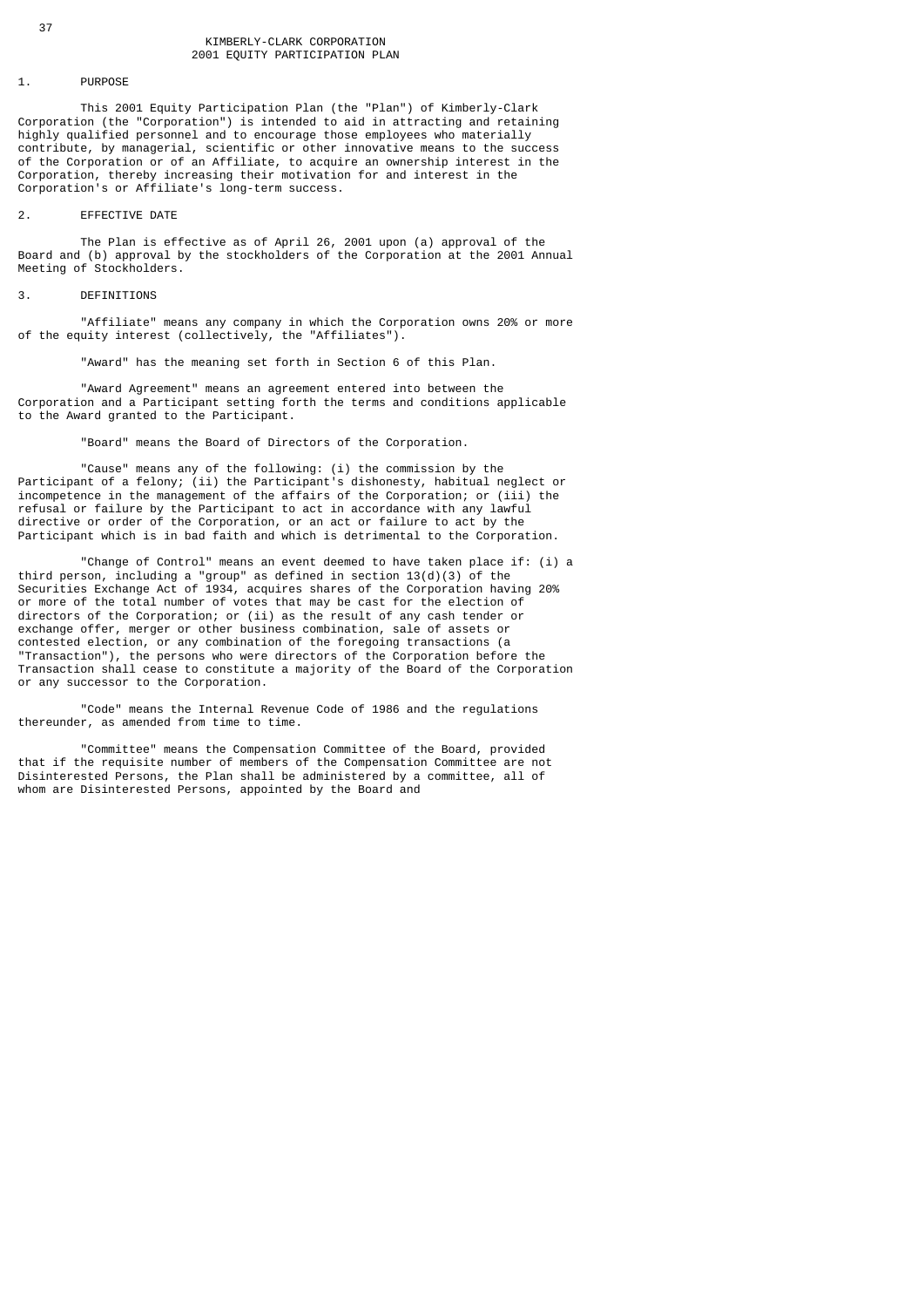consisting of two or more directors with full authority to act in the matter. The term "Committee" shall mean the Compensation Committee or the committee appointed by the Board, as the case may be. Furthermore, the term "Committee" shall include any delegate to the extent authority is delegated pursuant to Section 4 hereunder.

 "Committee Rules" means the interpretative guidelines approved by the Committee providing the foundation for administration of this Plan.

 "Common Stock" means the common stock, par value \$1.25 per share, of the Corporation and shall include both treasury shares and authorized but unissued shares and shall also include any security of the Corporation issued in substitution, in exchange for, or in lieu of the Common Stock.

 "Disinterested Person" means a person who is a "Non-Employee Director" for purposes of rule 16b-3 under the Exchange Act, or any successor provision, and who is also an "outside director" for purposes of section 162(m) of the Code or any successor section.

 "Exchange Act" means the Securities Exchange Act of 1934 and the rules and regulations thereunder, as amended from time to time.

 "Fair Market Value" means the reported closing price of the Common Stock, on the relevant date as reported on the composite list used by The Wall Street Journal for reporting stock prices, or if no such sale shall have been made on that day, on the last preceding day on which there was such a sale.

 "Incentive Stock Option" means an Option which is so defined for purposes of section 422 of the Code or any successor section.

 "Nonqualified Stock Option" means any Option which is not an Incentive Stock Option.

 "Option" means a right to purchase a specified number of shares of Common Stock at a fixed option price equal to no less than 100% of the Fair Market Value of the Common Stock on the date the Award is granted.

 "Option Price" has the meaning set forth in subsection 7(b) of this Plan.

 "Participant" means an employee who the Committee selects to participate in and receive Awards under the Plan (collectively, the "Participants").

 "Qualified Termination of Employment" means the termination of a Participant's employment with the Corporation and/or its Affiliates within the two (2) year period following a Change of Control of the Corporation for any reason (whether voluntary or involuntary) unless such termination is by reason of death or disability or unless such termination is (i) by the Corporation for Cause or (ii) by the Participant without Good Reason. Subject to the definition of "Termination by the Participant for Good Reason," transfers of employment for administrative purposes among the Corporation and its Affiliates shall not be deemed a Qualified Termination of Employment.

 "Restricted Period" shall mean the period of time during which the Transferability Restrictions applicable to Awards will be in force.

 "Restricted Share" shall mean a share of Common Stock which may not be traded or sold, until the date the Transferability Restrictions expire.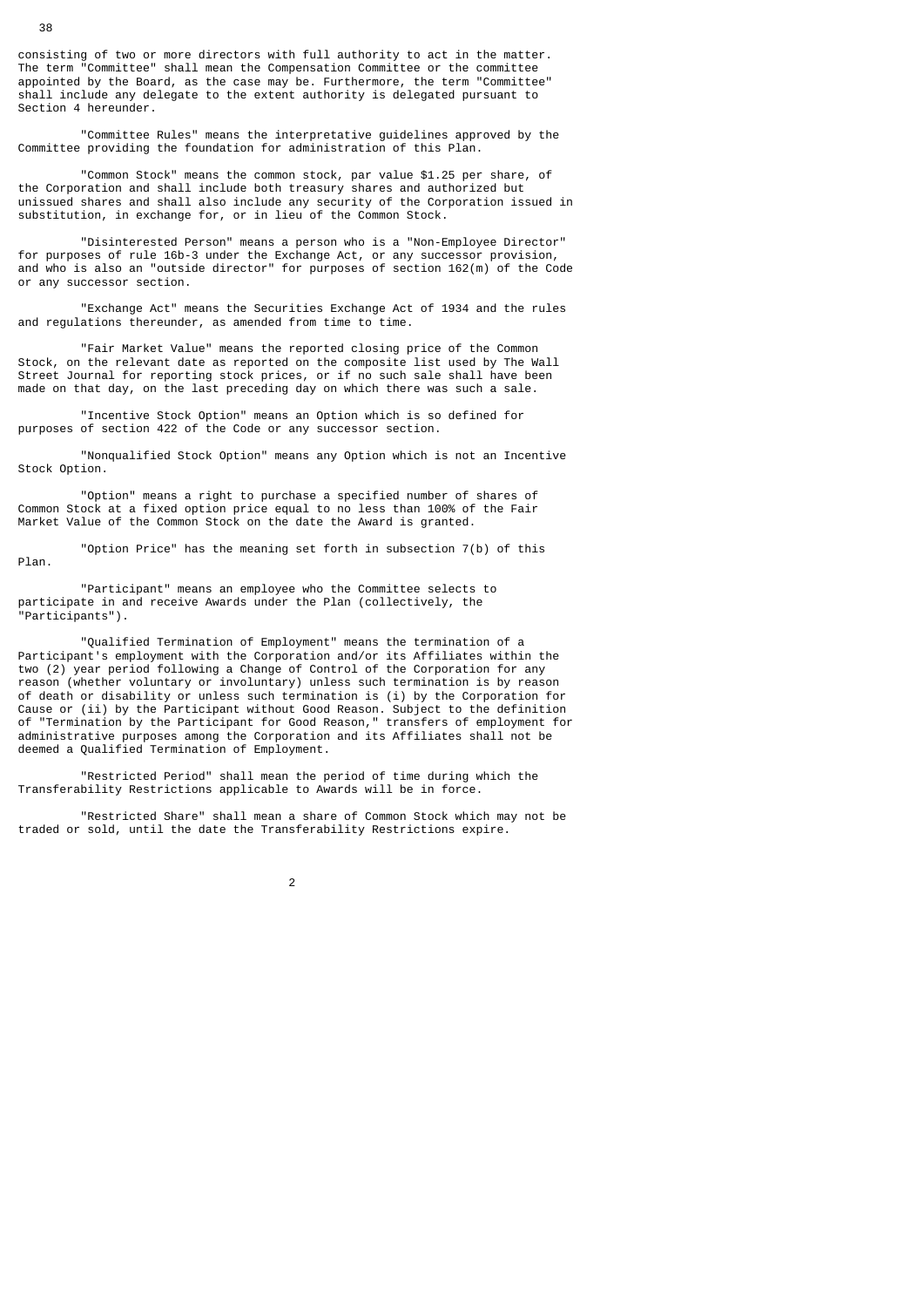"Restricted Share Unit" means the right, as described in Section 9, to receive an amount, payable in either cash or shares of Common Stock, equal to the value of a specified number of shares of Common Stock. No certificates shall be issued with respect to such Restricted Share Unit, except as provided in subsection 9(d), and the Corporation shall maintain a bookkeeping account in the name of the Participant to which the Restricted Share Unit shall relate.

 "Retirement" and "Retires" means the termination of employment on or after the date the Participant is entitled to receive immediate payments under a qualified retirement plan of the Corporation or an Affiliate; provided, however, if the Participant is not eligible to participate under a qualified retirement plan of the Corporation or its Affiliates then such Participant shall be deemed to have retired if his termination of employment is on or after the date such Participant has attained age 55.

 "Stock Appreciation Right (SAR)" has the meaning set forth in subsection  $7(i)(i)$  of this Plan.

 "Termination by the Participant for Good Reason" shall mean the occurrence (without the Participant's express written consent) of any one of the following acts by the Corporation, or failures by the Corporation to act, unless, in the case of any act or failure to act described below, such act or failure to act is corrected prior to the Participant's termination date:

 (a) the assignment to the Participant of any duties inconsistent with the Participant's status with the Corporation or a substantial adverse alteration in the nature or status of the Participant's responsibilities from those in effect immediately prior to the Change of Control other than such alteration primarily attributable to the fact that the Corporation may no longer be a public company;

> (b) a reduction by the Corporation of the Participant's annual base salary by five percent or more as in effect immediately prior to the Change of Control, except for across-the-board salary reductions similarly affecting all similarly situated employees of the Corporation;

> (c) the Corporation requiring the Participant to be based at a location more than 50 miles from the location of the Participant's office as of the date of the Change of Control except for required travel on the Corporation's business to an extent substantially consistent with the Participant's business travel obligations as of the date of the Change of Control;

 (d) the failure of the Corporation to pay as soon as administratively feasible, after notice from the Participant, any portion of the Participant's current compensation;

 (e) the failure of the Corporation to continue in effect any compensation plan in which the Participant participates immediately prior to the Change of Control which is material to the Participant's total compensation, including but not limited to the Corporation's stock option, incentive compensation, and bonus plans, or any substitute plans adopted prior to the Change of Control, unless an equitable arrangement (which is embodied in an ongoing substitute or alternative plan but which need not provide the Participant with equity-based incentives) has been made with respect to such plan, or the failure by the Corporation to continue the Participant's participation therein (or in such substitute or alternative plan) on a basis not materially less favorable than the benefits provided to other participants; or

> (f) the failure by the Corporation to continue to provide the Participant with benefits substantially similar to those enjoyed by the Participant under any of the Corporation's pension, life insurance, medical, health and accident, or disability plans in which the Participant was participating at the time of the Change of Control, the taking of any action by the Corporation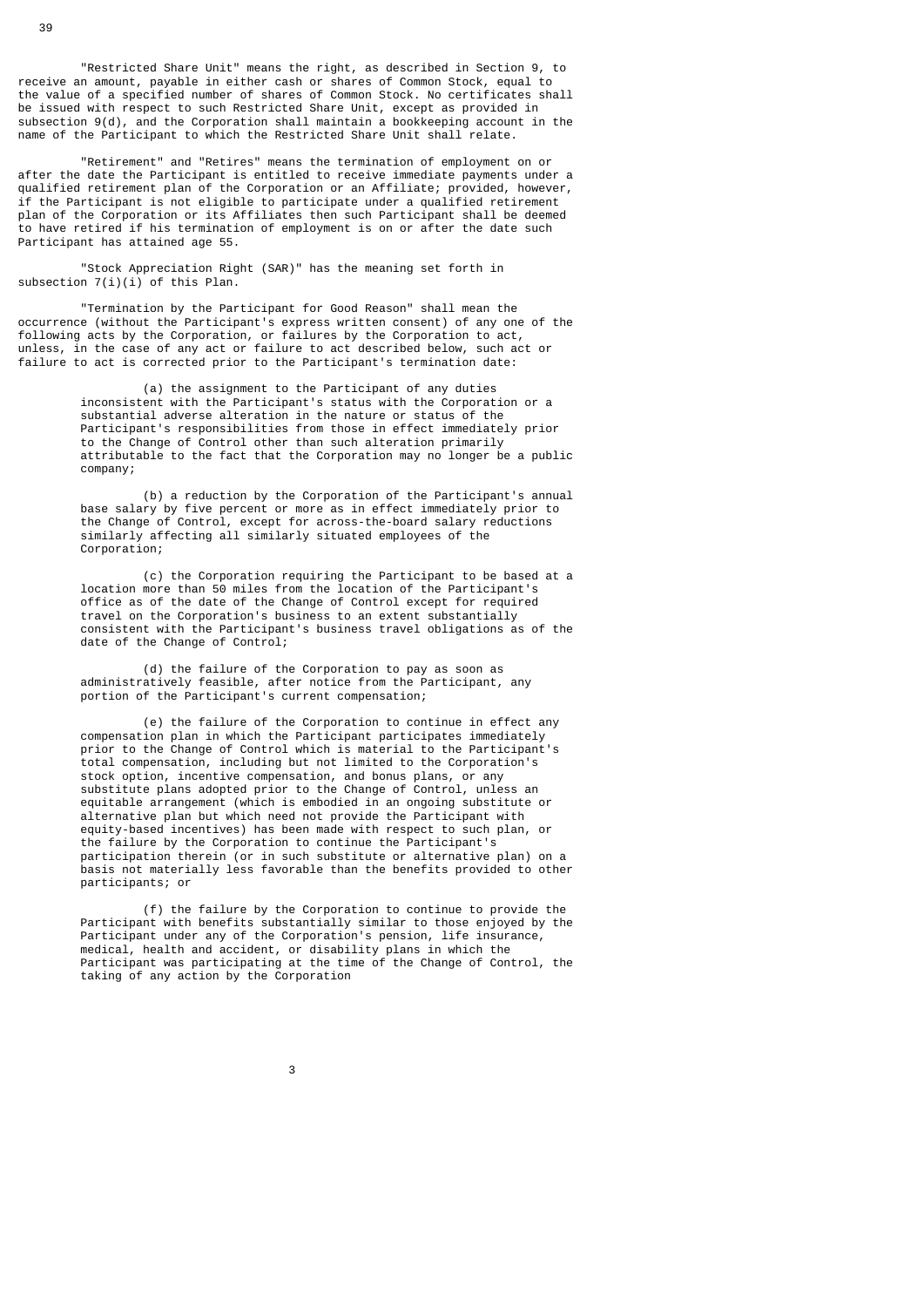which would directly or indirectly materially reduce any of such benefits or deprive the Participant of any material fringe benefit enjoyed by the Participant at the time of the Change of Control, or the failure by the Corporation to provide the Participant with the number of paid vacation days to which the Participant is entitled on the basis of years of service with the Corporation in accordance with the Corporation's normal vacation policy in effect at the time of the Change of Control.

 The Participant's right to terminate the Participant's employment for Good Reason shall not be affected by the Participant's incapacity due to physical or mental illness. The Participant's continued employment shall not constitute consent to, or a waiver of rights with respect to, any act or failure to act constituting Good Reason hereunder.

 "Total and Permanent Disability" means Totally and Permanently Disabled as defined in the Kimberly-Clark Corporation Pension Plan.

 "Transferability Restrictions" means the restrictions on transferability imposed on Awards of Restricted Shares or Restricted Share Units.

## 4. ADMINISTRATION

 The Plan and all Awards granted pursuant thereto shall be administered by the Committee. The Committee, in its absolute discretion, shall have the power to interpret and construe the Plan and any Award Agreements; provided, however, that no such action or determination may increase the amount of compensation payable that would otherwise be due in a manner that would result in the disallowance of a deduction to the Corporation under section 162(m) of the Code or any successor section. Any interpretation or construction of any provisions of this Plan or the Award Agreements by the Committee shall be final and conclusive upon all persons. No member of the Board or the Committee shall be liable for any action or determination made in good faith.

 Within 60 days following the close of each calendar year that the Plan is in operation, the Committee shall make a report to the Board. The report shall specify the employees who received Awards under the Plan during the prior year, the form and size of the Awards to the individual employees, and the status of prior Awards.

 The Committee shall have the power to promulgate Committee Rules and other guidelines in connection with the performance of its obligations, powers and duties under the Plan, including its duty to administer and construe the Plan and the Award Agreements.

 The Committee may authorize persons other than its members to carry out its policies and directives subject to the limitations and guidelines set by the Committee, and may delegate its authority under the Plan, provided, however, the delegation of authority to grant Awards shall be limited to grants by the Chief Executive Officer to newly hired employees, or to respond to special recognition or retention needs, and any such grants shall be limited to eligible Participants who are not subject to section 16 of the Exchange Act. The delegation of authority shall be limited as follows: (a) with respect to persons who are subject to section 16 of the Exchange Act, the authority to grant Awards, the selection for participation, decisions concerning the timing, pricing and amount of a grant or Award and authority to administer Awards shall not be delegated by the Committee; (b) the maximum number of shares of Common Stock covered by Awards which may be granted by the Chief Executive Officer within any calendar year period shall not exceed 200,000; (c) any delegation shall satisfy all applicable requirements of rule 16b-3 of the Exchange Act, or any successor provision; and (d) no such delegation shall result in the disallowance of a deduction to the Corporation under section 162(m) of the Code or any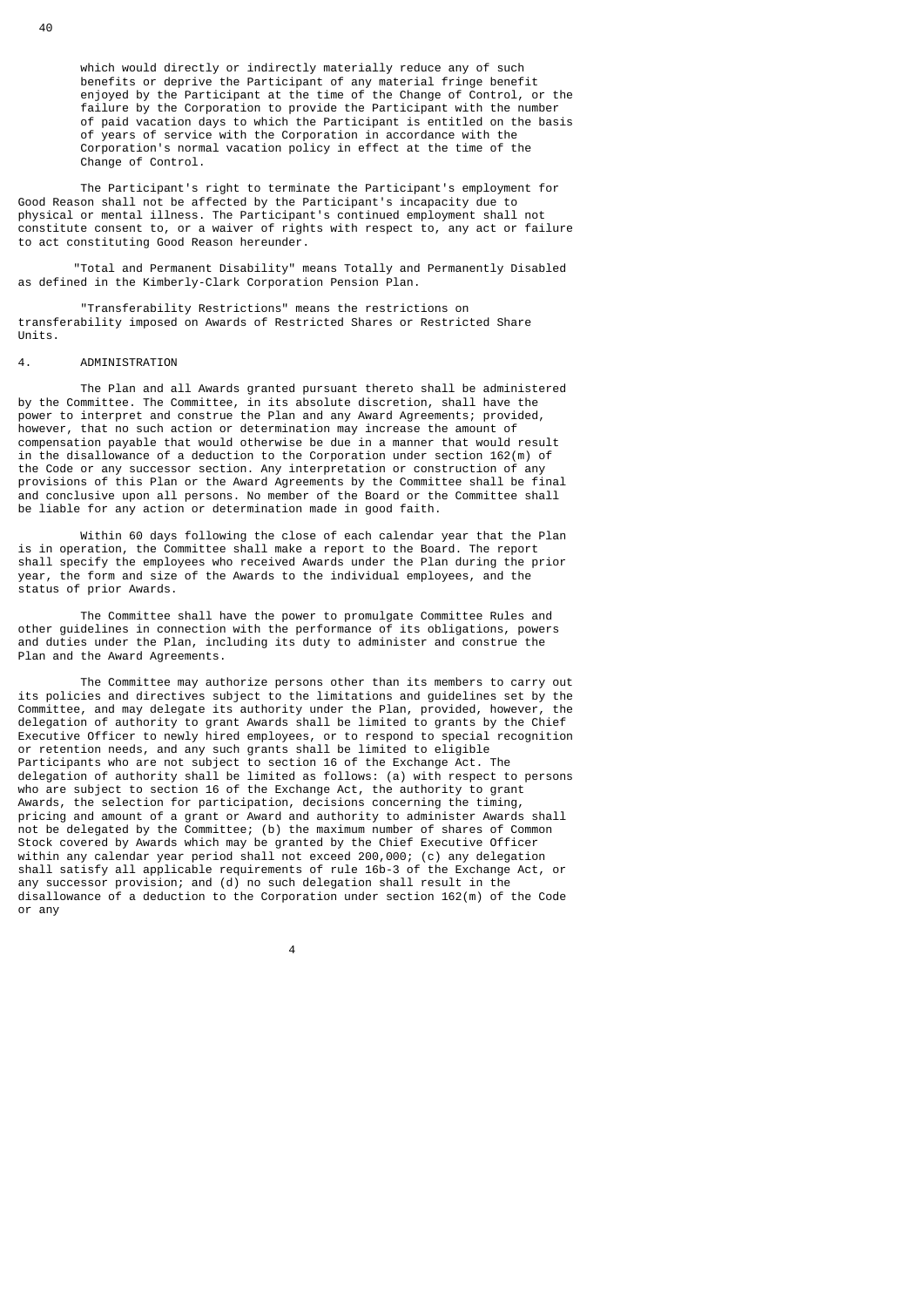successor section. Any person to whom such authority is granted shall continue to be eligible to receive Awards under the Plan.

# **ELIGIBILITY**

 The Committee shall from time to time select the Participants from those employees whom the Committee determines either to be in a position to contribute materially to the success of the Corporation or Affiliate or to have in the past so contributed. Only employees (including officers and directors who are employees) of the Corporation and its Affiliates are eligible to participate in the Plan.

## 6. FORM OF GRANTS

 All Awards under the Plan shall be made in the form of Options, Restricted Shares or Restricted Share Units, or any combination thereof. Notwithstanding anything in this Plan to the contrary, any Awards shall contain the restriction on assignability in subsection  $16(g)$  of this Plan to the extent required under rule 16b-3 of the Exchange Act.

#### 7. STOCK OPTIONS

 The Committee or its delegate shall determine and designate from time to time those Participants to whom Options are to be granted and the number of shares of Common Stock to be optioned to each and the periods the Option shall be exercisable. Such Options may be in the form of Incentive Stock Options or in the form of Nonqualified Stock Options. The Committee in its discretion at the time of grant may establish performance goals that may affect the grant, exercise and/or settlement of an Option. After granting an Option to a Participant, the Committee shall cause to be delivered to the Participant an Award Agreement evidencing the granting of the Option. The Award Agreement shall be in such form as the Committee shall from time to time approve. The terms and conditions of all Options granted under the Plan need not be the same, but all Options must meet the applicable terms and conditions specified in subsections  $7(a)$  through  $7(h)$ .

> (a) Period of Option. The Period of each Option shall be no more than 10 years from the date it is granted.

 (b) Option Price. The Option price shall be determined by the Committee, but shall not in any instance be less than the Fair Market Value of the Common Stock at the time that the Option is granted (the "Option Price").

 (c) Limitations on Exercise. The Option shall not be exercisable until at least one year has expired after the granting of the Option, during which time the Participant shall have been in the continuous employ of the Corporation or an Affiliate; provided, however, that the Option shall become exercisable immediately in the event of a Qualified Termination of Employment of a Participant, without regard to the limitations set forth below in this subsection 7(c). Unless otherwise determined by the Committee or its delegate at the time of grant, at any time during the period of the Option after the end of the first year, the Participant may purchase up to 30 percent of the shares covered by the Option; after the end of the second year, an additional 30 percent; and after the end of the third year, the remaining 40 percent of the total number of shares covered by the Option; provided, however, that if the Participant's employment is terminated for any reason other than death, Retirement or Total and Permanent Disability, the Option shall be exercisable only for three months following such termination and only for the number of shares of Common Stock which were exercisable on the date of such termination. In no event, however, may an Option be exercised more than 10 years after the date of its grant.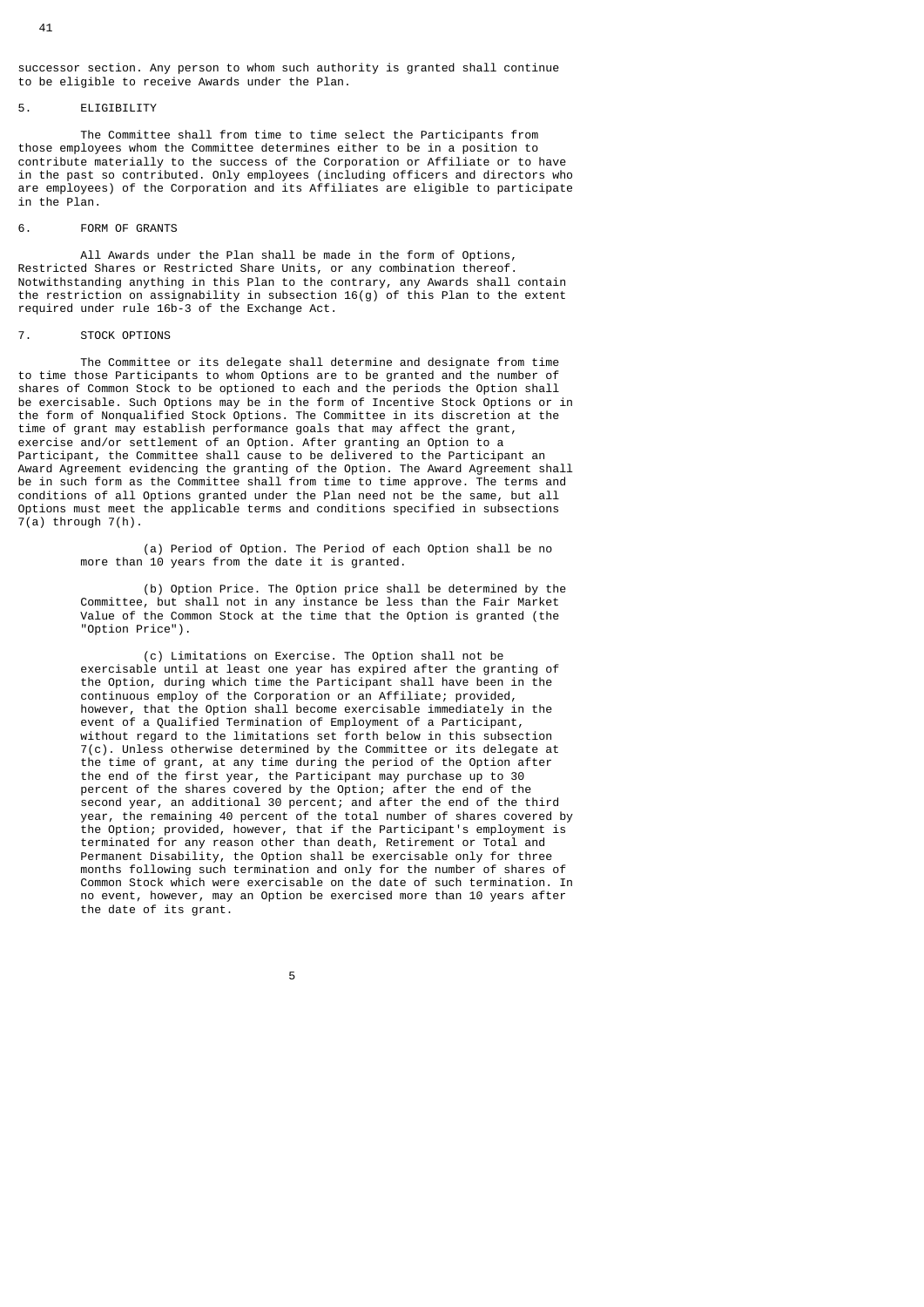(d) Exercise after Death, Retirement, or Disability. Unless otherwise determined by the Committee or its delegate at the time of grant, if a Participant dies, becomes Totally and Permanently Disabled, or Retires without having exercised the Option in full, the remaining portion of such Option may be exercised, without regard to the limitations in subsection 7(c), as follows. If a Participant dies or becomes Totally and Permanently Disabled the remaining portion of such Option may be exercised within (i) three years from the date of any such event or (ii) the remaining period of the Option, whichever is earlier. Upon a Participant's death, the Option may be exercised by the person or persons to whom such Participant's rights under the Option shall pass by will or by applicable law or, if no such person has such rights, by his executor or administrator. If a Participant Retires the remaining portion of such Option may be exercised within (i) five years from the date of any such event or (ii) the remaining period of the Option, whichever is earlier.

 (e) Non-transferability. During the Participant's lifetime, Options shall be exercisable only by such Participant. Options shall not be transferable other than by will or the laws of descent and distribution upon the Participant's death. Notwithstanding anything in this subsection 7(e) to the contrary, the Committee may grant to designated Participants the right to transfer Nonqualified Stock Options, to the extent allowed under rule 16b-3 of the Exchange Act, subject to the terms and conditions of the Committee Rules.

> (f) Exercise; Notice Thereof. Options shall be exercised by delivering to the Corporation, at the office of the Treasurer at the World Headquarters, written notice of the number of shares with respect to which Option rights are being exercised and by paying in full the Option Price of the shares at the time being acquired. Payment may be made in cash, a check payable to the Corporation or in shares of Common Stock transferable to the Corporation and having a Fair Market Value on the transfer date equal to the amount payable to the Corporation. The date of exercise shall be deemed to be the date the Corporation receives the written notice and payment for the shares being purchased. A Participant shall have none of the rights of a stockholder with respect to shares covered by such Option until the Participant becomes the record holder of such shares.

 (g) Purchase for Investment. It is contemplated that the Corporation will register shares sold to Participants pursuant to the Plan under the Securities Act of 1933. In the absence of an effective registration, however, a Participant exercising an Option hereunder may be required to give a representation that he/she is acquiring such shares as an investment and not with a view to distribution thereof.

(h) Limitations on Incentive Stock Option Grants.

 (i) An Incentive Stock Option shall be granted only to an individual who, at the time the Option is granted, does not own stock possessing more than 10 percent of the total combined voting power of all classes of stock of the Corporation or Affiliates.

 (ii) The aggregate Fair Market Value of all shares with respect to which Incentive Stock Options are exercisable by a Participant for the first time during any year shall not exceed \$100,000. The aggregate Fair Market Value of such shares shall be determined at the time the Option is granted.

(i) Election to Receive Cash Rather than Stock.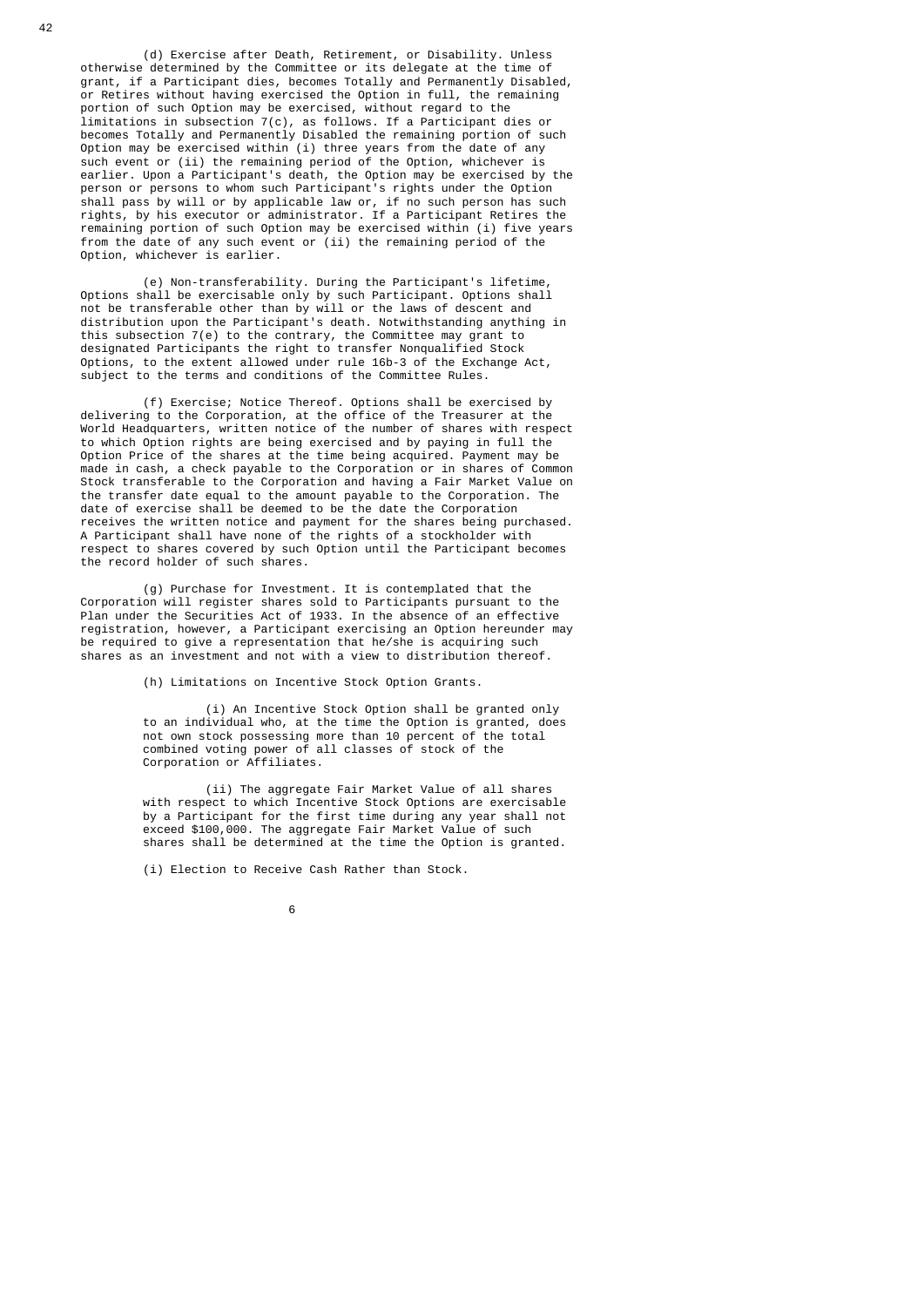(i) At the same time as Nonqualified Stock Options are granted the Committee may also grant to designated Participants the right to convert a specified number of shares of Common Stock covered by such Nonqualified Stock Options to cash, subject to the terms and conditions of this subsection 7(i). For each such Option so converted, the Participant shall be entitled to receive cash equal to the difference between the Participant's Option Price and the Fair Market Value of the Common Stock on the date of conversion. Such a right shall be referred to herein as a Stock Appreciation Right ("SAR"). Participants to whom an SAR has been granted shall be notified of such grant and of the Options to which such SAR pertains. An SAR may be revoked by the Committee, in its sole discretion, at any time, provided, however, that no such revocation may be taken hereunder if such action would result in the disallowance of a deduction to the Corporation under section 162(m) of the Code or any successor section.

> (ii) A person who has been granted an SAR may exercise such SAR during such periods as provided for in the rules promulgated under section 16 of the Exchange Act. The SAR shall expire when the period of the subject Option expires.

 (iii) At the time a Participant converts one or more shares of Common Stock covered by an Option to cash pursuant to an SAR, such Participant must exercise one or more Nonqualified Stock Options, which were granted at the same time as the Option subject to such SAR, for an equal number of shares of Common Stock. In the event that the number of shares and the Option Price per share of all shares of Common Stock subject to outstanding Options is adjusted as provided in the Plan, the above SARs shall automatically be adjusted in the same ratio which reflects the adjustment to the number of shares and the Option Price per share of all shares of Common Stock subject to outstanding Options.

 (j) Deferral of Award Payment. The Committee may establish one or more programs under the Plan to permit selected Participants the opportunity to elect to defer receipt of consideration upon exercise of an Award or other event that absent the election would entitle the Participant to payment or receipt of Common Stock or other consideration under an Option. The Committee may establish the election procedures, the timing of such elections, the mechanisms for payments of, and accrual of interest or other earnings, if any, on amounts of Common Stock so deferred, and such other terms, conditions, rules and procedures that the Committee deems advisable for the administration of any such deferral program.

## 8. RESTRICTED SHARES

 The Committee or its delegate may from time to time designate those Participants who shall receive Restricted Share Awards. Each grant of Restricted Shares under the Plan shall be evidenced by an agreement which shall be executed by the Corporation and the Participant. The agreement shall contain such terms and conditions, not inconsistent with the Plan, as shall be determined by the Committee and shall indicate the number of Restricted Shares awarded and the following terms and conditions of the award.

> (a) Grant of Restricted Shares. The Committee shall determine the number of Restricted Shares to be included in the grant and the period or periods during which the Transferability Restrictions applicable to the Restricted Shares will be in force (the "Restricted Period"). Unless otherwise determined by the Committee at the time of grant, the Restricted Period shall be for a minimum of three years and shall not exceed ten years from the date of

7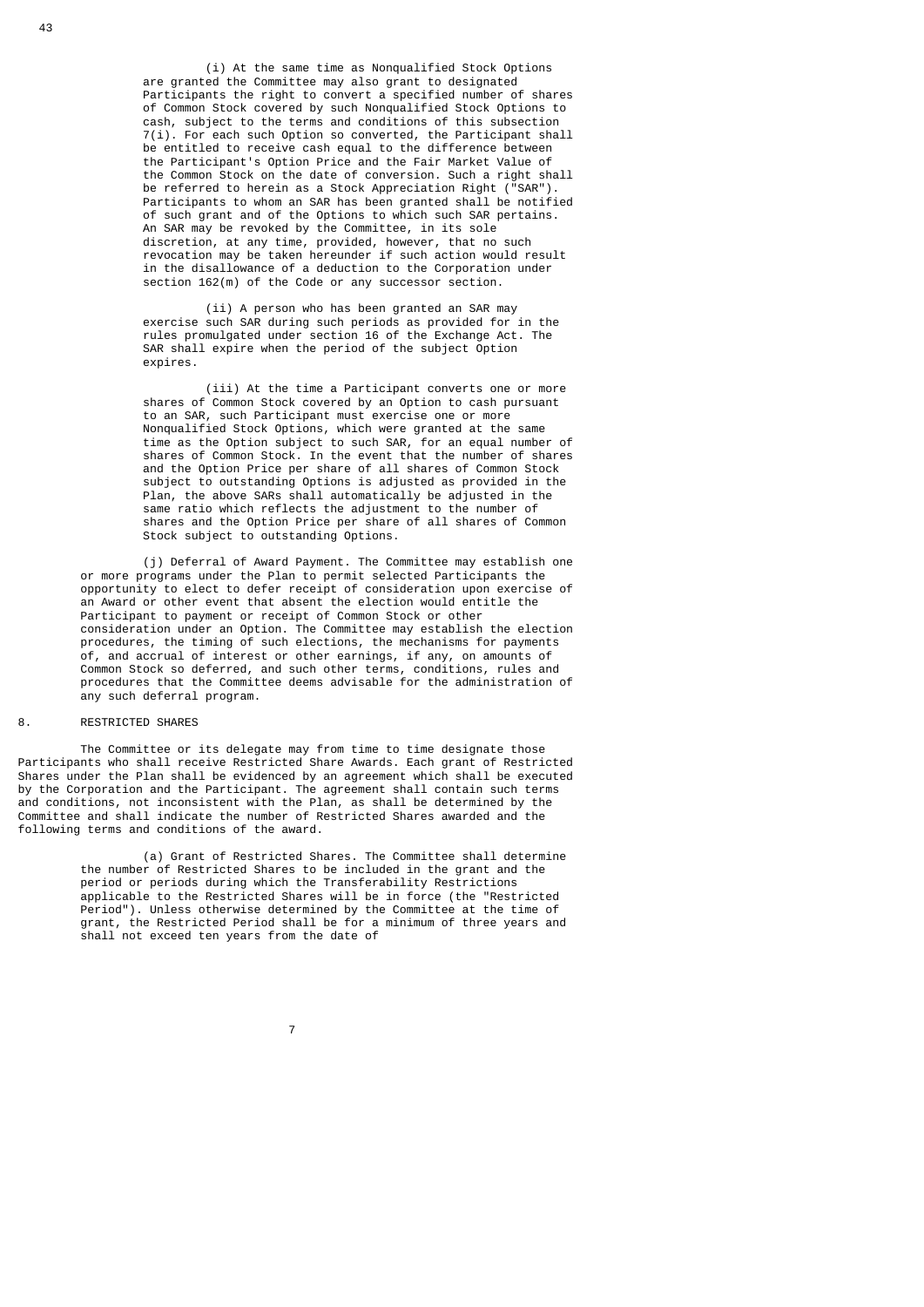grant, as determined by the Committee at the time of grant. The Restricted Period may be the same for all Restricted Shares granted at a particular time or to any one Participant or may be different with respect to different Participants or with respect to various of the Restricted Shares granted to the same Participant, all as determined by the Committee at the time of grant.

 (b) Transferability Restrictions. During the Restricted Period, Restricted Shares may not be sold, assigned, transferred or otherwise disposed of, or mortgaged, pledged or otherwise encumbered. Furthermore, a Participant's right, if any, to receive Common Stock upon termination of the Restricted Period may not be assigned or transferred except by will or by the laws of descent and distribution. In order to enforce the limitations imposed upon the Restricted Shares the Committee may (i) cause a legend or legends to be placed on any such certificates, and/or (ii) issue "stop transfer" instructions as it deems necessary or appropriate. Holders of Restricted Shares limited as to sale under this subsection 8(b) shall have rights as a shareholder with respect to such shares to receive dividends in cash or other property or other distribution or rights in respect of such shares, and to vote such shares as the record owner thereof. With respect to each grant of Restricted Shares, the Committee shall determine the Transferability Restrictions which will apply to the Restricted Shares for all or part of the Restricted Period. By way of illustration but not by way of limitation, the Committee may provide (i) that the Participant will not be entitled to receive any shares of Common Stock unless he or she is still employed by the Corporation or its Affiliates at the end of the Restricted Period, (ii) that the Participant will become vested in Restricted Shares according to a schedule determined by the Committee, or under other terms and conditions determined by the Committee, and (iii) how any Transferability Restrictions will be applied, modified or accelerated in the case of the Participant's death or Total and Permanent Disability.

> (c) Manner of Holding and Delivering Restricted Shares. Each certificate issued for Restricted Shares shall be registered in the name of the Participant and deposited with the Corporation or its designee. These certificates shall remain in the possession of the Corporation or its designee until the end of the applicable Restricted Period or, if the Committee has provided for earlier termination of the Transferability Restrictions following a Participant's death, Total and Permanent Disability or earlier vesting of the shares of Common Stock, such earlier termination of the Transferability Restrictions. At whichever time is applicable, certificates representing the number of shares to which the Participant is then entitled shall be delivered to the Participant free and clear of the Transferability Restrictions; provided that in the case of a Participant who is not entitled to receive the full number of Shares evidenced by the certificates then being released from escrow because of the application of the Transferability Restrictions, those certificates shall be returned to the Corporation and canceled and a new certificate representing the shares of Common Stock, if any, to which the Participant is entitled pursuant to the Transferability Restrictions shall be issued and delivered to the Participant, free and clear of the Transferability Restrictions.

# 9. RESTRICTED SHARE UNITS

 The Committee or its delegate shall from time to time designate those Participants who shall receive Restricted Share Unit Awards. The Committee shall advise such Participants of their Awards by a letter indicating the number of Restricted Share Units awarded and the following terms and conditions of the award.

> (a) Restricted Share Units may be granted to Participants as of the first day of a Restricted Period. The number of Restricted Share Units to be granted to each Participant and the Restricted Period shall be determined by the Committee in its sole discretion.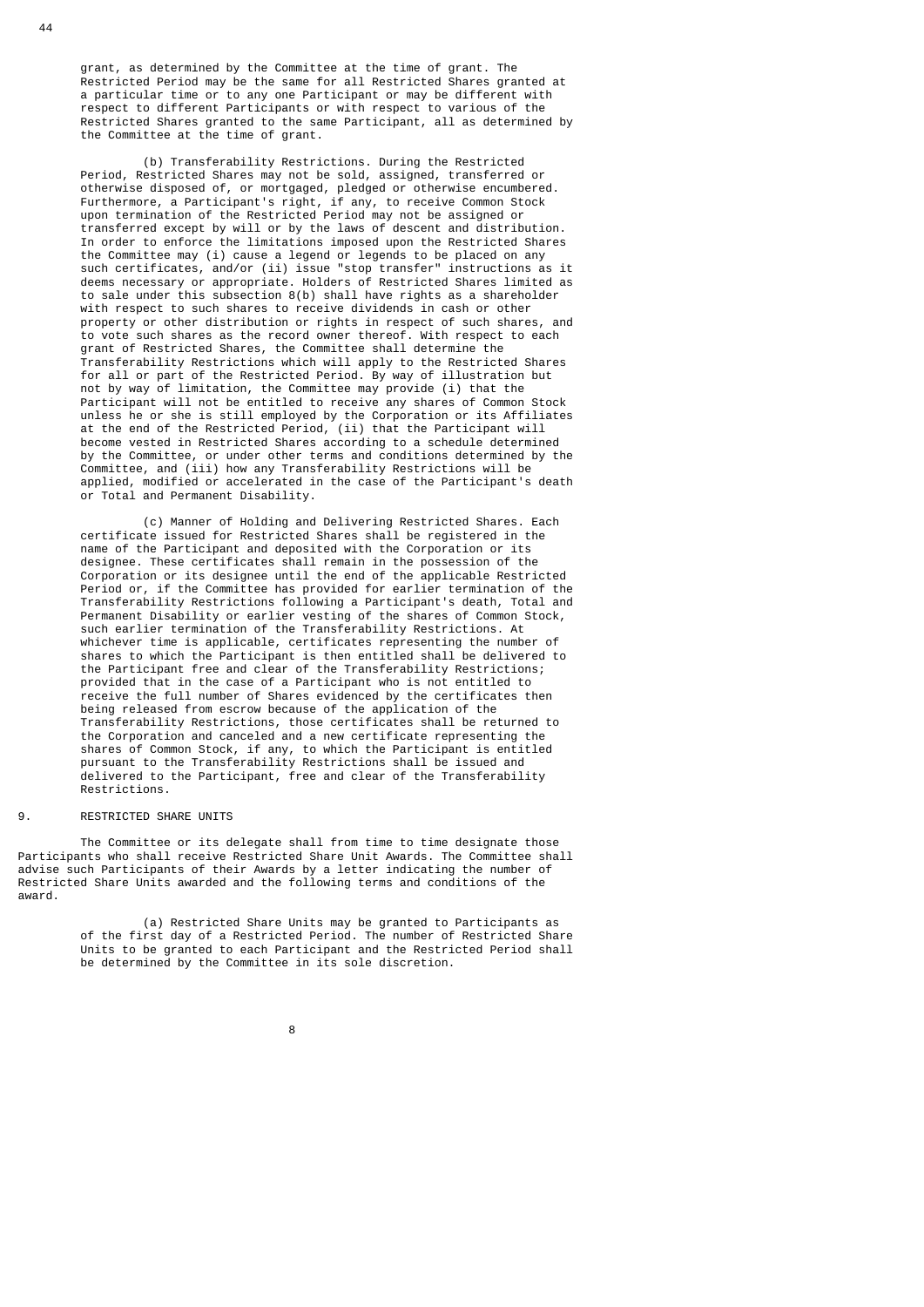(b) Transferability Restrictions. During the Restricted Period, Restricted Share Units may not be sold, assigned, transferred or otherwise disposed of, or mortgaged, pledged or otherwise encumbered. Furthermore, a Participant's right, if any, to receive cash or Common Stock upon termination of the Restricted Period may not be assigned or transferred except by will or by the laws of descent and distribution. With respect to each grant of Restricted Share Units, the Committee shall determine the Transferability Restrictions which will apply to the Restricted Share Units for all or part of the Restricted Period. By way of illustration but not by way of limitation, the Committee may provide (i) that the Participant will forfeit any Restricted Share Units unless he or she is still employed by the Corporation or its Subsidiaries at the end of the Restricted Period, (ii) that the Participant will become vested in Restricted Share Units according to a schedule determined by the Committee, or under other terms and conditions determined by the Committee, and (iii) how any Transferability Restrictions will be applied, modified or accelerated in the case of the Participant's death or Total and Permanent Disability.

 (c) During the Restricted Period, Participants will be credited with dividends, equivalent in value to those declared and paid on shares of Common Stock, on all Restricted Share Units granted to them. These dividends will be regarded as having been reinvested in Restricted Share Units on the date of the Common Stock dividend payments based on the then Fair Market Value of the Common Stock thereby increasing the number of Restricted Share Units held by a Participant. Holders of Restricted Share Units under this subsection 9(c) shall have none of the rights of a shareholder with respect to such shares. Holders of Restricted Share Units are not entitled to receive dividends in cash or other property, nor other distribution of rights in respect of such shares, nor to vote such shares as the record owner thereof.

 (d) Payment of Restricted Share Units. The payment of Restricted Share Units shall be made in cash or shares of Common Stock, or a combination of both, as determined by the Committee at the time of grant. The payment of Restricted Share Units shall be made within 90 days following the end of the Restricted Period.

# 10. GOVERNMENT SERVICE, LEAVES OF ABSENCE AND OTHER TERMINATIONS

 (a) In the event the Participant's employment with the Corporation or an Affiliate is terminated by reason of a shutdown or divestiture of all or a portion of the Corporation's or its Affiliate's business, a proportion of the Restricted Shares or Restricted Share Unit Award shall be considered to vest as of the Participant's termination of employment. The number of shares that shall vest shall be prorated for the number of full years of employment during the Restricted Period prior to the Participant's termination of employment.

 (b) In the event of a Qualified Termination of Employment of a Participant, all of the Options, Restricted Shares or Restricted Share Unit Awards shall be considered to vest immediately.

 (c) An authorized leave of absence, or qualified military leave in accordance with section 414(u) of the Code, shall not be deemed to be a termination of employment for purposes of the Plan. A termination of employment with the Corporation or an Affiliate to accept immediate reemployment with the Corporation or an Affiliate likewise shall not be deemed to be a termination of employment for purposes of the Plan. A Participant who is classified as an intermittent employee shall be deemed to have a termination of employment for purposes of the Plan.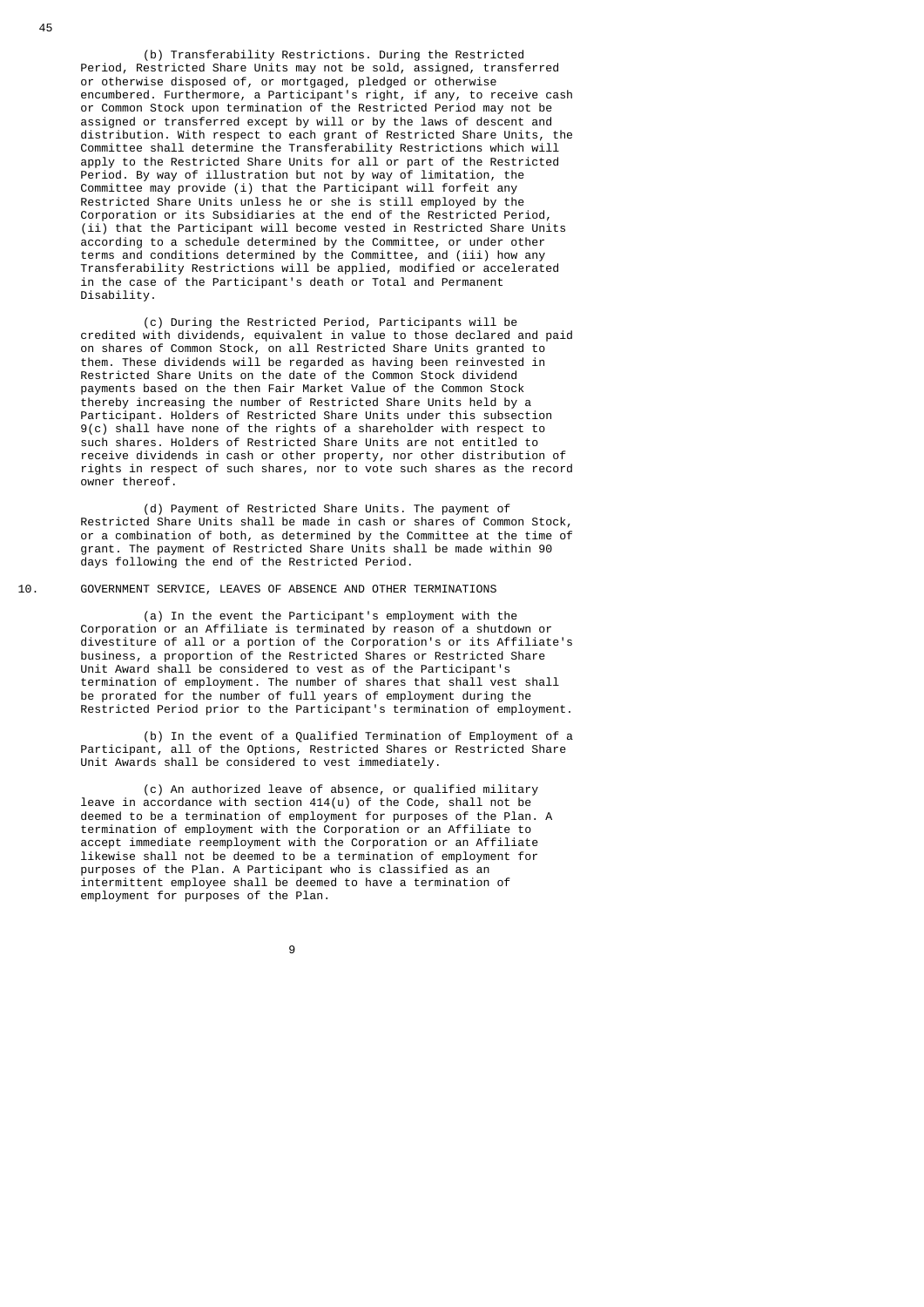# 11. SHARES SUBJECT TO THE PLAN

 The number of shares of Common Stock available with respect to all Awards granted under this Plan shall not exceed 30,000,000 in the aggregate, of which not more than 30,000,000 shall be available for option and sale, and of which not more than 3,000,000 shall be available for grant as Restricted Shares and Restricted Share Units, subject to the adjustment provision set forth in Section 13 hereof. The shares of Common Stock subject to the Plan may consist in whole or in part of authorized but unissued shares or of treasury shares, as the Board may from time to time determine. Shares subject to Options which become ineligible for purchase, Restricted Share Units which are retired through forfeiture or maturity, other than those Restricted Share Units which are retired through the payment of Common Stock, and Restricted Shares which are forfeited during the Restricted Period due to any applicable Transferability Restrictions will be available for Awards under the Plan to the extent permitted by section 16 of the Exchange Act (or the rules and regulations promulgated thereunder) and to the extent determined to be appropriate by the Committee.

# 12. INDIVIDUAL LIMITS

 The maximum number of shares of Common Stock covered by Awards which may be granted to any Participant within any two consecutive calendar year period shall not exceed 1,500,000 in the aggregate. If an Option which had been granted to a Participant is canceled, the shares of Common Stock which had been subject to such canceled Option shall continue to be counted against the maximum number of shares for which Options may be granted to the Participant. In the event that the number of Options which may be granted is adjusted as provided in the Plan, the above limits shall automatically be adjusted in the same ratio which reflects the adjustment to the number of Options available under the Plan.

# 13. CHANGES IN CAPITALIZATION

 In the event there are any changes in the Common Stock or the capitalization of the Corporation through a corporate transaction, such as any merger, any acquisition through the issuance of capital stock of the Corporation, any consolidation, any separation of the Corporation (including a spin-off or other distribution of stock of the Corporation), any reorganization of the Corporation (whether or not such reorganization comes within the definition of such term in section 368 of the Code), or any partial or complete liquidation by the Corporation, recapitalization, stock dividend, stock split or other change in the corporate structure, appropriate adjustments and changes shall be made by the Committee, to the extent necessary to preserve the benefit to the Participant contemplated hereby, to reflect such changes in (a) the aggregate number of shares subject to the Plan, (b) the maximum number of shares subject to the Plan, (c) the maximum number of shares for which Awards may be granted to any Participant, (d) the number of shares and the Option Price per share of all shares of Common Stock subject to outstanding Options, (e) the maximum number of shares of Common Stock covered by Awards which may be granted by the Chief Executive Officer within any calendar year period, (f) the maximum number of shares of Common Stock available for option and sale and available for grant as Restricted Shares and Restricted Share Units, (g) the number of Restricted Shares and Restricted Share Units awarded to Participants, and (h) such other provisions of the Plan as may be necessary and equitable to carry out the foregoing purposes, provided, however that no such adjustment or change may be made to the extent that such adjustment or change will result in the disallowance of a deduction to the Corporation under section 162(m) of the Code or any successor section.

10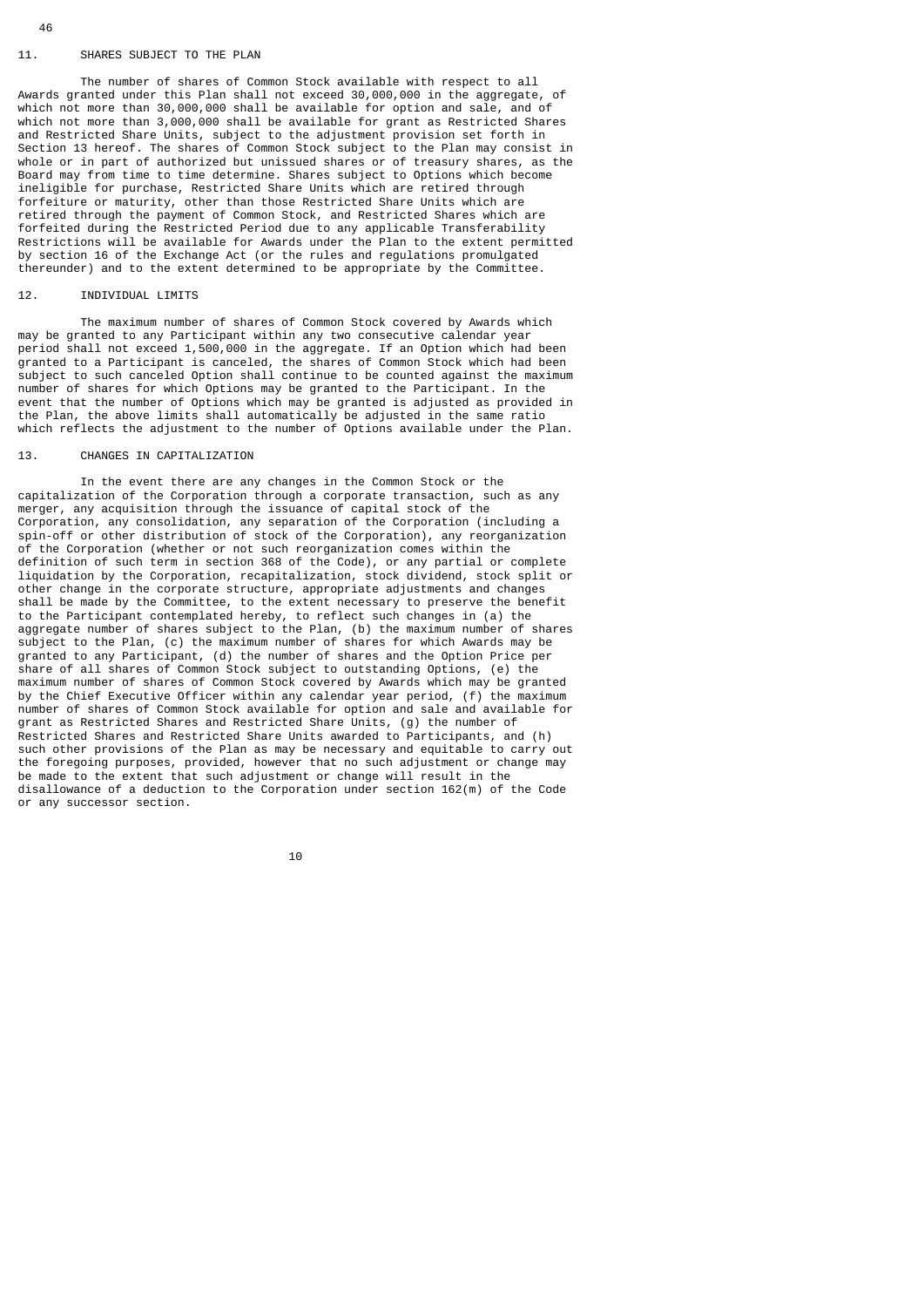#### 14. EFFECT ON OTHER PLANS

 All payments and benefits under the Plan shall constitute special compensation and shall not affect the level of benefits provided to or received by any Participant (or the Participant's estate or beneficiaries) as part of any employee benefit plan of the Corporation or an Affiliate. The Plan shall not be construed to affect in any way a Participant's rights and obligations under any other plan maintained by the Corporation or an Affiliate on behalf of employees.

#### 15. TERM OF THE PLAN

 The term of the Plan shall be ten years, beginning April 26, 2001, and ending April 25, 2011, unless the Plan is terminated prior thereto by the Committee. No Award may be granted or awarded after the termination date of the Plan, but Awards theretofore granted or awarded shall continue in force beyond that date pursuant to their terms.

#### 16. GENERAL PROVISIONS

 (a) Designated Beneficiary. Each Participant who shall be granted Restricted Shares and/or Restricted Share Units under the Plan may designate a beneficiary or beneficiaries with the Committee; provided that no such designation shall be effective unless so filed prior to the death of such Participant.

 (b) No Right of Continued Employment. Neither the establishment of the Plan nor the payment of any benefits hereunder nor any action of the Corporation, its Affiliates, the Board of Directors of the Corporation or its Affiliates, or the Committee shall be held or construed to confer upon any person any legal right to be continued in the employ of the Corporation or its Affiliates, and the Corporation and its Affiliates expressly reserve the right to discharge any Participant without liability to the Corporation, its Affiliates, the Board of Directors of the Corporation or its Affiliates or the Committee, except as to any rights which may be expressly conferred upon a Participant under the Plan.

 (c) Binding Effect. Any decision made or action taken by the Corporation, the Board or by the Committee arising out of or in connection with the construction, administration, interpretation and effect of the Plan shall be conclusive and binding upon all persons.

> (d) Modification of Awards. The Committee may in its sole and absolute discretion, by written notice to a Participant, (i) limit the period in which an Option may be exercised to a period ending at least three months following the date of such notice, (ii) limit or eliminate the number of shares subject to Option after a period ending at least three months following the date of such notice, and/or (iii) accelerate the Restricted Period with respect to the Restricted Share and Restricted Share Unit Awards granted under this Plan. Notwithstanding anything in this subsection  $16(d)$  to the contrary, the Committee may not take any action to the extent that such action would result in the disallowance of a deduction to the Corporation under section 162(m) of the Code or any successor section.

 (e) Nonresident Aliens. In the case of any Award granted to a Participant who is not a resident of the United States or who is employed by an Affiliate other than an Affiliate that is incorporated, or whose place of business is, in a State of the United States, the Committee may (i) waive or alter the terms and conditions of any Awards to the extent that such action is necessary to conform such Award to applicable foreign law, (ii) determine which Participants, countries and Affiliates are eligible to participate in the Plan, (iii) modify the terms and conditions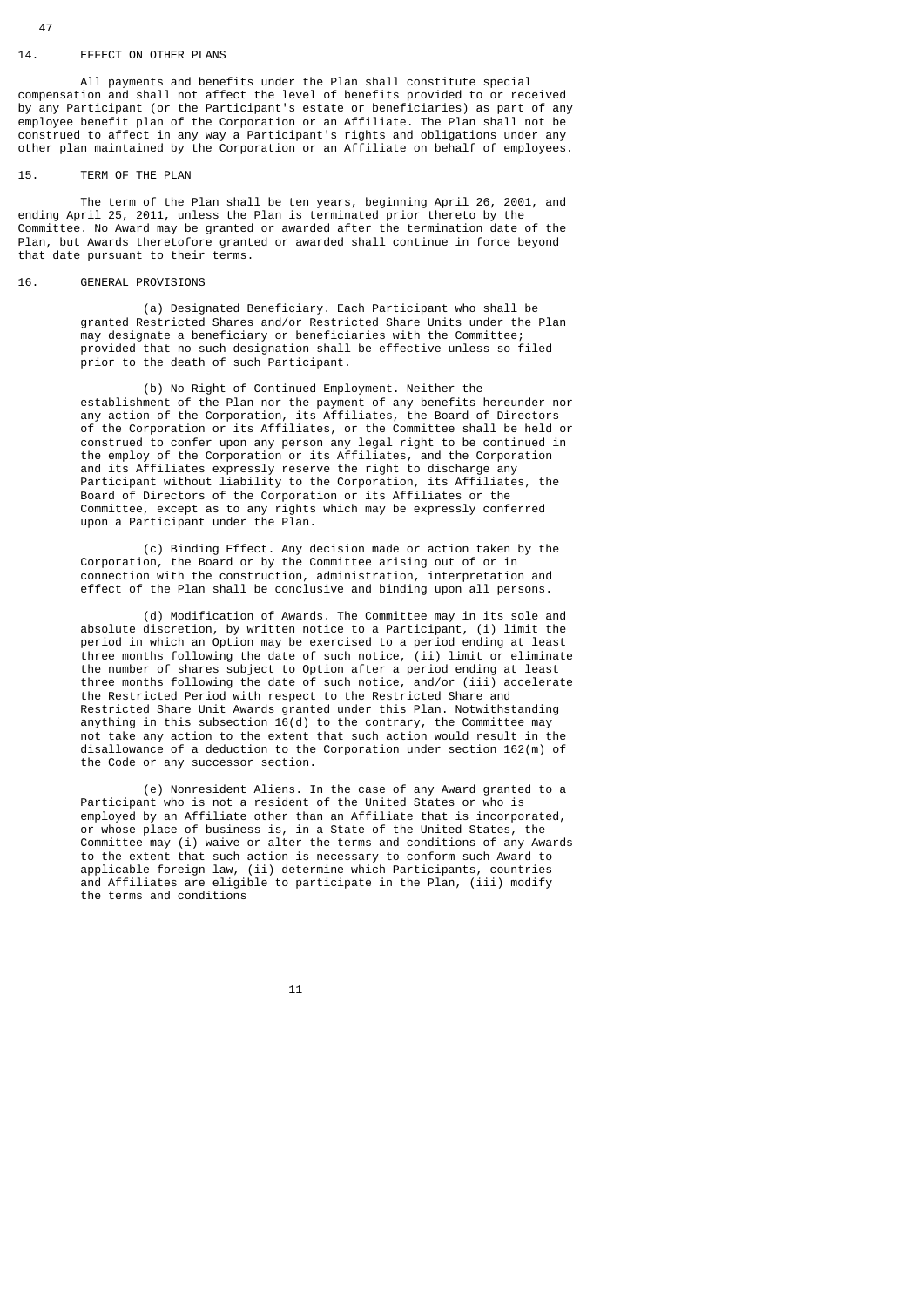of any Awards granted to Participants who are employed outside the United States, (iv) establish subplans, each of which shall be attached as an appendix hereto, modify Option exercise procedures and other terms and procedures to the extent such actions may be necessary or advisable, and (v) take any action, either before or after the Award is made, which is deems advisable to obtain approval of such Award by an appropriate governmental entity; provided, however, that no action may be taken hereunder if such action would (i) materially increase any benefits accruing to any Participants under the Plan, (ii) increase the number of securities which may be issued under the Plan, (iii) modify the requirements for eligibility to participate in the Plan, (iv) result in a failure to comply with applicable provisions of the Securities Act of 1933, the Exchange Act or the Code or (v) result in the disallowance of a deduction to the Corporation under section 162(m) of the Code or any successor section.

 (f) No Segregation of Cash or Stock. The Restricted Share Unit accounts established for Participants are merely a bookkeeping convenience and neither the Corporation nor its Affiliates shall be required to segregate any cash or stock which may at any time be represented by Awards. Nor shall anything provided herein be construed as providing for such segregation. Neither the Corporation, its Affiliates, the Board nor the Committee shall, by any provisions of the Plan, be deemed to be a trustee of any property, and the liability of the Corporation or its Affiliates to any Participant pursuant to the Plan shall be those of a debtor pursuant to such contract obligations as are created by the Plan, and no such obligation of the Corporation or its Affiliates shall be deemed to be secured by any pledge or other encumbrance on any property of the Corporation or its Affiliates.

> (g) Inalienability of Benefits and Interest. Except as otherwise provided in this Plan, no benefit payable under or interest in the Plan shall be subject in any manner to anticipation, alienation, sale, transfer, assignment, pledge, encumbrance or charge, and any such attempted action shall be void and no such benefit or interest shall be in any manner liable for or subject to debts, contracts, liabilities, engagements, or torts of any Participant or beneficiary.

 (h) Delaware Law to Govern. All questions pertaining to the construction, interpretation, regulation, validity and effect of the provisions of the Plan shall be determined in accordance with the laws of the State of Delaware.

> (i) Purchase of Common Stock. The Corporation and its Affiliates may purchase from time to time shares of Common Stock in such amounts as they may determine for purposes of the Plan. The Corporation and its Affiliates shall have no obligation to retain, and shall have the unlimited right to sell or otherwise deal with for their own account, any shares of Common Stock purchased pursuant to this paragraph.

> (j) Use of Proceeds. The proceeds received by the Corporation from the sale of Common Stock pursuant to the exercise of Options shall be used for general corporate purposes.

 (k) Withholding. The Committee shall require the withholding of all taxes as required by law. In the case of payments of Awards in shares of Common Stock or other securities, withholding shall be as required by law and in the Committee Rules. A Participant may elect to have any portion of the federal, state or local income tax withholding required with respect to an exercise of a Nonqualified Stock Option satisfied by tendering to the Corporation shares of Common Stock, which, in the absence of such an election, would have been issued to such Participant in connection with such exercise. In the event that the value of the shares of Common Stock tendered to satisfy the withholding tax required with respect to an exercise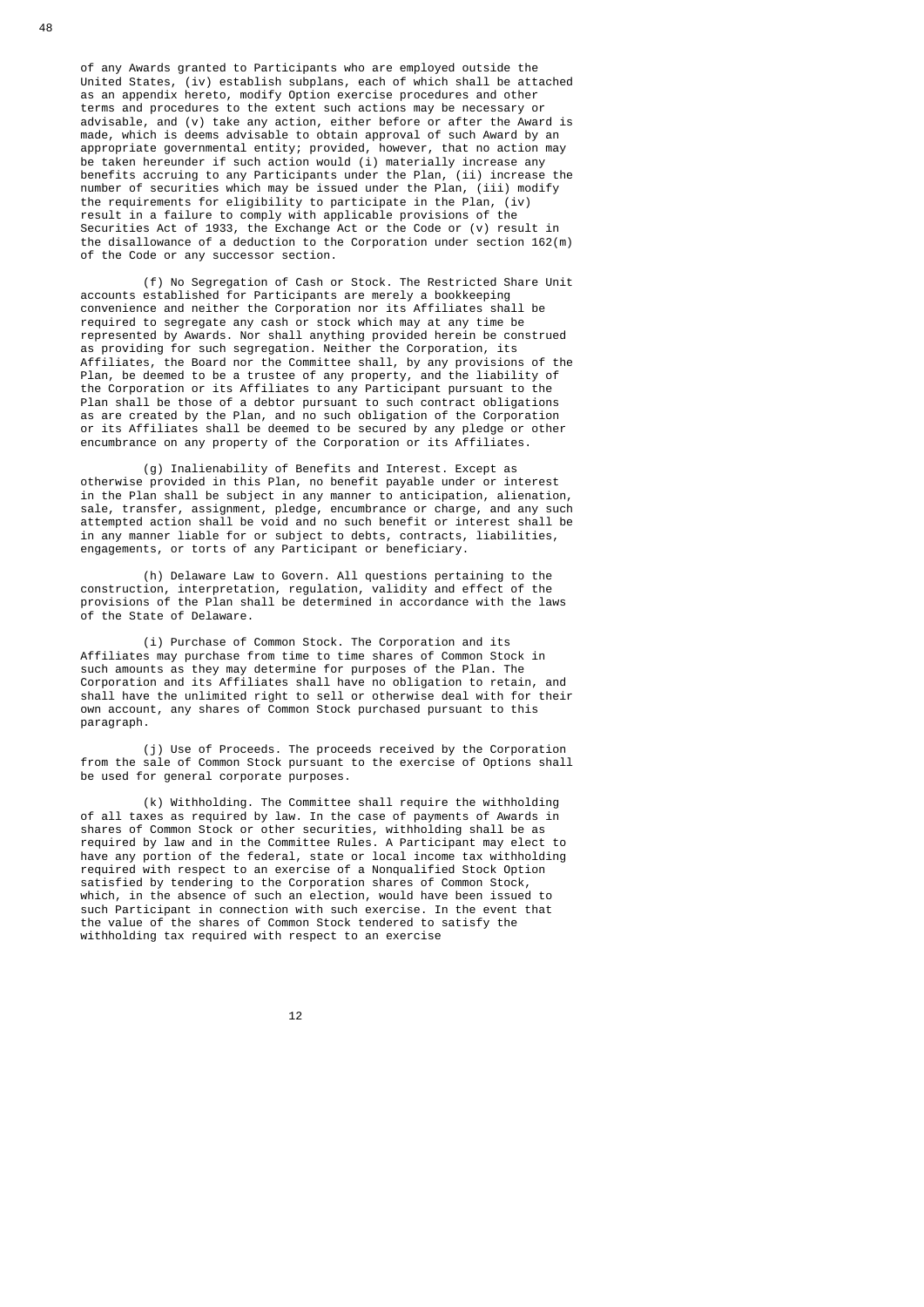exceeds the amount of such tax, the excess of such market value over the amount of such tax shall be returned to the Participant, to the extent possible, in whole shares of Common Stock, and the remainder in cash. The value of a share of Common Stock tendered pursuant to this subsection shall be the Fair Market Value of the Common Stock on the date on which such shares are tendered to the Corporation. An election pursuant to this subsection shall be made in writing and signed by the Participant. An election pursuant to this subsection is irrevocable. A Participant who exercises an Option may satisfy the income tax withholding due in respect of such exercise pursuant to this subsection only to meet required tax withholding and shares of Common Stock cannot be withheld in excess of the minimum number required for tax withholding. Notwithstanding any other provision of the Plan, the number of shares of Common Stock or the amount of cash to be delivered may, in the discretion of the Corporation, be net of the number of shares of Common Stock or the amount of cash required to be withheld to meet all applicable tax withholding requirements.

 (l) Amendments. The Committee may at any time amend, suspend, or discontinue the Plan or alter or amend any or all Awards and Award Agreements under the Plan to the extent (1) permitted by law, (2) permitted by the rules of any stock exchange on which the Common Stock or any other security of the Corporation is listed, (3) permitted under applicable provisions of the Securities Act of 1933, as amended, the Exchange Act (including rule 16b-3 thereof), (4) that such action would not result in the disallowance of a deduction to the Corporation under section 162(m) of the Code or any successor section (including the rules and regulations promulgated thereunder) and (5) that no Option may be repriced, replaced, regranted through cancellation, or modified without shareholder approval (except in connection with a change in the Common Stock or the capitalization of the Corporation as provided in Section 13 hereof) if the effect would be to reduce the exercise price for the shares underlying such Option; provided, however, that if any of the foregoing requires the approval by stockholders of any such amendment, suspension or discontinuance, then the Committee may take such action subject to the approval of the stockholders. Except as provided in subsections  $16(d)$  and  $16(e)$  no such amendment, suspension, or termination of the Plan shall, without the consent of the Participant, adversely alter or change any of the rights or obligations under any Awards or other rights previously granted the Participant.

13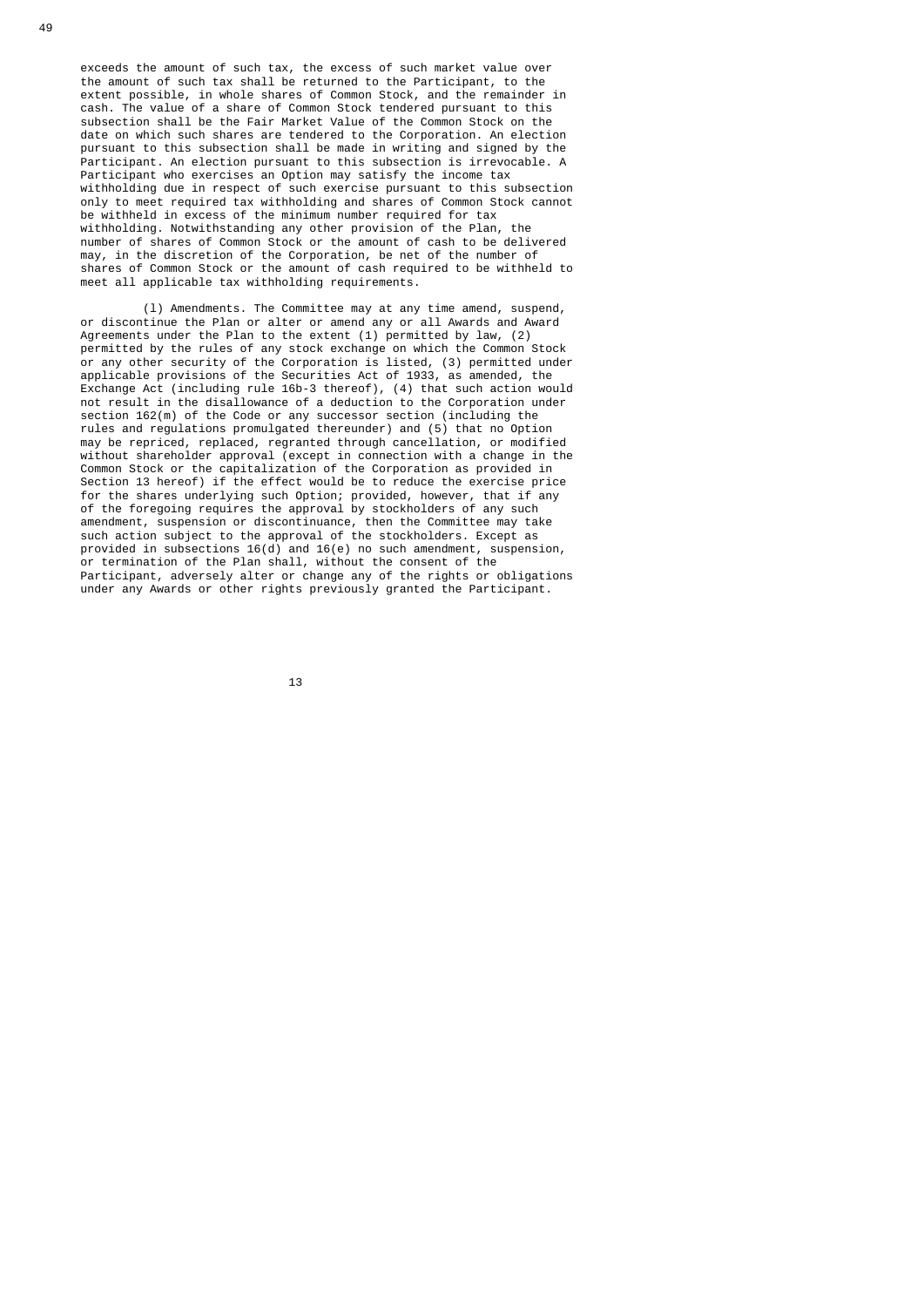# DETACH HERE

- --------------------------------------------------------------------------------

[KIMBERLY-CLARK CORPORATION LOGO]

#### P.O. BOX 619100, DALLAS, TEXAS 75261-9100 PROXY FOR THE ANNUAL MEETING OF STOCKHOLDERS - APRIL 26, 2001 SOLICITED ON BEHALF OF THE BOARD OF DIRECTORS

 Wayne R. Sanders, O. George Everbach and Ronald D. Mc Cray, or any of them, with full power of substitution to each, hereby are appointed proxies and are authorized to vote, as specified below, all shares of common stock that the undersigned is entitled to vote at the Annual Meeting of Stockholders of Kimberly-Clark Corporation, to be held at the Corporation's World Headquarters, 351 Phelps Drive, Irving, Texas on April 26, 2001 at 11:00 a.m. and at any adjournment thereof. In their discretion, the proxies are authorized to vote on such other business as may properly come before the meeting.

 Please date, sign and return this proxy promptly. If you plan to attend the meeting, please so indicate in the space provided on the reverse side.

 IF NO DIRECTION IS GIVEN, THIS PROXY WILL BE VOTED FOR PROPOSALS 1, 2 AND 3. IF YOU PREFER TO VOTE SEPARATELY ON INDIVIDUAL ISSUES YOU MAY DO SO BY MARKING THE APPROPRIATE BOXES ON THE REVERSE SIDE.

IMPORTANT: TO BE SIGNED AND DATED ON THE REVERSE SIDE

PLEASE RETURN THIS CARD IN THE SELF-ADDRESSED ENVELOPE PROVIDED.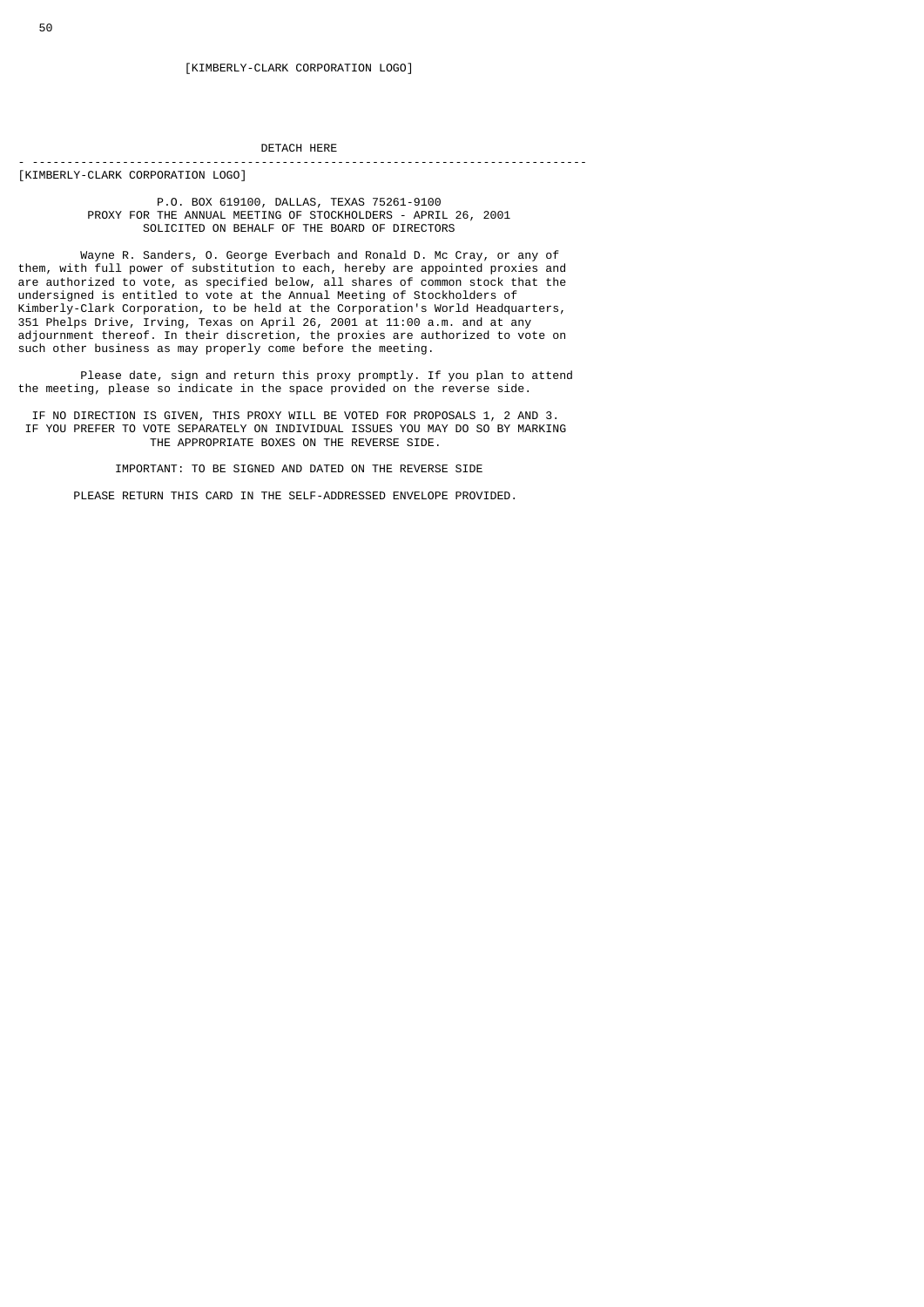[ ]

c/o EquiServe

P.O. Box 9398

Boston, MA 02205-9398

 ------------------ ----------------- VOTE BY TELEPHONE VOTE BY INTERNET ------------------<br>It's fast, convenient, and immediate! It's fast, convenient, and your vote is immediately Call Toll-Free on a Touch-Tone Phone example the confirmed and posted. 1-877-PRX-VOTE (1-877-779-8683). ----------------------------------------------------- ------------------------------------------------------------ Follow these four easy steps: 1. Read the accompanying Proxy Statement and 1. Read the accompanying Proxy Statement and Voting Instruction Card. Voting Instruction Card. 2. Call the toll-free number<br>1-877-PRX-VOTE (1-877-779-8683).  $1-877-779-8683$  $1-877-PRX-VOTE (1-877-779-8683)$ . Participants residing outside the United<br>States may call collect on a touch-tone phone States may call collect on a touch-tone phone 3. Enter your 14-digit Voter Control Number located on<br>1-201-536-8073. vour Voting Instruction Card above your name. your Voting Instruction Card above your name. 3. Enter your 14-digit Voter Control Number 4. Follow the instructions provided. located on your Voting Instruction Card above your name. 4. Follow the recorded instructions. ----------------------------------------------------- ------------------------------------------------------------ YOUR VOTE IS IMPORTANT!<br>Call 1-877-PRX-VOTE anytime!  $\begin{array}{ccc} 0 & 0 & 0 & 0 \\ 0 & 0 & 0 & 0 \\ 0 & 0 & 0 & 0 \end{array}$  Your VOTE IS IMPORTANT! Go to http://www.eproxyvote.com/kmb anytime! ----------------------------------------------------- ------------------------------------------------------------ DO NOT RETURN YOUR VOTING INSTRUCTION CARD IF YOU ARE VOTING BY TELEPHONE OR INTERNET DETACH HERE - -------------------------------------------------------------------------------- [X] Please mark your votes as in the example. THE BOARD OF DIRECTORS RECOMMENDS A VOTE FOR PROPOSALS 1, 2 AND 3. For Against Abstain 1. Election of Directors 2. Approval of 2001 [ ] [ ] [ ] Nominees: (01) Pastora San Juan Cafferty, (02) Claudio X. Equity Participation Gonzalez, (03) Linda Johnson Rice and (04) Marc J. Plan Shapiro<br>re at 2004 Annual Meeting of Stockholders) 3. Selection of Auditor [] [] [] (terms to expire at 2004 Annual Meeting of Stockholders) WITHHOLD<br>FOR AUTHORTTY **AUTHORITY** [ ] all [ ] to vote<br>nominees for all nominees nominees - ---------------------------------------------------------------- FOR all nominees, except vote withheld for those named above. MARK HERE FOR ADDRESS CHANGE AND NOTE AT LOWER LEFT [ ] PLEASE SIGN EXACTLY AS NAME APPEARS HEREON.  ${\tt Signature:} \quad$  Date: ------------------------- -----------